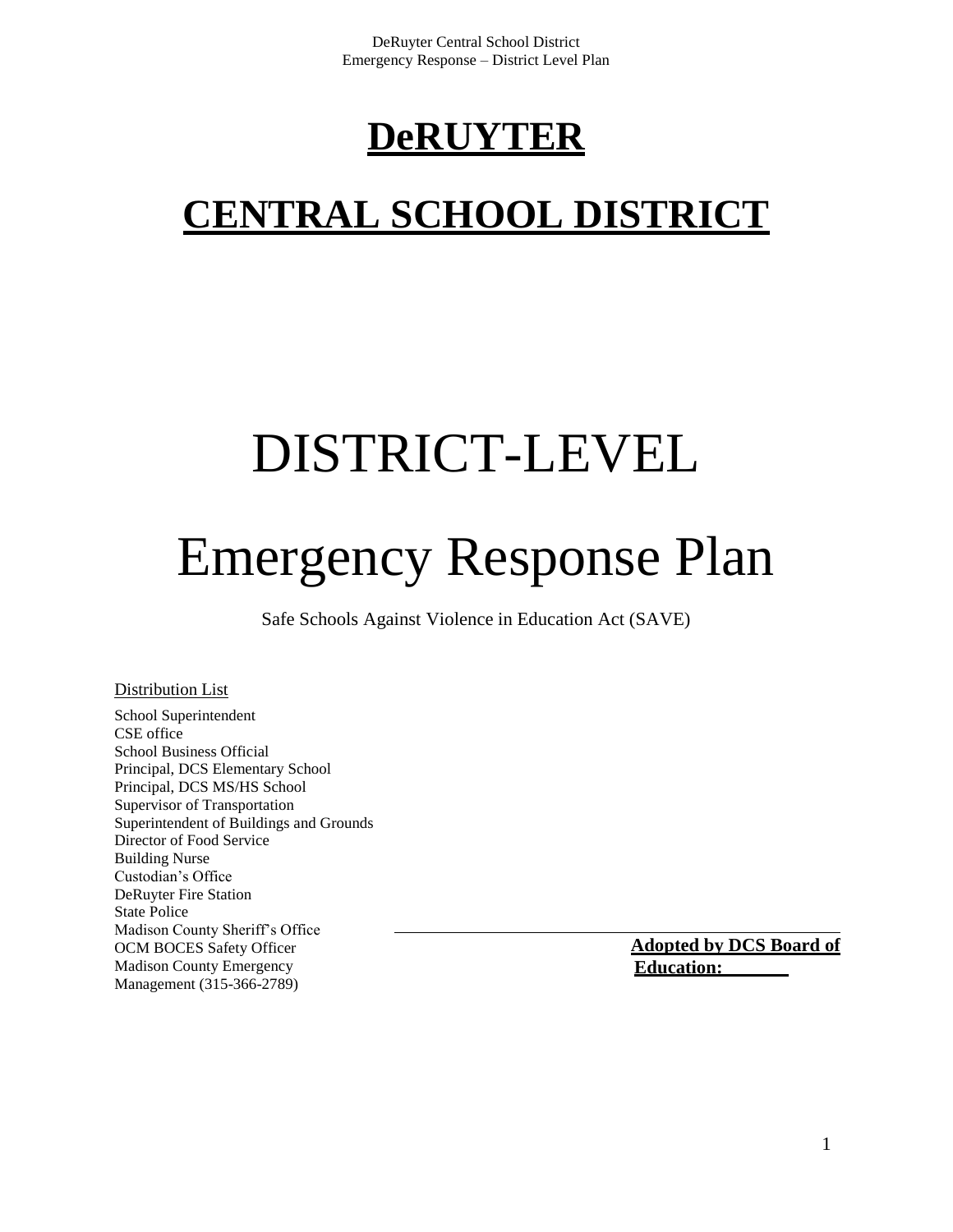## **DeRuyter Central School Comprehensive School Safety/Emergency Management Plan & Procedures INTRODUCTION**

This District-wide safety plan has been developed to comply with the mandates of the Safe Schools Against Violence in Education Act ("Project SAVE") and the Regulations of the Commissioner of Education at 8 NYCRR Section 155.17(e)(1). The Board of Education appointed a District-wide School Safety Team, comprised of representatives of the school board, administrators, faculty, staff, parent organizations, students, school safety personnel and other individuals, to develop the plan. It provides standard procedures to guide staff and students of the DeRuyter Central School District (the "District") when responding to an emergency. It also sets forth the required drills to keep staff and students familiar with the standard response procedures. The plan includes legislative changes from May 2016 related to school emergency response planning.

Building-level safety plans have also been developed to comply with Project Save to establish specific emergency response plans for each school building. These building safety plans provide detailed response procedures for each school building within District. In contrast to this Plan, which is accessible to the public, the building-level plans are confidential and not subject to disclosure under Article 6 of the Public Officers Law, the Freedom of Information Act, or any other provision of law, in accordance with Education Law, Section 2801-a. Therefore, the building-level plans provide a confidential means to outline sensitive emergency procedures not included herein. Such plans comply with the requirements of Education Law §2801-a (3) and the Regulations of the Commissioner of Education at 8 NYCRR §155.17(e)(2).

Project SAVE requires that this Plan include policies and procedures on several prescribed topics. In some instances, a general policy on a prescribed topic is set forth in the District Safety Plan and the specific procedures to implement such a policy are included in the Building-level Safety Plans or annexed as an appendix to the Building-level Safety Plans.

Emergency situations can range from man-made problems such as power outages, fires and bomb threats to natural disasters like blizzards and floods, and may present highly dangerous situations or mere inconveniences. In an emergency situation, District priorities are first the protection of life, then preservation of property, and restoration to normal activities. This Plan and the Building Safety Plans describe procedures for a variety of emergencies. Obviously, no plan can cover all possible emergencies. Therefore, District officials are to use their judgment and discretion in responding to an emergency in a manner consistent with the provisions of this Plan and the applicable school Building Safety Plan in a manner that will minimize loss of life, personal injury and property damage.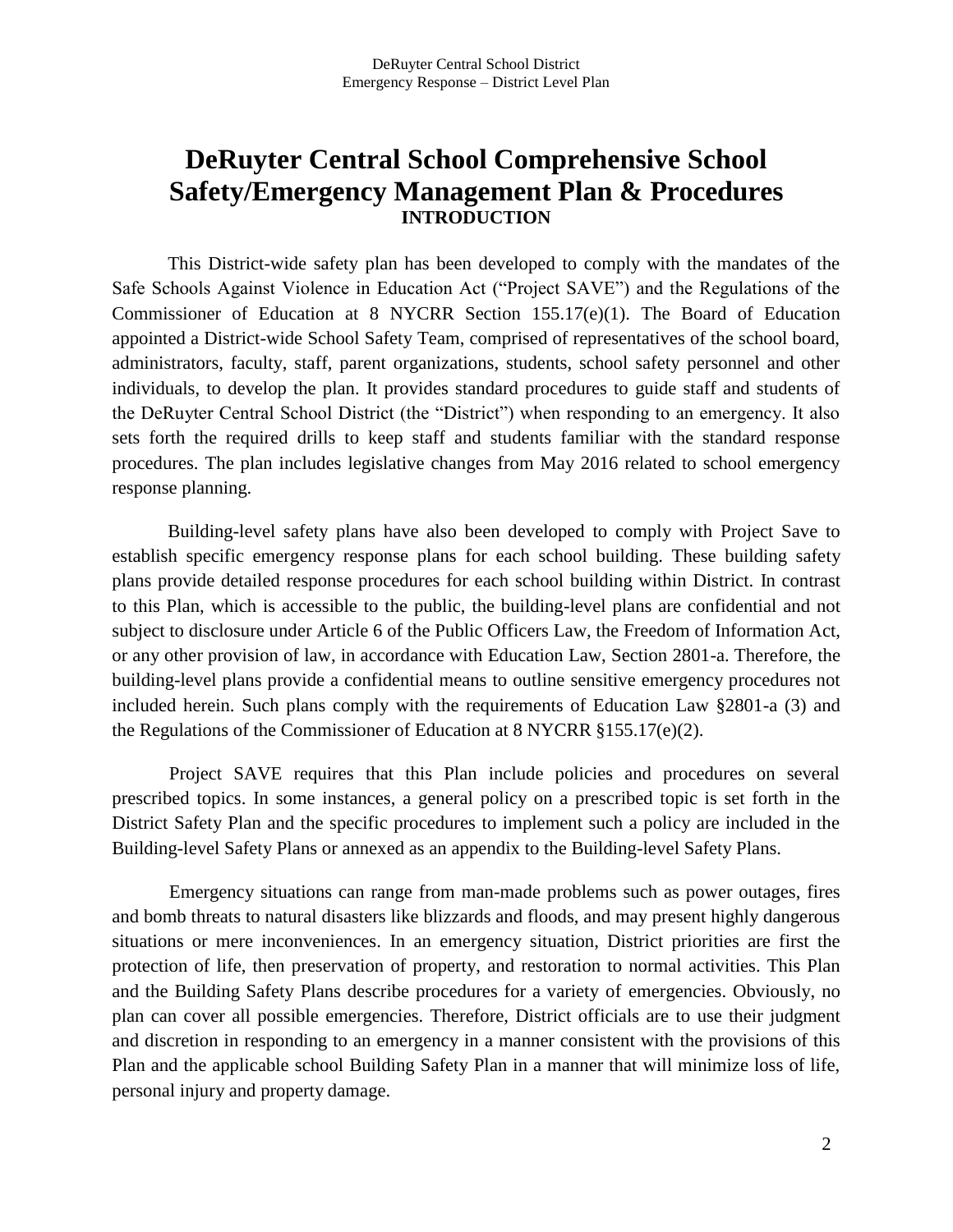### **1. DEFINITIONS**

- A. ACCIDENTAL DISASTER Any major fire, explosion, transportation crash, hazardous material incident or other major occurrence in which the lives, safety or property of numerous persons is in jeopardy.
- B. BUILDING ADMINISTRATOR The principal of a school building or his or her designee.
- C. BUILDING SAFETY PLAN A building-specific school emergency response plan that addresses crisis intervention, emergency response and management at the building level and contains the provisions required by 8 NYCRR §155.7(e)(2).
- D. BUILDING RESPONSE TEAM Individuals within the school building designated to serve specific roles in responding to an emergency or individuals that may be called upon to assist response and recovery efforts during a crisis.
- E. CHIEF EMERGENCY OFFICER The individual responsible for coordinating communication between staff and law enforcement and first responders and for ensuring staff understanding of the district-level safety plan. The chief emergency officer shall also be responsible for ensuring completion and yearly update of building-level emergency response plans.
- F. CIVIL DISTURBANCE An action by any individual or group that poses a substantial threat to peace, life and/or property or any tumultuous or violent activity that creates a grave risk of causing public alarm.
- G. CRITICAL INTERVENTION TEAM A district wide team that includes appropriate administrators, medical personnel, counselors, school social workers, school psychologist and others who can assist the school community in coping with the aftermath of a Serious Violent Incident or emergency.
- H. DISASTER The occurrence or imminent threat of injury, loss of life, or severe damage to property, resulting from any natural or manmade causes, such as fire, flood, earthquake, hurricane, tornado, high water, landslide, mudslide, windstorm, wave action, epidemic, air contamination, drought, explosion, water contamination, chemical accident, war or civil disturbance.
- I. DISTRICT-WIDE SCHOOL SAFETY TEAM A District-wide team appointed by the Board to develop the initial plan. The District-wide team shall include, but not be limited to, student, teacher, administrator, and parent organizations, local emergency agency personnel, and other school personnel.
- J. EARLY DISMISSAL Returning students to their homes or other appropriate locations before the end of the school day.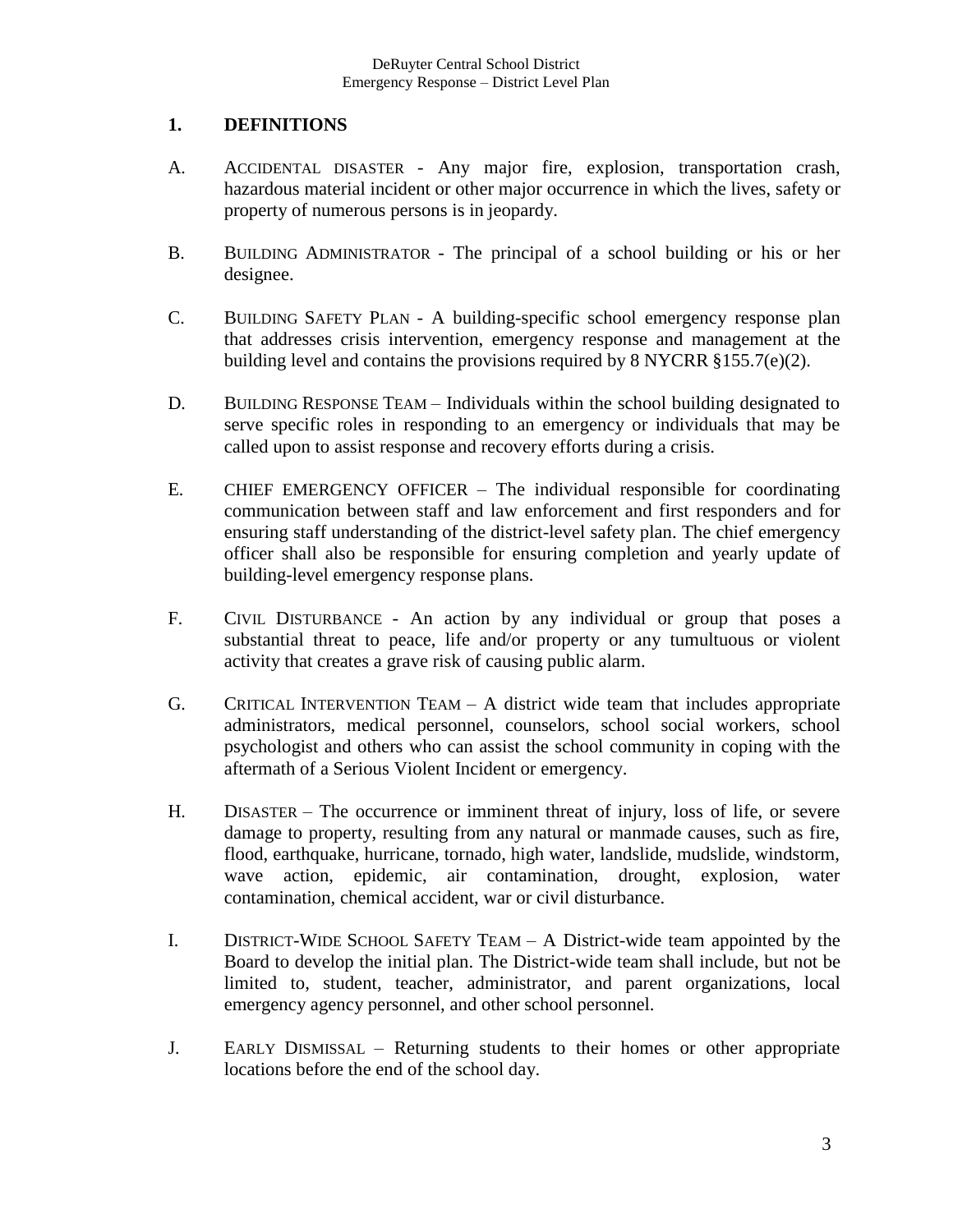- K. EMERGENCY A situation, including but not limited to a disaster, that requires immediate action, occurs unpredictably, and poses a threat of injury or loss of life to students or school personnel or of severe damage to school property.
- L. EMERGENCY SERVICES ORGANIZATION A public or private agency, organization or group other than a governmental agency, which provides police, fire, medical, ambulance, rescue, housing or other services for the relief of human suffering, injury or loss of life or property as a result of an emergency.
- M. EVACUATION Moving students for their protection from a school building to a predetermined outside or off-campus Safety Zone location in response to an emergency. All building occupants are required to exit the building and wait a safe distance from the building at the designated Safety Zone.
- N. FIELD COMMAND POST The on-scene location for command staff who will be responsible for determining the exact status of the emergency, resources needed, and incident strategy.
- O. FIRE COMMANDER The fire chief directing fire-fighting operations at the incident.
- P. INCIDENT COMMANDER The supervisor with decision making responsibility when responding to a particular emergency.
- Q. IN-PLACE SHELTERING The emergency response used in situations where it is necessary to have students/staff remain in their classrooms or work-areas temporarily during an emergency or medical emergency until things can be returned to normal or early dismissal can be arranged.
- R. LOCK-DOWN This emergency response is to be used when walking through the building would endanger the health and safety of students/staff. In the event of a dangerous person or intruder, students and faculty are to remain in place. Classroom doors and windows should be locked.
- S. LOCK-OUT This emergency response is to be used when the incident is occurring outside the school building, on or off school property, which allows the school to continue with the normal school day, but curtails outside activity, and allows no unauthorized personnel into the building.
- T. MEDIA STAGING AREA The location outside of the inner perimeter dedicated for media assembly and equipment staging. This location may also be used to conduct media briefings.
- U. NATURAL PHENOMENA Those incidents in which the forces of nature threaten the lives, safety and/or property of numerous persons (e.g., floods, tornado, lightning, severe high winds, and significant snowfall/blizzard, etc.).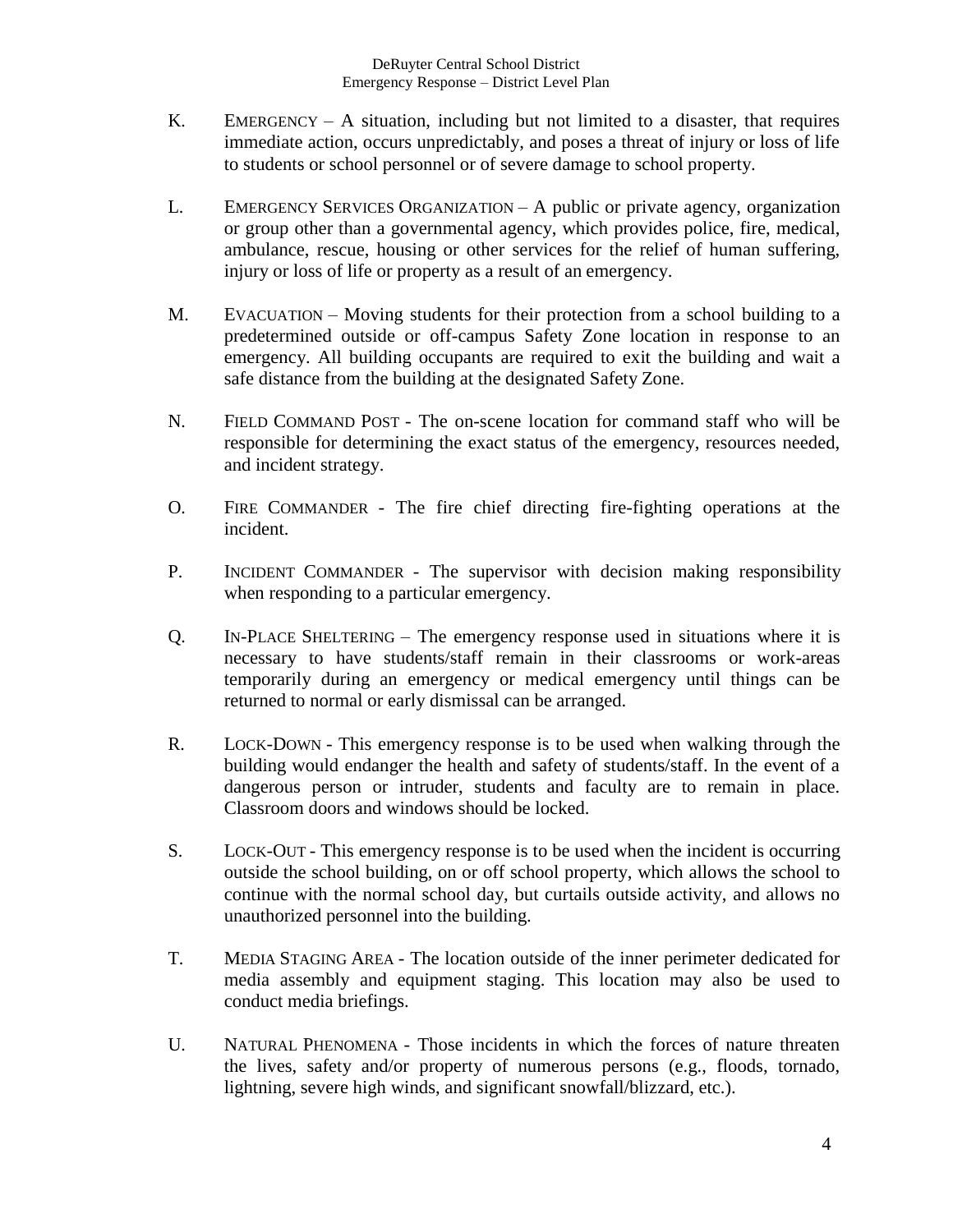- V. SAFETY ZONE Predetermined locations either inside the school building ("sheltering"), outside the building on school property, or off campus, where students and faculty are to assemble in the event of an Emergency. Inside safety zones are the locations for in-place sheltering.
- W. SCHOOL CANCELLATION A determination by school officials that a school or schools should not be in session for one or more school days due to an emergency.
- X. SERIOUS VIOLENT INCIDENT An incident of violent criminal conduct that is, or appears to be, life threatening. This situation warrants the evacuation or "lockdown" of students and/or staff because of an imminent threat to their safety or health. Situations include, but are not limited to: riot, hostage taking, kidnapping and/or the use or threatened use of a firearm, explosive, bomb, incendiary device, chemical or biological weapon, knife or other dangerous instrument capable of causing death or serious injury.
- Y. SHELTERING The emergency response of keeping students in school buildings and providing them with shelter when it is deemed safer for students to remain inside rather than to return home or be evacuated (e.g., air pollution problems, chemical spills, radiological emergencies). Staff and students or held in a designated shelter location or common area inside the building, inside a gymnasium, cafeteria or etc., during an emergency or medical emergency until things can be returned to normal or dismissal can be arranged.
- Z. SHELTER SITE A location established for providing temporary shelter or care for persons displaced by an Emergency.
- AA. STUDENT RELEASE AREA A predetermined location where parents or authorized persons can pick up students during an emergency.

## **Section I. General Considerations and Planning Guidelines**

## **A. Safety/Emergency Management Plan Brief**

Providing an orderly plan for dealing with any emergency—whether related to an act of violence or not--is part of school officials' responsibility for the management and overseeing of the safety of the District's students and staff. "Emergencies" range from man-made problems, such as fires and bomb threats, to natural events, such as blizzards or floods, and carry consequences that extend from mere inconvenience to highly dangerous, life-threatening situations. The guiding principles for emergency planning are protection of life first, then preservation of property, including restoration to normal activities. Where appropriate, mandates which influence planning and decision making are included in this Comprehensive School Safety Plan. Careful planning and quick access to these plans will mitigate the effects of an emergency, minimize property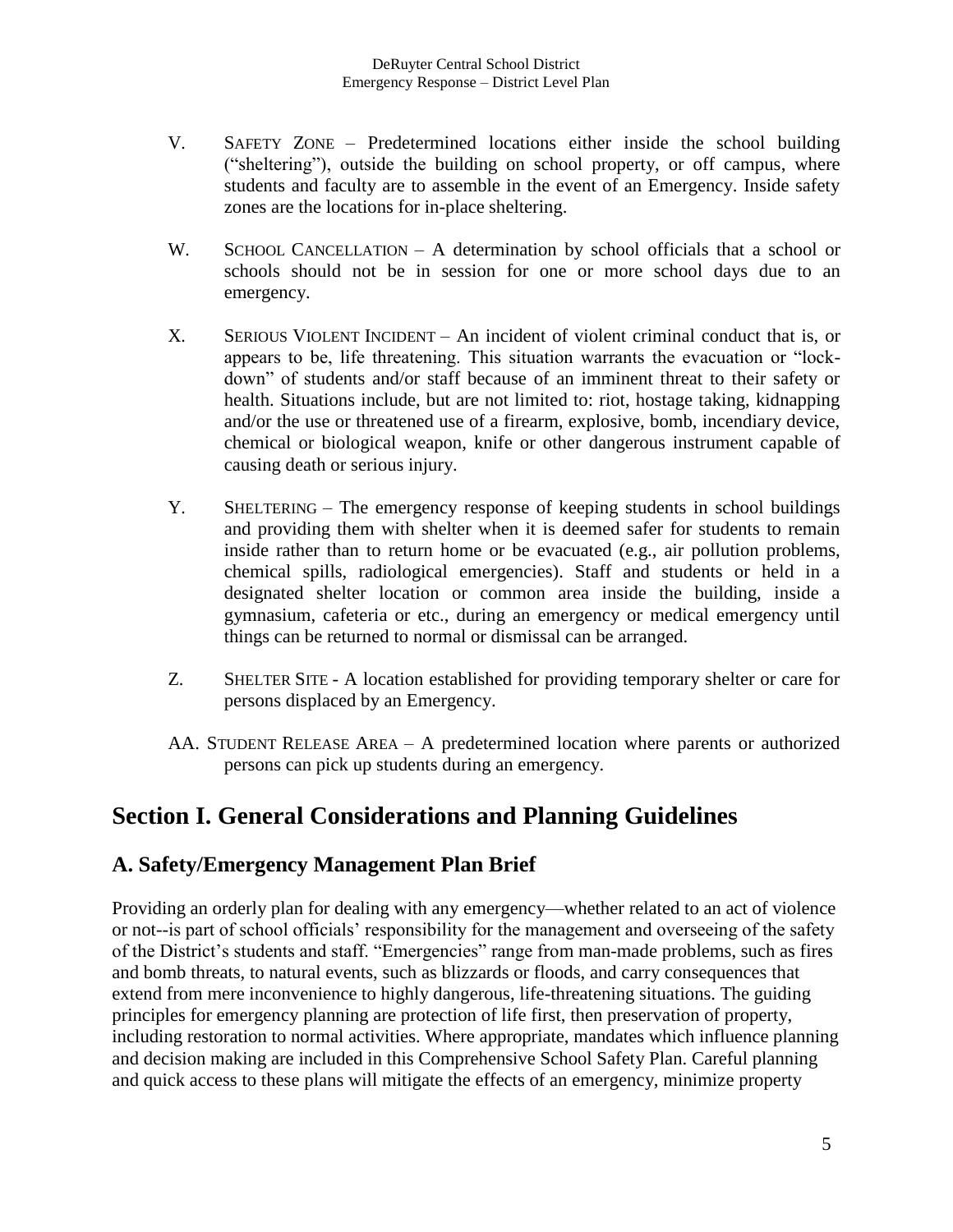damage, and most importantly, avoid injury and death. Small problems remain small and do not escalate into catastrophes. Finally, the situation can be restored to normal quickly and efficiently.

The District Level School Safety Plan will be in effect for the following sites of potential hazard during hours of regular daily student attendance.

- DeRuyter Central School Building and Grounds
- DeRuyter Central School Bus Garage Building and Grounds
- Morning and afternoon bus transportation
- Extracurricular and athletic bus transportation

A copy of the District Level Plan will also be located at:

- Superintendent's office (HS)
- Principal's office in both buildings
- Nurse's office
- Custodian's office
- CSE office
- Business office
- Bus garage
- DeRuyter Fire Station
- State Police
- Madison County Sheriff's Office
- BOCES Health and Safety Coordinator

The Safety Plan will be reviewed annually by the Business Official. The annual review will assure:

- One early dismissal drill each year that begins 15 minutes prior to the end of the regular school day, with parental notification at least one week prior to the dismissal
- One sheltering drill each year with different components of the procedure targeted for review
- 12 Emergency Drills per year
- Updates to personnel with duties listed in the Plan
- Updates to the list of personnel holding First Aid, CPR and AED certification
- Updates to inventories of maintenance vehicles, the bus fleet, and emergency resources
- Review of, and provision for, any students with limited mobility
- A set of recommendations to enhance safety and security during that school year, developed by the District Safety Committee

Building Administrators are responsible for monitoring within any school facility all conditions which may affect the safety and welfare of students and staff. Therefore, each building administrator will be familiar with necessary emergency procedures and review the Safety Plan annually with staff, emphasizing key people and their responsibilities, meeting points, and assembly areas.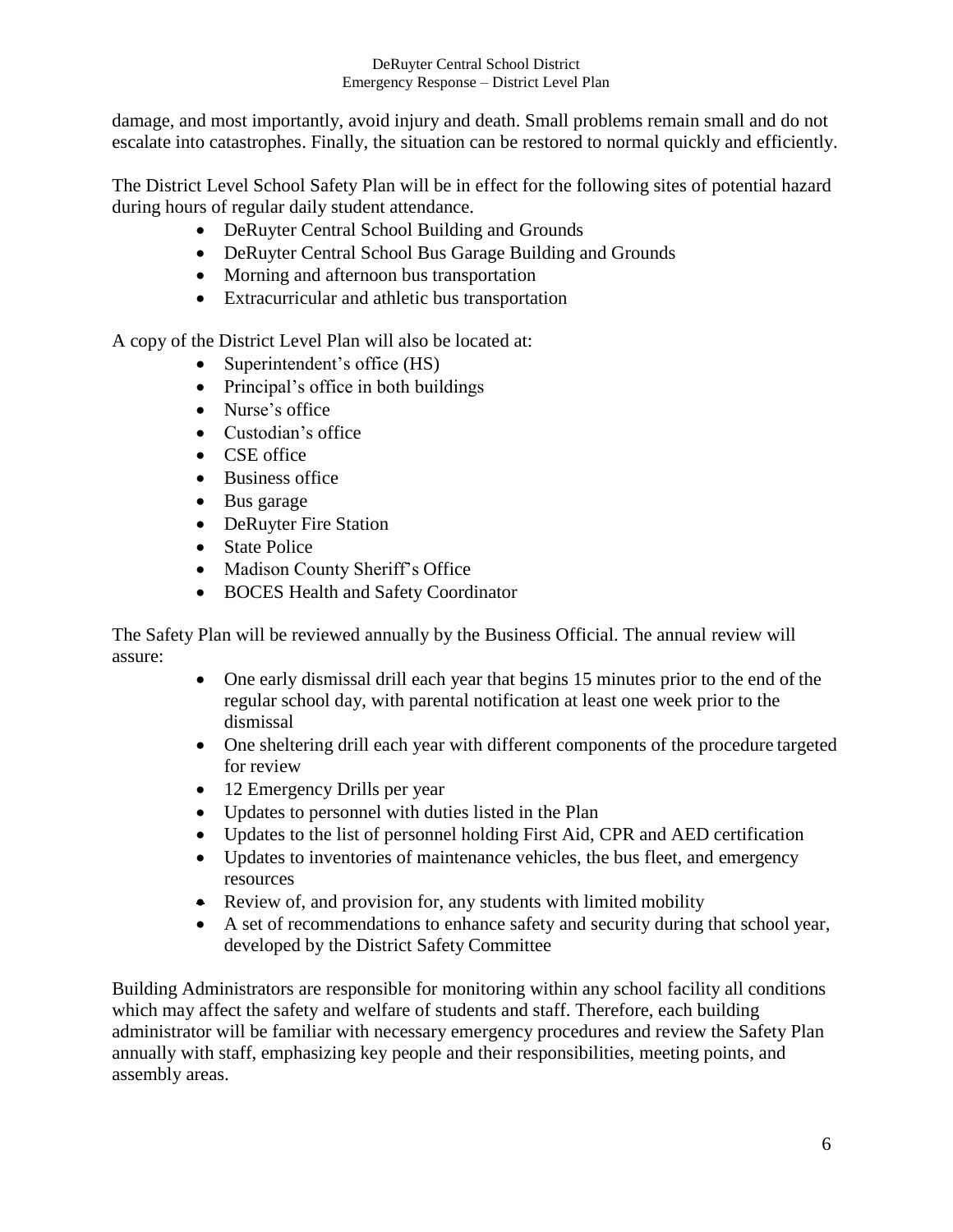#### **Emergency Response Team**

When the Superintendent declares an emergency or the Superintendent is notified that a potential emergency/disaster exists (either by the County Emergency Director or other authority), he/she will notify the Emergency Response Team. Members will provide input on subsequent actions, based on their knowledge of existing conditions, and remain accessible to the Superintendent for the duration of the emergency.

| 6-12 Principal/Dir. of Spec. Ed. | 7503 |
|----------------------------------|------|
| PK-5 Principal/Dir. of spec. Ed. | 7126 |
| Dir. of Curriculum & Instruction | 7152 |
| Superintendent                   | 7403 |
| Head of Bldgs./Grounds/Trans.    | 7301 |
| <b>Business Official</b>         | 7502 |
|                                  |      |

## **Section II. Risk Reduction/Prevention and Intervention**

## **A. Prevention/Intervention and Program Initiatives**

The following safety and security measures, in effect in the district, are particularly relevant to Project SAVE and this Comprehensive School Safety Plan for DeRuyter Central School:

- Controlled access entrances for the public at DeRuyter Central School
- Other exterior doors have controlled access entrances for staff members and students. Exterior doors are locked with the exception of public access doors which visitors must identify themselves and be buzzed in.
- Visitor badges are required for all visitors to either building while classes are in session. Visitors must sign in and out of buildings.
- Unoccupied classrooms and spaces are locked.
- The District Safety Committee meets regularly (bi-monthly) and makes recommendations on safety issues.
- Parents are advised annually of district safety drills and office contact phone numbers via district publications.
- Two-way radios are used for district wide emergencies.
- Staff and faculty are visible in the hallways.
- Staff are trained yearly in the content of the safety plan, DASA and on mental health issues.

## **B. Detection Strategies**

Every effort will be made, building team meetings, and our counseling/bully referral process to identify and respond to student behaviors that are problematic.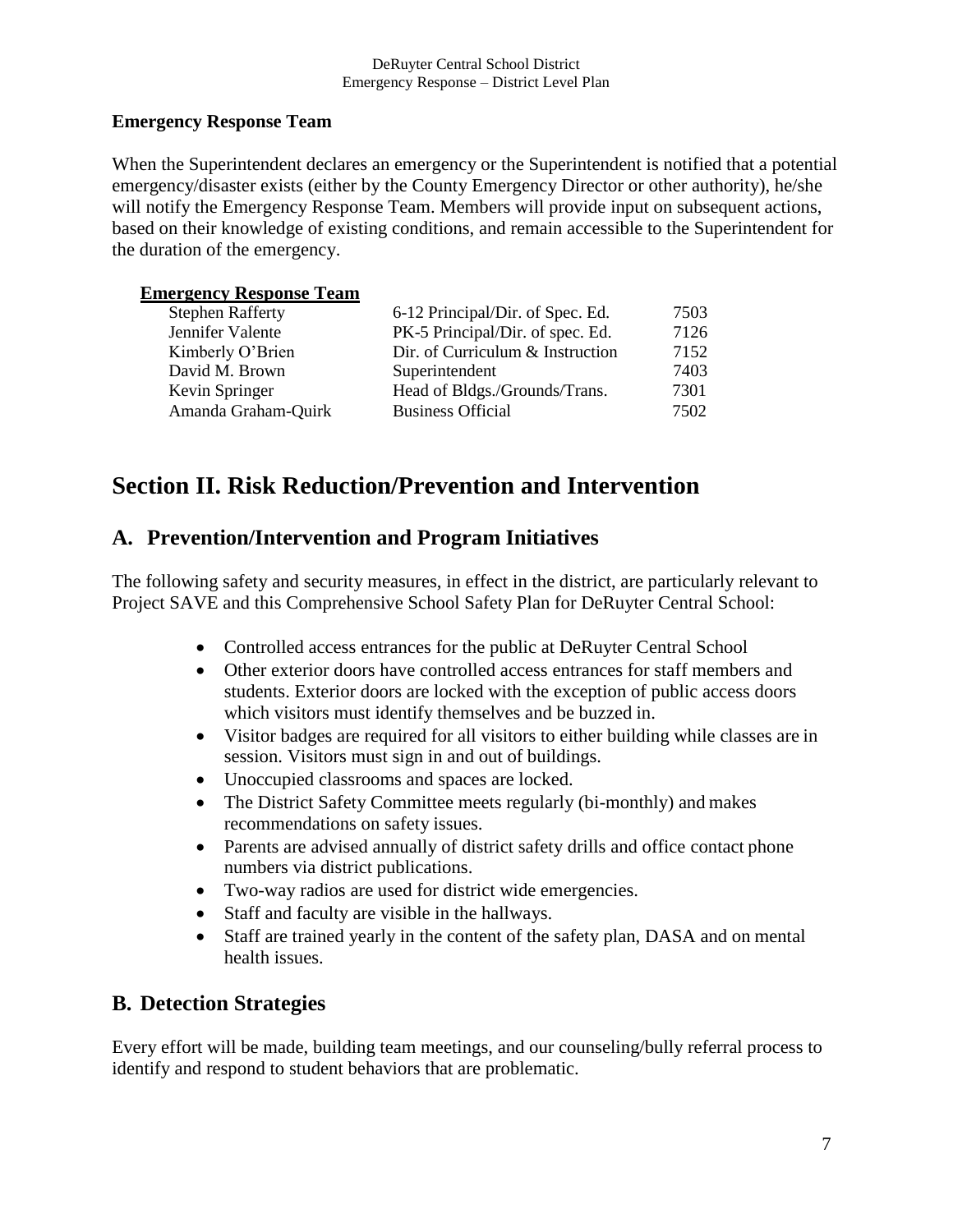## **Training**

The district will provide training to identify and respond to student behaviors that have the potential to become problematic, including, but not limited to DASA (Dignity for All Students Act) training. Training will be done through assemblies, classroom lessons, staff conference days, etc.

The district will provide training/professional development and resources to prevent and respond to such issue as: suicide prevention, depression, anxiety and substance use disorder.

## **Reporting mechanisms**

The "reporting process promotes ongoing open communication between students, teachers, parents/guardians, support staff, and administrators. The relationships among these school populations are maintained with a spirit of teamwork and cooperation that function as natural conduits for the expression of concerns.

### **Threat Assessment**

The following outline is intended to give direction specifically to **assessing threats**. The district will continue to make every effort to assess threatening behaviors and verbalizations in a manner that avoids over-labeling and over-reaction, but recognizes the potential for violent situations. High Level Threats will almost always require further examination of the personality and circumstances of the "threatener" and the social and school dynamics surrounding the situation.

**Low Level Threat**: A statement that is vague, indirect, lacks details, and/or consistency; is unlikely to be carried out. (Example: Note without details left in a bathroom.)

 **Response**: Internal investigation; parental contact; consultation with school personnel on whether to move it to a higher level identification

**Medium Level Threat:** Statement that is more direct and concrete, possibly referring to a time and place, though lacking detailed information. There is no obvious preparation by the threatener, but there may be a specific confirming statement like "I really mean that!" (Example: Threatening phone call to the school.)

 **Response**: Internal investigation; consultation with law enforcement; parental contact; external investigation as called for.

**High Level of Threat**: Statement that is direct, specific, plausible and suggests concrete steps that *have been taken* to carry it out. It may include statement that threatener has acquired or practiced with a weapon or has had the "victim" under surveillance. (Example: Physical evidence; sight of a weapon or unknown package)

 **Response**: Possible lockdown or evacuation; immediate notification of outside law enforcement; parental contact when possible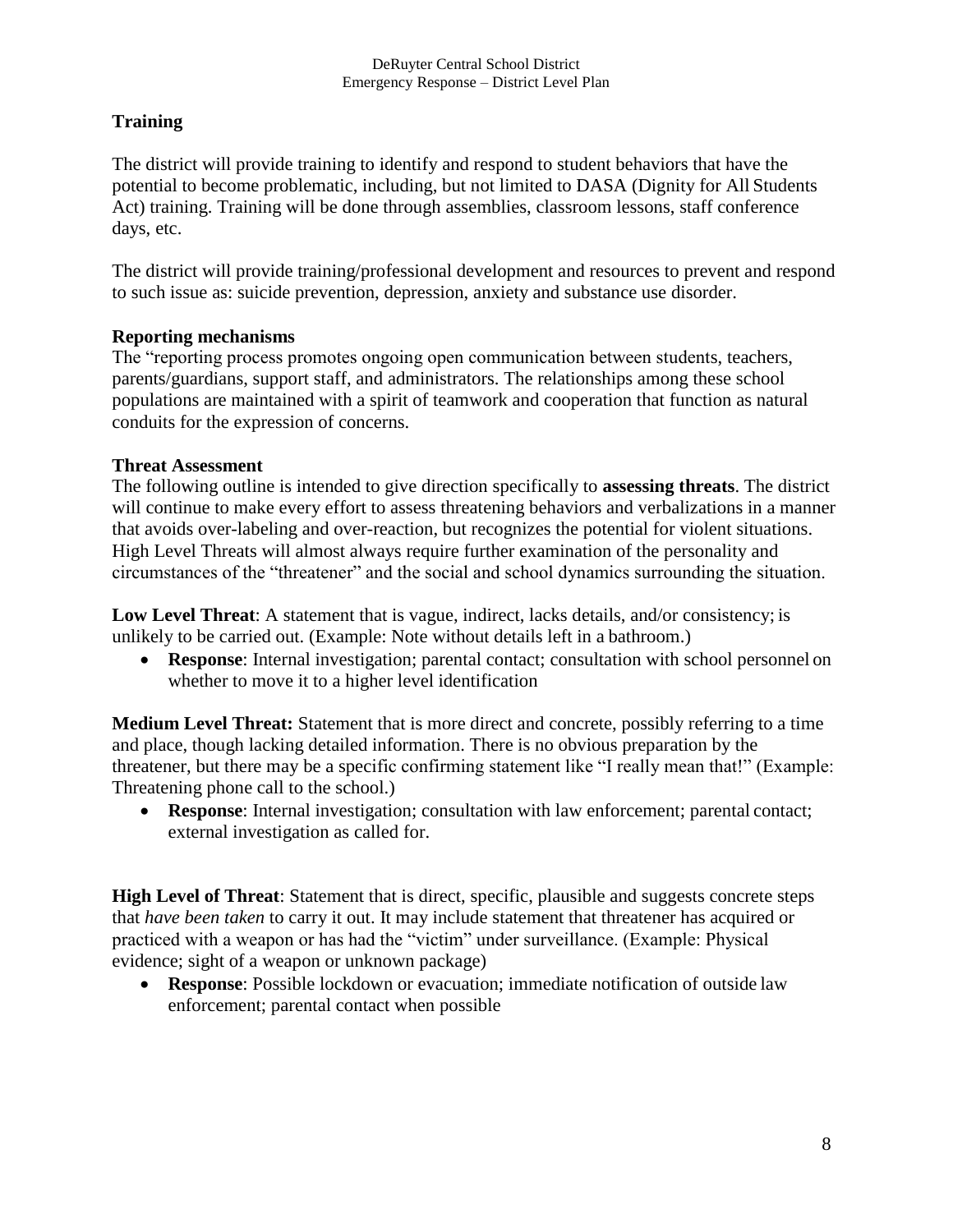#### **EARLY DETECTION OF POTENTIALLY VIOLENT BEHAVIORS**

In order to prevent violence before it begins, staff and students should look for certain warning signs of potentially violent behavior. The following list was adapted from the International Association of Chiefs of Police, Guide for Prevention of School Violence. Staff members or students who observe any of these warning signs in a student, and who believe that such student is a threat to himself/herself and/or others, or may display aggressive rage or violent behavior, shall immediately notify the Building Principal. As deemed necessary and/or appropriate, the Building Administrator will contact the following individuals: the potential victim(s) and/or their parents/guardians; the parents/guardians of the student who made the threat; law enforcement officials, the school psychologist and/or counselor; and the Special Education Director, if applicable, in order to discuss the student's behavior and implement a plan of appropriate intervention as may be necessary. The Superintendent will be kept informed as to actions taken by the Building Administrator.

The following actions, procedures and policies are in place to provide early detection and intervention of potentially violent behaviors:

- Ongoing training is provided to all staff members regarding early detection of risk factors leading to violent behavior or other at-risk behavior.
- A Code of Conduct distributed to each student and staff member addressspecific consequences relative to violent or risky behavior.
- A written reporting system allows staff to report and document violent and at risk behavior.
- Students are encouraged to report at risk behavior to a staff member including but not limited to the Building Administrator and counselor.
- School counselors and the school nurse are closely involved with the Crisis Team to bring at risk behavior or potential indicators of violent behavior to the attention of Crisis Team members.
- The CSE (Committee on Special Education) Team monitors students in the Special Education Program.
- The Section 504 Officer is responsible for students with Section 504 plans.
- Security Audit by the New York State Police
- A. INDICATIONS OF POTENTIAL VIOLENT BEHAVIOR Indications of potential violent behavior include the following:
	- 1. Has engaged in violent behavior in the past.
	- 2. Has tantrums or uncontrollable angry outbursts.
	- 3. Continues exhibiting antisocial behaviors that began at an early age.
	- 4. Forms and/or maintains friendships with others who have repeatedly engaged in problem behaviors.
	- 5. Often engages in name-calling, cursing, or abusive language.
	- 6. Has brought a weapon or threatened to bring a weapon to school.
	- 7. Consistently makes violent threats when angry.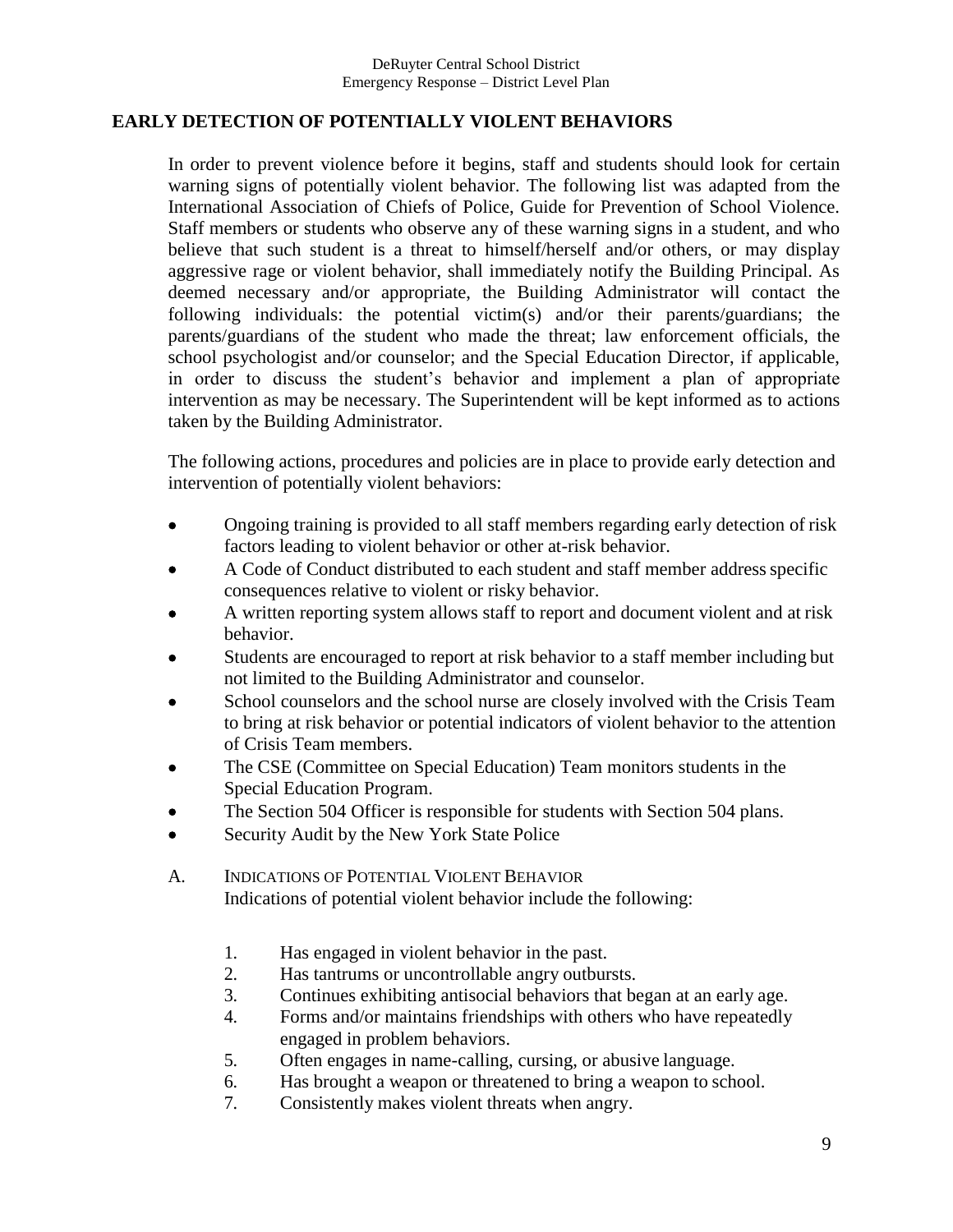- 8. Has a substance abuse problem.
- 9. Is frequently truant or has been suspended from school multiple times.
- 10. Seems preoccupied with weapons or violence, especially associated with killing humans rather than with target practice or hunting.
- 11. Has few or no close friends despite having lived in the area for some time.
- 12. Is abusive to animals.
- 13. Has too little parental supervision given the student's age and maturity level.
- 14. Has been a victim of abuse or been neglected by parents/guardians.
- 15. Has repeatedly witnessed domestic abuse or other forms of violence.
- 16. Has experienced trauma or loss in his/her home or community.
- 17. Pays no attention to the feelings or rights of others.
- 18. Dwells on perceived slights, rejection, or mistreatment by others; blames others for his/her problems and appears vengeful.
- 19. Intimidates others, or is a victim of intimidation by others.
- 20. Seems preoccupied with TV shows, movies, video games, reading materials, or music that expresses violence.
- 21. Reflects excessive anger in writings and drawings.
- 22. Is involved in a gang or antisocial group.
- 23. Seems depressed/withdrawn or has exhibited severe mood or behavioral swings, greater in magnitude than peers.
- 24. Expresses sadistic, violent, prejudicial, or intolerant attitudes.
- 25. Has threatened or actually attempted suicide or acts of self-mutilation.

#### INTERPRETATION OF WARNING SIGNS

The fact that a student exhibits the behaviors above does not necessarily mean that such student is violent. The early warning signs listed above are offered as an aid to identifying and referring students who may be potentially violent and are in need of help. It is important to note that these early warning signs are not equally significant and are not presented in any particular order. Furthermore, it is inappropriate, and potentially harmful, to use the following warning signs as a checklist against which to match individual students. School staff should use the early warning signs for identification and referral purposes only; it is the responsibility of trained professionals to make diagnosis in consultation with the student's parents or guardians. Therefore, everyone concerned must take precautions that students are not needlessly stigmatized.

#### **COMMUNICATION, EARLY DETECTION AND REPORTING OF POTENTIALLY VIOLENT BEHAVIORS**

The District is committed to providing appropriate and quality intervention services for its students. Programs and strategies are developed and provided based upon careful assessment of student and community need. The district currently has on staff a school Psychologist (PK-12), High School Guidance Counselor (7-12), Middle School Guidance Counselor (6-8), Family Counselor (PK-12), and a School Social Worker. The following is a list of intervention programs and services currently available at DeRuyter Central School District: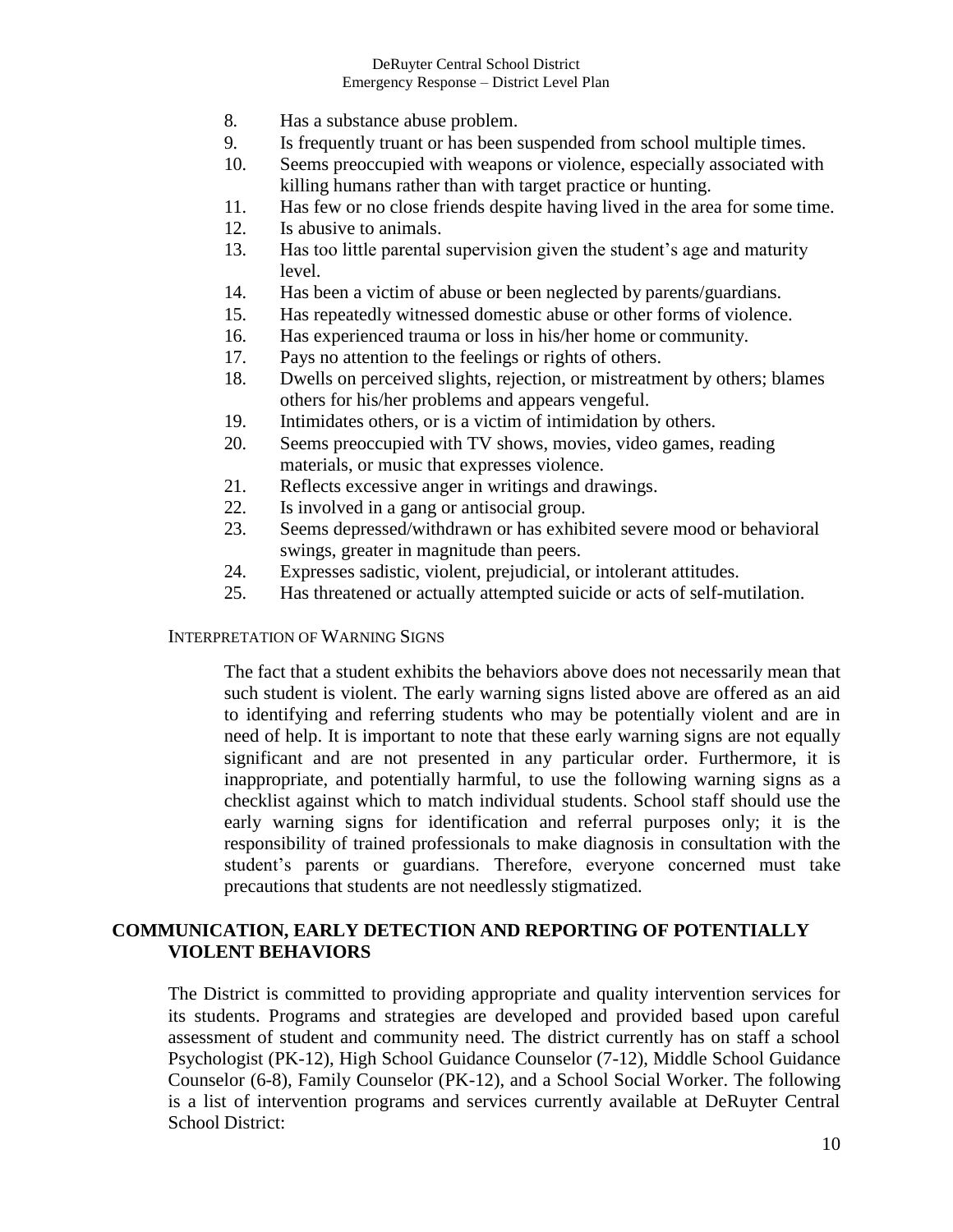## A. PROGRAMS UTILIZED THROUGHOUT THE DISTRICT:

- (1) Alcohol-Drug Abuse Prevention Education Program (ADA-PEP)
- (2) Crisis Intervention Team
- 
- (3) Code of Conduct<br>(4) Anti-Bullying Rep Anti-Bullying Reporting System – available on District website.
- (5) Emergency Response Team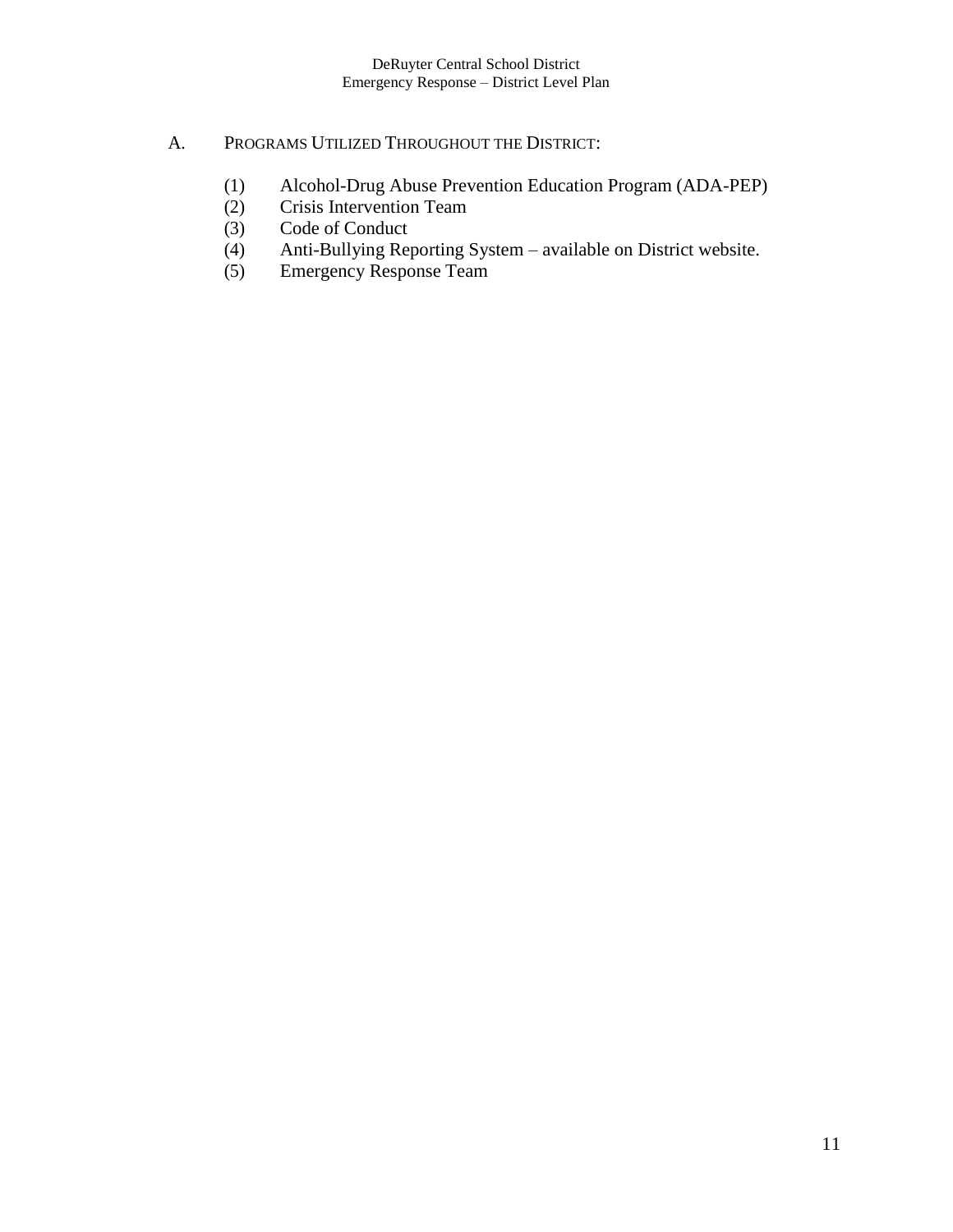#### **RESPONDING TO IMPLIED OR DIRECT THREATS OF VIOLENCE**

The District is committed to the prevention of violence against any individual or property in the schools or at school activities whether such acts and/or threats of violence are by students, staff, or others. Additionally, threats of violence against students, school personnel and/or school property, including bomb threats, will not be tolerated whether or not such threat occur on school grounds or during the school day.

Any acts and/or threats of violence, whether such threats are made orally, in writing, or by e-mail, shall be subject to appropriate disciplinary action in accordance with applicable law, District policies and regulations, the Student Code of Conduct, and collective bargaining agreements, as may be necessary.

The district shall make continuing efforts to assure that threats of violence are addressed, whenever possible, before any violence actually occurs in the school environment. This protocol is intended to identify credible threats of violence, so that District authorities can address such situations before the threat is carried out. This protocol is applicable during any school-sponsored event or function, held on District property or elsewhere.

The school district has taken a proactive approach in identifying and addressing potential acts of violence before they occur. This policy is applicable during any school-sponsored event, whether the event occurs on school grounds or not. It includes implied or direct threats of violence by students, teachers, other school personnel and visitors to the school.

Any student, school staff member, school administrator will assume the threat is serious and is required to report said information to the Principal or designee. A student may report such information to any school staff member.

The principal or designee shall remove the student making the threats from the classroom and segregate him or her into a secured area pending further investigation and interviews.

The Principal or designee shall notify local law enforcement, as warranted, and provide the officer with complete information regarding the information that was received.

The Principal or designee, in conjunction with local law enforcement if warranted, will interview the student making the threat in order to ascertain the veracity of the threat. Other school administrative staff may be included in the interview at the discretion of the Principal.

If it is agreed that the threat is credible:

The law enforcement officer shall follow appropriate law enforcement procedures as the situation dictates.

The Principal shall take administrative action in accordance with School Board Policy, including the notification of the student's parents.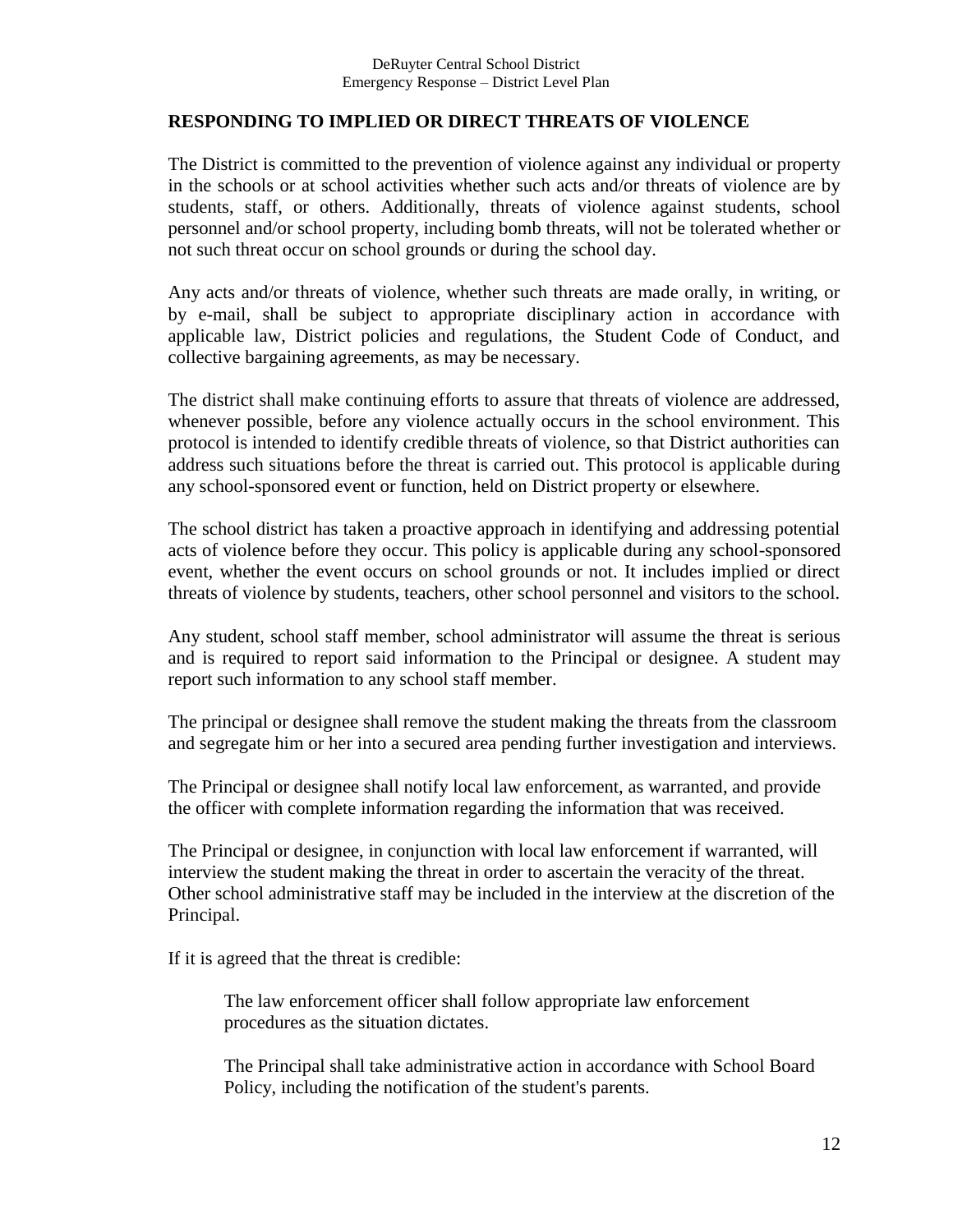#### *7.* **RESPONDING TO IMPLIED OR DIRECT THREATS OF VIOLENCE** - *continued*

#### A. PROCEDURES

The following procedures are separated into several sections in order to reflect those instances where specific individuals may receive a threatened act of violence:

- 1. Any student, upon receiving information that a person is threatening to commit an act of violence, shall:
	- (a) Assume the threat is serious;
	- (b) Immediately report the threat to a faculty member, a school administrator, and/or law enforcement officer;
	- (c) Suicide threats should be reported to a faculty member or the Building Principal.
	- (d) Be available and cooperative in providing a statement or information, with the understanding that the reporting student will remain anonymous to the greatest extent possible.
- 2. Any parent or guardian, upon receiving information that a person is threatening to commit an act of violence, shall:
	- (a) Assume threat is serious;
	- (b) Immediately report the threat to a school staff member, school administrator or law enforcement officer; and
	- (c) Be available and cooperative in providing a statement of information, with the understanding that the informant parent/guardian will remain anonymous to the greatest extent possible.
- 3. Any school staff member, upon receiving information that a person is threatening to commit an act of violence, shall:
	- (a) Assume threat is serious;
	- (b) Immediately report the threat to a school administrator/designee; and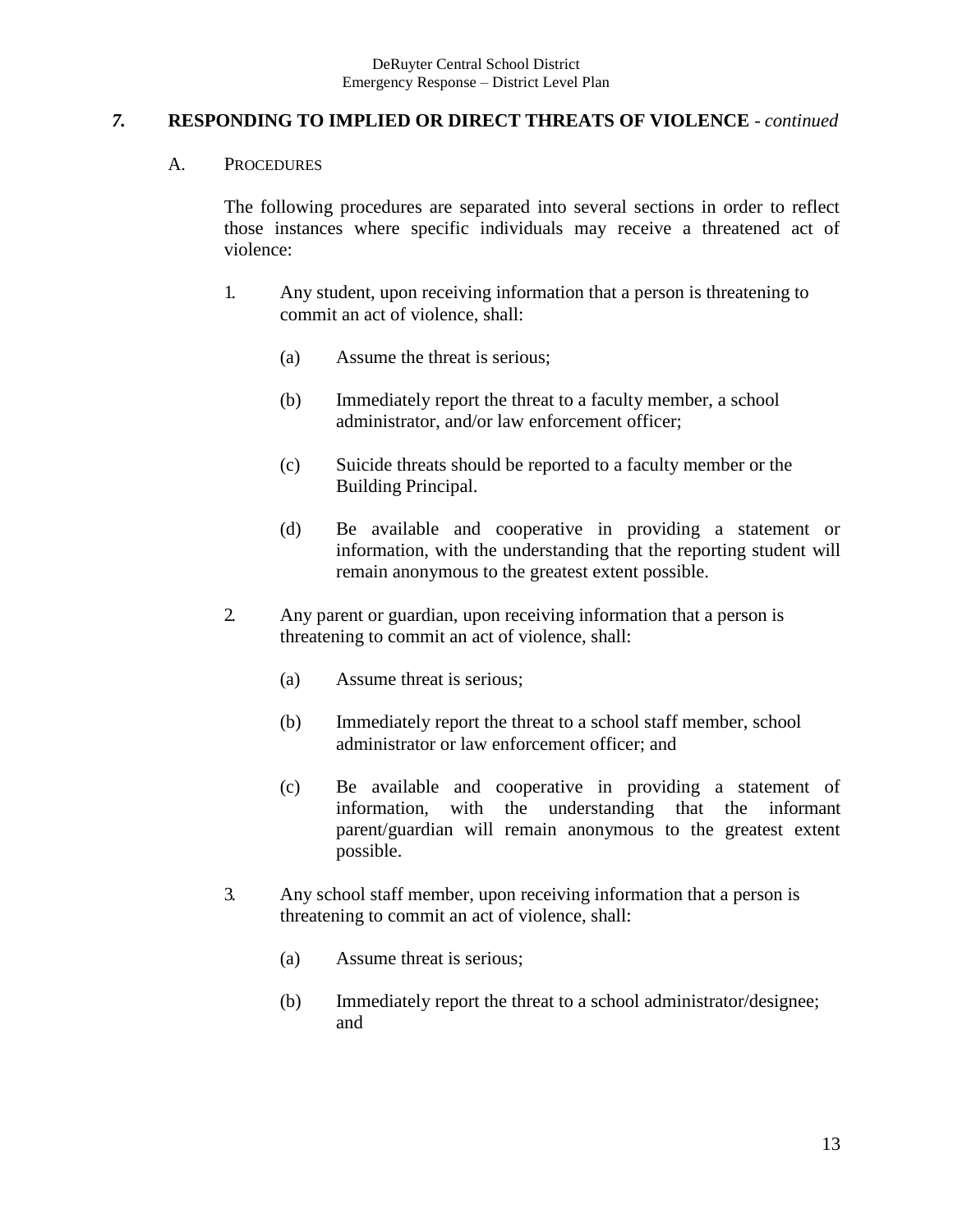- (c) If threat is received by telephone, obtain as much information as possible and attempt to complete a Telephone Threat Information Sheet.
- (d) If receiving report of threat from student, obtain as much information as possible and write it down. Report the incident to the Building Administrator and encourage the student to accompany you.
- (e) Be available and cooperative in providing a statement of information, with the understanding that the informant will remain anonymous to the greatest extent possible.
- 4. Building Administrator, upon receiving a report of threat of violence, shall:
	- (1) Evaluate and assess all threats of violence.
	- (2) Require that the school staff member, if this is the source of the information, provide immediate written statements regarding the information received.
	- (3) If person(s) making threat are observed, or found to be possessing, or are suspected of possessing any dangerous weapon call 911 to contact local law enforcement agencies.
	- (4) Bomb threats are a crime Notify law enforcement
	- (5) Threats of violence or bodily harm:
		- Discipline according to District Code of Conduct
		- \* Notify law enforcement (May be charged as adult for harassment)
	- (6) Notify Superintendent of serious threat
	- (7) Convene Crisis Intervention Team
- 5. Building Crisis Intervention/Response Team shall do the following:
	- (1) Assess and document (Using Threat Assessment Report Form) all threats of violence. Factors to consider when determining whether a threat is credible are listed in "Appendix S" which contains a threat-assessment flow chart for use by administrators.
	- (2) Investigate credibility and validity of threats

Interview person(s) reporting/observing threat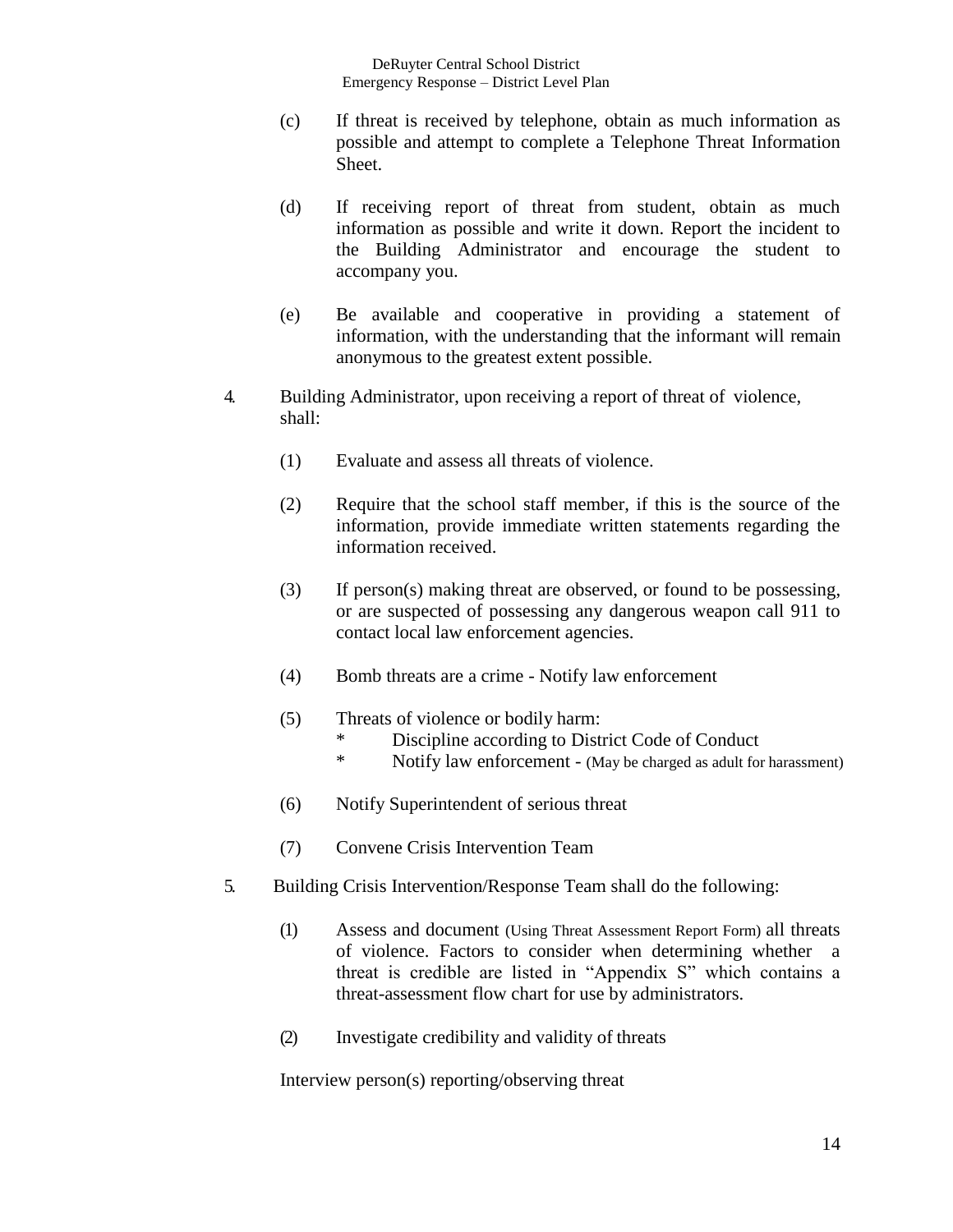#### **RESPONDING TO IMPLIED OR DIRECT THREATS OF VIOLENCE** - *continued*

- A. PROCEDURES *continued*
	- (3) Summon and interview person(s) making threat. If there is the potential of violent reaction or confrontation, **consider the following**:
		- The nature of the threat
		- Who is sent to summon person(s) making threat
		- The training and ability of person sent.
		- The class schedule of person(s) making threat
		- The time of day
		- Proximity of other students and staff
		- The age and history of person(s) making threat
		- The use of on-site security or **summoning local law enforcement, e**specially if individual is suspected of possessing a weapon.
	- (4) Report occurrence, whether involving an actual confrontation or a threat of potential violence, to the potential victim(s) and/or their parents/guardians, to the parents/guardians of the student who made the threat, the school psychologist and/or counselor, and the Special Education Chair, if applicable. Coordinate with local mental health agencies and other outside resources as necessary.
	- (5) Keep Superintendent apprised.
	- (6) Discipline person(s) making threat according to District Code of Conduct.
	- 6. Once the threat assessment is complete, the law enforcement officer and administrator shall convene privately to discuss the threat and consider options for follow-up action.
	- 7. If it is agreed that the threat is credible:
		- (a) The administrator will immediately consult with appropriate law enforcement.
		- (b) The school administrator shall take appropriate action.
		- (c) The administrator will activate student release if necessary.
		- (d) The students' parents or guardians shall be notified.
	- 8. If it is agreed that the threat is not credible, the school administrator shall institute any further action deemed necessary.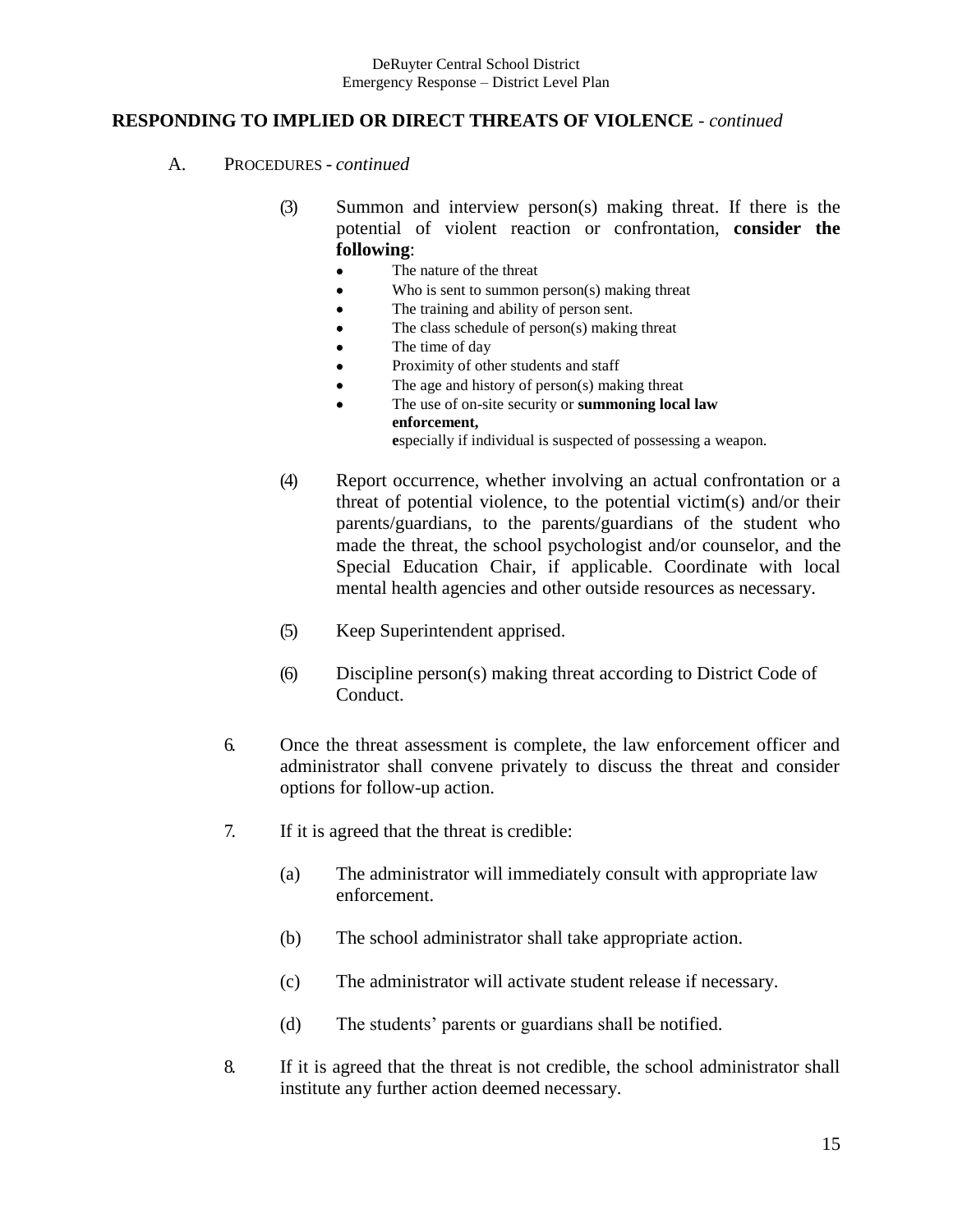#### **RESPONDING TO ACTS OF VIOLENCE**

A. GENERAL

The District enforces a zero tolerance policy regarding violent threats or actions and prohibits any student from communicating violent threats or committing violent acts against any student or District employee. Included in this policy is any offense against school property that has the potential to create a substantial risk to the safety and wellbeing of the school population.

It shall be the responsibility of any student, school staff member or school administrator to report any violent behavior or actions to the Principal. In the event said behavior is in progress, the Principal shall immediately notify local law enforcement agencies who shall take appropriate police action.

If the situation warrants, the Superintendent shall be notified and the Crisis Management Team, under the leadership of the Superintendent, shall be activated.

- B. COUNSELING
	- 1. Logistics: The following locations shall be identified in each Building Safety Plan:
		- (a) Crisis counseling referral center
		- (b) Group counseling center
		- (c) Individual counseling location
		- (d) Staff support center (certificated and classified)
		- (e) Sign-in for Crisis Team Members
	- 2. Each Building Safety Plan shall also inform teachers of the process for referring students for crisis services, including procedures for self-referral. In addition, they shall contain information on
		- (a) Disseminating student referral information and forms to teachers and other staff, and
		- (b) Identifying a crisis team member to staff each location.
	- 3. Each Building Safety Plan shall also contain specific procedures on how to identify and contact affected students, staff and personnel and follow through on high-risk individuals.
	- 4. Finally, each Building Safety Plan shall contain procedures on how to initiate appropriate interventions, including the following:
		- (a) Individual counseling.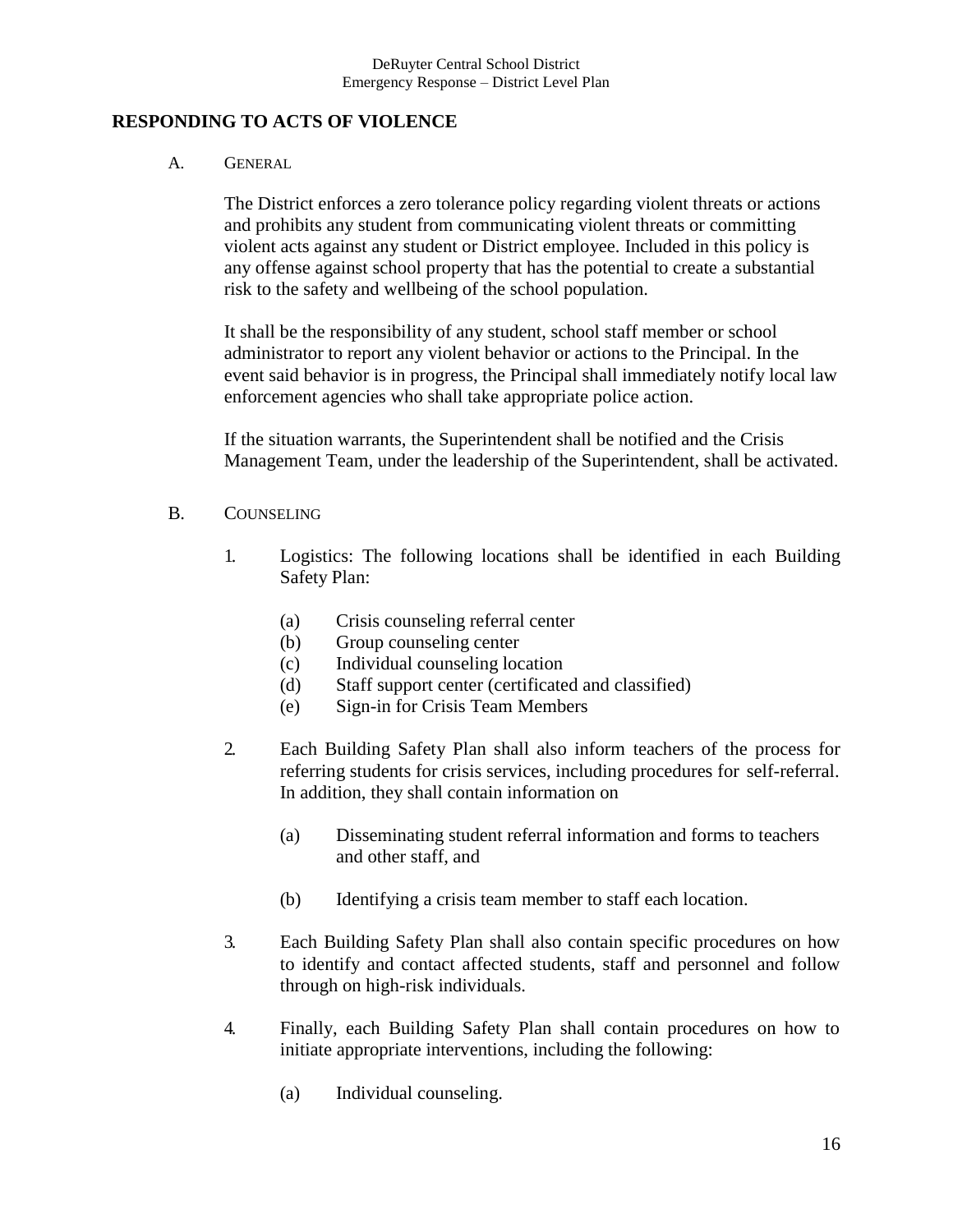- (b) Group counseling.
- (c) Parent/community meetings.
- (d) Staff meetings (all staff).
- (e) Classroom activities/presentations/discussions.
- (f) Referrals to community agencies.

## **C. Training, Drills and Exercises**

#### **Drills**

As required by law, each school will have 8 evacuation drills and 4 lock down drills each year, with 8 completed by December 31. Drills will be held at various times of the day and, occasionally, at an inopportune time such as an assembly or lunch period.

#### **Evacuation Drills**

- Teachers should review evacuation drill procedures and exit routes with their classes the first day of school and at appropriate times throughout the year. Exit routes will be posted in each room.
- Teachers with students of limited mobility should verify procedures with building principals or other designee prior to drills.
- All school personnel MUST vacate the building for every evacuation drill. Teachers must take **attendance registers** with them; elementary teachers with students must also take red/green cards.
- All doors must be closed.
- Teachers in rooms adjacent to restrooms must check that all students have received the warning and are evacuating.
- Students must leave all personal belongings in the classrooms, walk quietly to the appropriate exit, and move at least 150 feet from the building where possible. If the nearest exit is blocked, the nearest alternate exit will be used.
- Staff members need to demonstrate appropriate evacuation conduct by maintaining silence themselves. Students behaving inappropriately should be reported to the building principal.
- Outside doors must be closed after the last person exits.
- All persons should remain outside the building until the signal is given to re-enter.

### **Lockdown Drills**

DeRuyter Central School practices annual lockdown drills

Local state police and county sheriff officials and the fire department will be invited to participate in at least one fire and/or lockdown drill per school year.

#### **Emergency Drills on Buses**

• The drills on school buses required by Section 3623 of the Education Law will include practice and instruction in the location, use, and operation of the emergency door, fire extinguishers, first aid equipment, and windows as a means of escape in case of fire or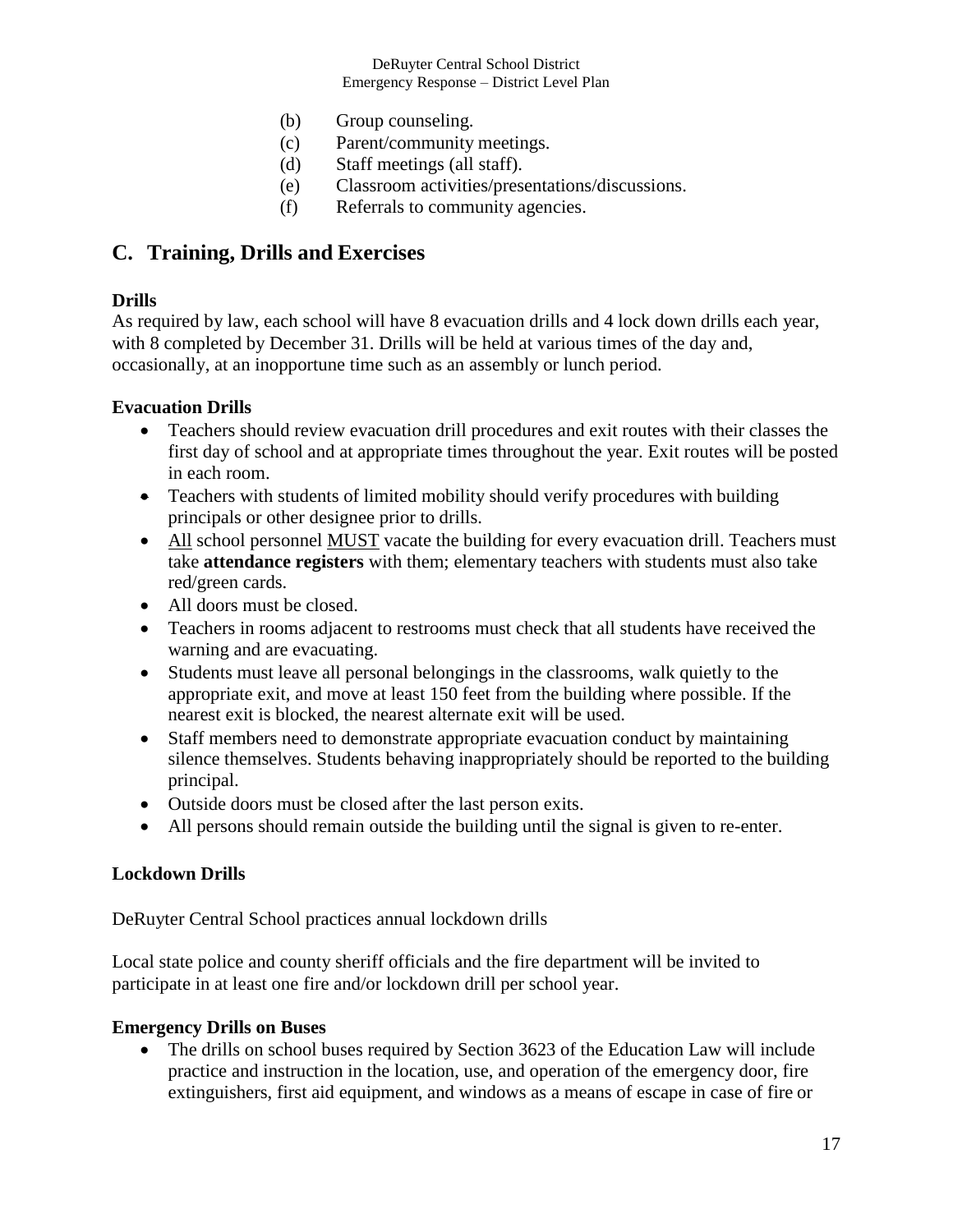accident. Drills will also include instruction in seat belt safety/use, safe boarding and exiting procedures with specific emphasis on when and how to approach, board, disembark, and move away from the bus after disembarking. Each drill will emphasize specific hazards encountered by children during snow, ice, rain, and other inclement weather including, but not necessarily limited to, poor driver visibility, reduced vehicular control, and reduced hearing. All such drills will include instruction in the importance of orderly conduct by all school passengers with specific emphasis given to student discipline, rules, and regulations. Pupils attending public and non-public schools who do not participate in the drills held pursuant to this paragraph will also be provided drills on school buses, or as an alternative, will be provided classroom instruction covering the content of such drills.

- A minimum of three (3) such drills will be held during the school year, the first to be conducted during the first week of the fall term; the second between November 1 and December 31; and the third, between March 1 and April 30.
- No drills will be conducted when buses are on routes.
- The school authorities will certify on the annual report to the State Education Department that their district has complied with the regulation.

## **Section III: Response**

## **Outline of Responsibilities**

Each staff member who has a responsibility in an emergency will become familiar with that responsibility in order to respond appropriately. Ordinary rules of work hours, work sites, job descriptions, and any other contractual provisions are subject to State, County, or School District directives through the duration of the emergency.

## **District Responses**

**Concurrently, the Principal or designee will:**

- **1. Contact the 911 Center and request the assistance of law enforcement, EMS and/or Fire**
- **2. Notify all building occupants to take appropriate action: (i.e. Lock-down or Evacuation)**
- **3. Notify the Superintendent of Schools**
- **4. When outside law enforcement organizations are called to the scene, control of the building(s) is turned over to them until termination of the emergency. Decisions are made together with building administrators). An open line should be maintained with the 911 center so that information is passed on continually.**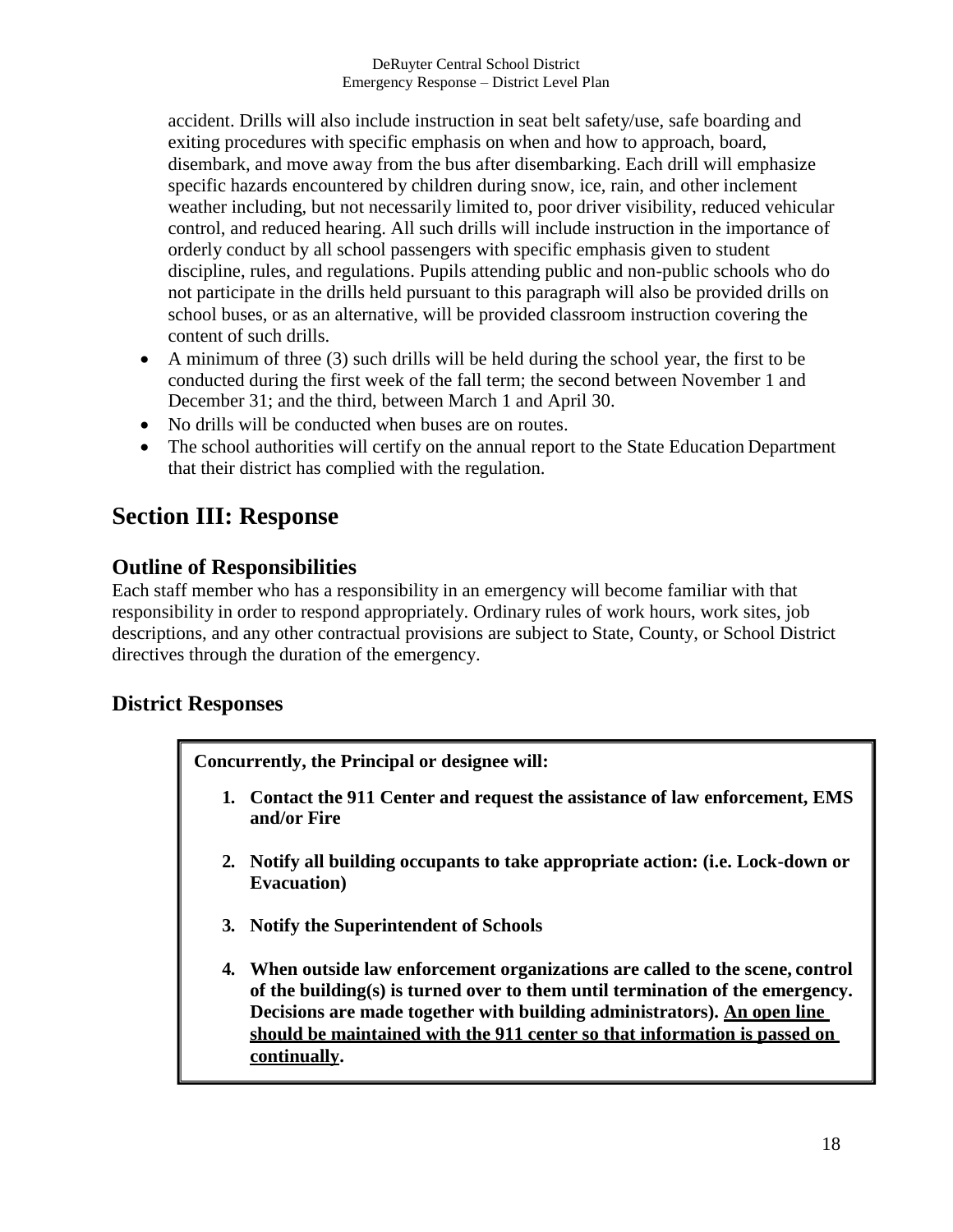## **Chain of Command**

The Superintendent is the district's Chief Emergency Officer with authority to:

- determine the ultimate response: evacuation, closing, sheltering, lockdown, etc.
- communicate with all school agencies, address news media, and invoke use of emergency phone lists at each building for parental contact when necessary
- notify BOCES District Superintendent Dr. Matthew Cook (315-433-2602) of any closing

In the absence of the Superintendent, Emergency Coordination passes to**:**

- Director of Curriculum and Instruction (315-852-3400 x 7152)
- 6-12 Principal/Dir. of Special Education (315-852-3400 x 7503)
- K-5 Principal/Dir. of Special Education (315-852-3400 x 7126)

## **Emergency Command Post**

The Main Office (Room 105) serves as the Emergency Command Post and should be equipped with:

- Radio for Emergency Broadcast System and weather information
- Telephone
- Emergency lighting
- Emergency telephone numbers
- School district, local, and regional maps
- A file of hazardous materials on site is located in the business office.
- County wide radios

Alternate Command Posts are the Superintendent's Office and the Bus Garage.

## **Initial Decisions**

While an emergency may require on-the-spot decisions to respond to fast-changing developments, seven procedures are standard responses to such situations in schools. Obviously, all seven procedures will not work for a given emergency. These seven procedures are:

## Administering First Aid

First aid is usually defined as treatment that will protect the life and comfort of the victim until more expert help is secured.

### Summoning Expert Help

Clearly, in most emergency situations, the need for expert help is evident. Fires are fought by fire fighters, heart attack victims must be under proper medical care, etc.

### Follow Instructions

Once the expert help has arrived, those experts are usually "in charge." At that time, the overriding emergency procedure is to follow their instructions.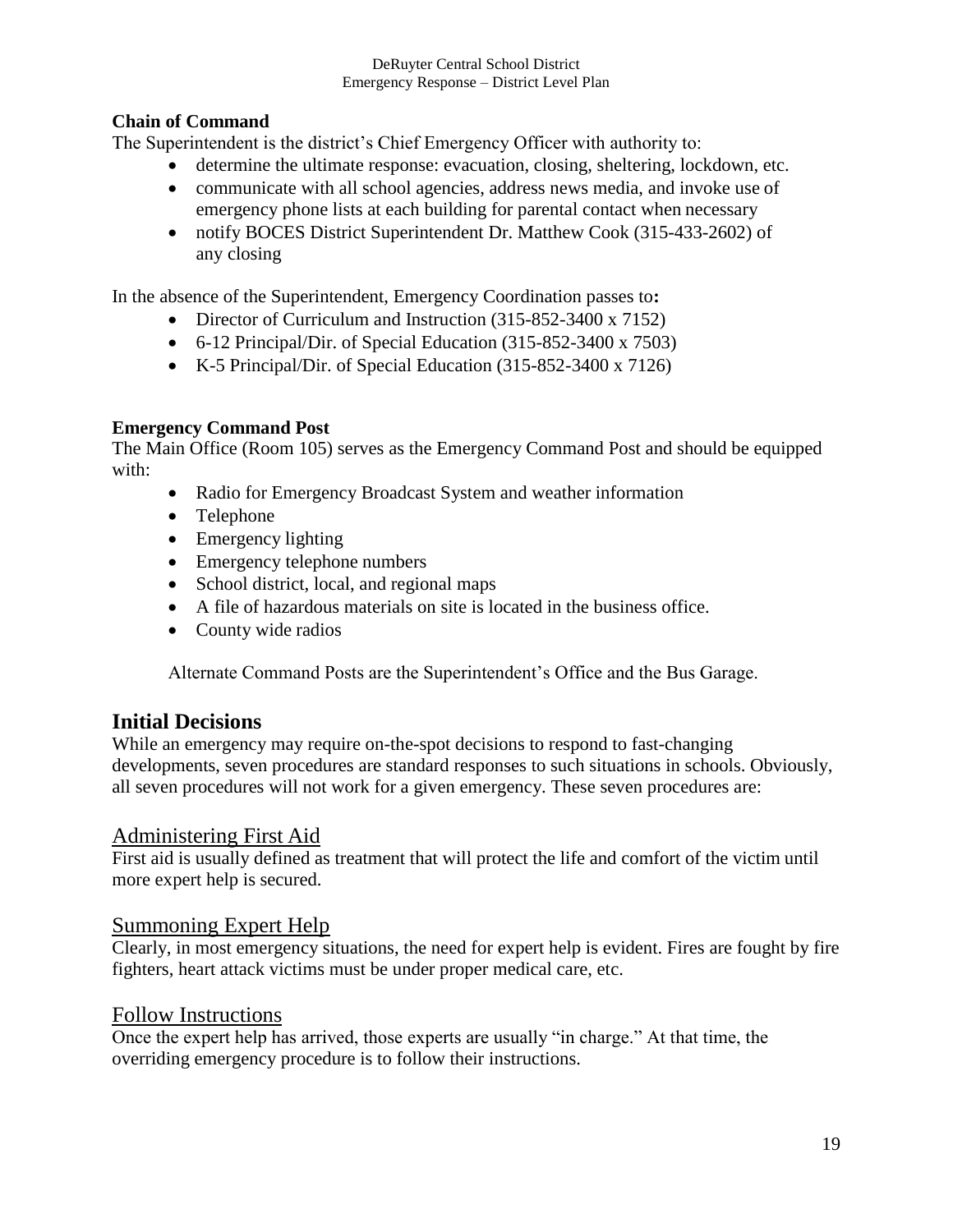## Emergency Evacuation

Many emergencies will require that the inhabitants of a building get out and go somewhere else. Evacuating students from the school may mean only going outside, away from the building and waiting until the danger has passed. In some circumstances, however, the nature of the emergency may demand that the students be transported and housed temporarily in some other building.

## Lockdown

A lockdown may be necessary when a person or activity directly threatens a building's occupants. All students and staff are required to remain in classrooms.

## Lockout or Sheltering in Place

There are situations when it is safer to stay inside the building than to go outside. Sheltering is called for during severe weather or potentially dangerous situations in the community.

## Emergency Early Dismissal

Early dismissal or "go home" is merely a procedure for getting students out of the building and united with their families or with some responsible surrogates who have been designated by the parents to care for the child.

## **Response Procedures:**

## **EMERGENCY EVACUATION**

A building evacuation is announced when occupancy of the building itself poses a danger to the students/staff. Upon receipt of an order to evacuate, staff will take all necessary measures to prepare students for an evacuation. **If the evacuation needs to take place quickly, the general procedures for a fire drill must be followed. Otherwise, follow the building procedures below. If the evacuation is prolonged and there is a need to shelter students outside the building due to inclement weather or the nature of the emergency, the Bus Garage or the Genevieve Staley Civic Center and/or American Legion.**

- 1. **An Emergency Evacuation** will be announced via the intercom, public address system, or otherwise using plain language.
- 2. Teachers should listen for, and follow, the order of dismissal from the building. Form one line with the teacher at the end.
- 3. All staff without supervision responsibilities at the outset of the emergency should report to the Main Office immediately for instructions.
- 4. All teachers or classroom supervisors must take class attendance registers and take attendance outside.
- 5. Staff will lead their children to designated staging areas, unless otherwise directed.
- 6. If buses are called, groups will be summoned individually to board them and be driven from the property.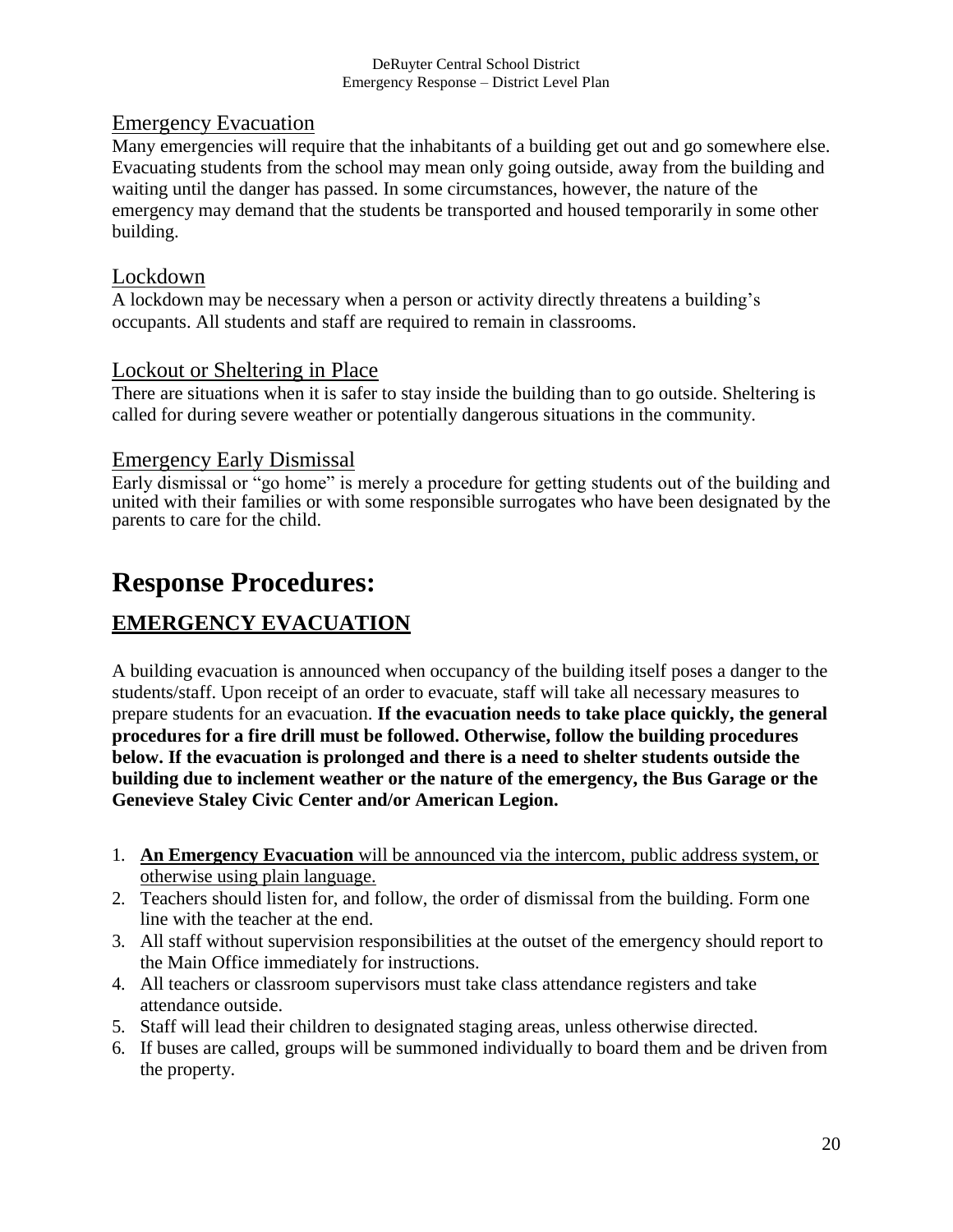7. All persons must remain outside the building until the emergency officer/administrator in charge has issued approval.

## **OFF-SITE SHELTER PLAN**

In the event students and staff need to be sheltered off campus, the following protocol will be implemented.

- 1. The building principal, in consultation with the Superintendent will determine that off-site sheltering is required.
- 2. The building principal (or designee) will CALL 911 if necessary to activate emergency responders.
- 3. The building principal will activate the district's Crisis Intervention Team to provide assistance with logistics.
- 4. The building principal's secretary will notify the shelter sites of our arrival. Notification must include the number of students being transported to the shelter, the grade levels of the students being transported, the approximate time of arrival, and an indication of any students requiring special assistance or care.
- 5. The Superintendent's secretary will notify local media of the district's intent to shelter offsite.
- 6. The building principal (or designee) will review the off-site shelter list with the transportation supervisor. Unless otherwise directed, students will be grouped by class to facilitate parent pick-up or eventual student drop-off.
- 7. The transportation supervisor will assess staff readiness for an off-site shelter; if necessary, additional drivers will be summoned from a neighboring district.
- 8. The building principal (or designee) will announce that the district is implementing its offsite shelter plan.
	- Staff will conduct an attendance check
	- All building occupants will be directed to the designated shelter area(s).
	- $\bullet$  Upon arrival to the shelter area(s), staff will conduct a second attendance check.
- 9. The building principal will be the site leader for the shelter site. Each site leader will bring with him/her:
	- Portable radios (at least 2)
- 10. The building principal, in consultation with the Superintendent, will determine whether students are transported (a) back to school or (b) home. Provisions will be made forstudents being picked up by parents.
- 11. Following an off-site shelter plan, the Superintendent will prepare internal and external briefings.

## **LOCKDOWN**

There may be situations, such as an intruder in the building or somewhere in the vicinity, when all conditions in the building need to be "frozen" with staff and students in safe and contained areas.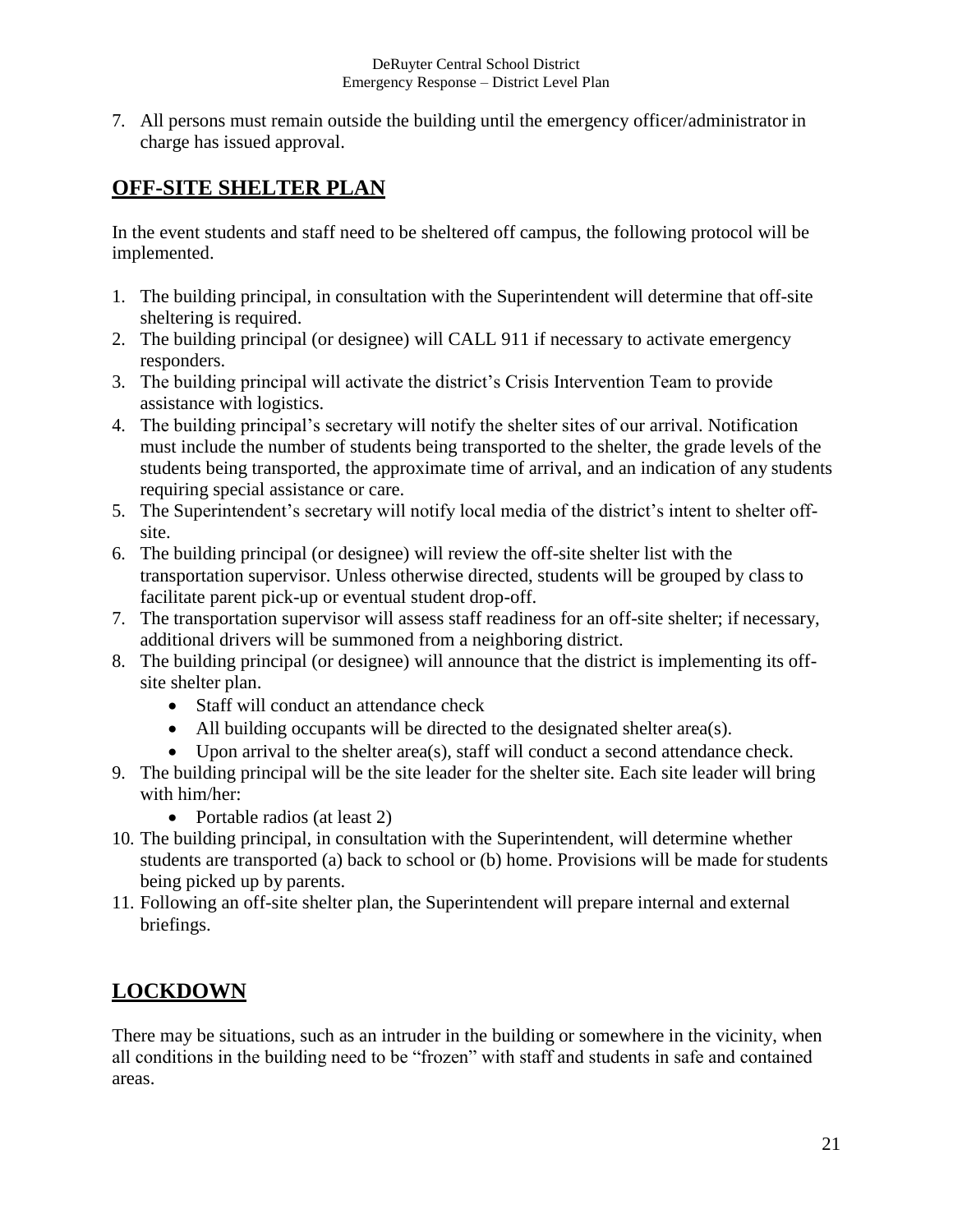- 1. **Lockdown** will be announced via the intercom, public address system, or otherwise using plain language
- 2. Call 911 and report your situation. Consider a lockout for adjacent school buildings as well (i.e. Annex for Ag/Tech and Music).
- 3. Staff should immediately gather all students from the halls and neighboring bathrooms into classrooms (even if students do not "belong" in that room at that time), lock classroom doors, and move students out of sight and away from the door as much as possible.
- 4. Staff and students should maintain calm and silent. Do not use phone (cell or room phone), do not use intercom.
- 5. No one should be allowed to enter or leave classroom or office under any circumstances. Do not answer or communicate through your locked door.
- 6. Ignore the fire alarm unless smoke or flames are visible.
- 7. Building administrators or a designee will notify classes outside the building where to proceed safely. Contact transportation department to prevent buses from coming to school.
- 8. Lock down will end ONLY when physically released by an emergency responder (police, fire, EMS).

## **LOCKOUT PROCEDURE**

Lockout or Sheltering in Place is used when leaving the facility would endanger the health and safety of children/staff. During sheltering for certain types of air pollution problems, chemical spills, or radiological emergencies, windows should be closed and ventilation systems shut down. Radiological emergencies or hazardous chemical spills can pollute food and water supplies. In such cases, ingestion of food and water should be prohibited until school officials receive authorization and instruction from appropriate health officials. The following procedures assume initial notification of the Emergency Response Team and its agreement to the lockout decision.

- 1. **Lockout** will be announced in all district buildings via the intercom, public address system, or otherwise using plain language.
- 2. If a school is in lockout, it is because they were notified of a potential threat by police. There is no need to call the police to advise the police of the lockout. However, the school should keep the police advised of any changes in status of the building.
- 3. Lock all exterior doors and windows.
- 4. Bring in all students from outside of the building.
- 5. Entry to the building may be gained only on a one-on-one basis, and only through a locked and monitored door.
- 6. Classes otherwise continue as normal.
- 7. Notify other areas schools and churches (during religious release time) of lockout.
- 8. As necessary, proceed with ongoing communication with area agencies  $\&$  towns to determine the duration of the procedure.
- 9. A lockout is lifted when the external threat is resolved. Notification will be announced in all district buildings via the intercom, public address system, or otherwise using plain language.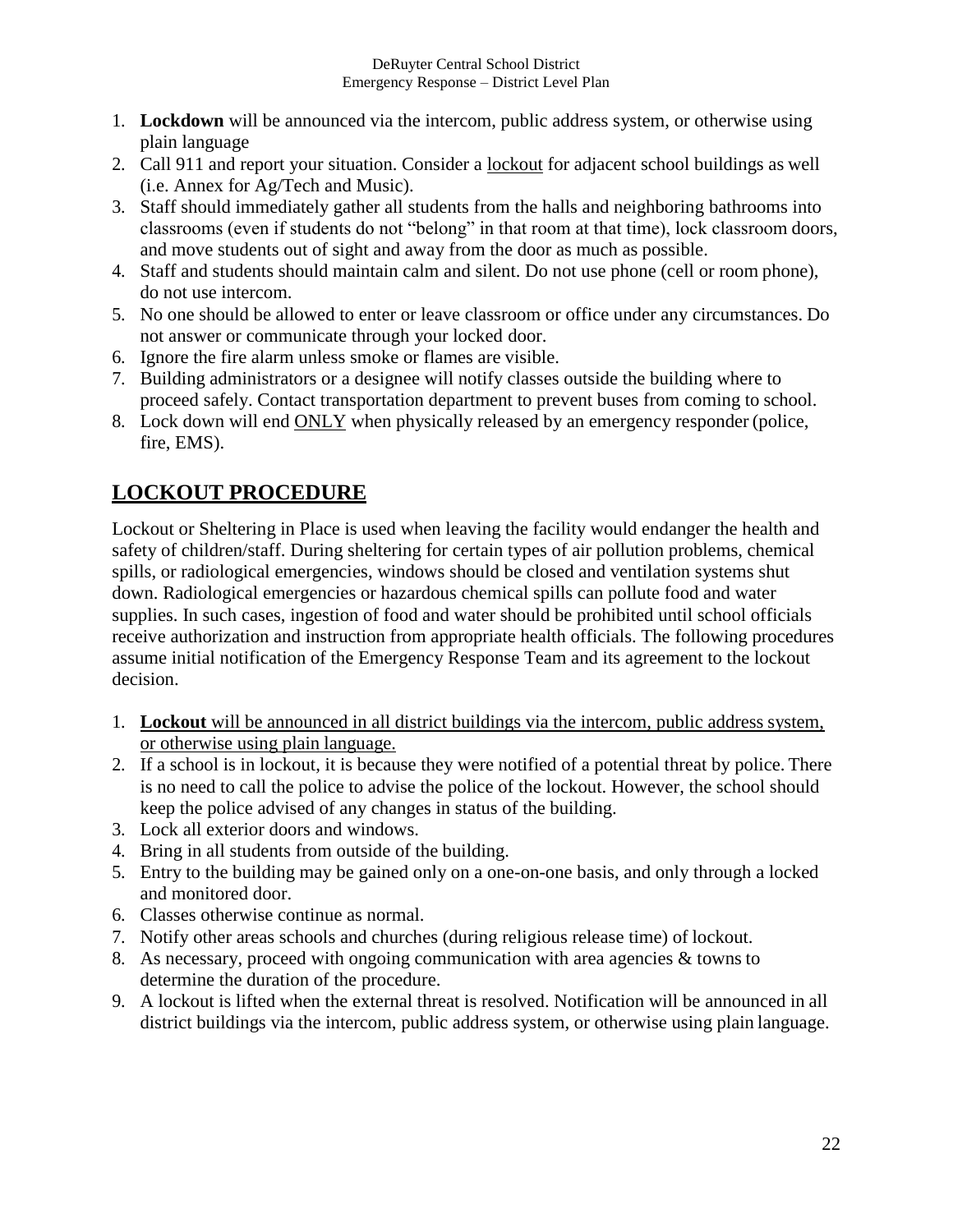## **ON-SITE SHELTER PLAN**

In the event students and staff need to be sheltered on campus, the following protocol will be implemented.

- 1. The building principal, in consultation with the Superintendent will determine that on-site sheltering is required.
- 2. The building principal (or designee) will CALL 911 if necessary to activate emergency responders.
- 3. The building principal will activate the district's Crisis Intervention Team to provide assistance with logistics.
- 4. The building principal, in consultation with the Crisis Intervention Team, will designate one or more suitable areas for on-site shelter.
- 5. The building principal (or designee) will announce that the district is implementing its on-site shelter plan.
- 6. Staff will conduct an attendance accountability check.
- 7. All building occupants will be directed to the shelter area(s).
- 8. Upon arrival to the shelter area(s), staff will conduct a second attendance check.
- 9. The building principal, in consultation with the Superintendent, will determine whether students need to be transported (a) to an off-site shelter or (b) home. Provisions will be made for students being picked up by parents.
- 10. Following an onsite shelter plan, the Superintendent will prepare internal and external briefings.

## **EMERGENCY EARLY DISMISSAL**

An early dismissal is announced in the event of:

- 1. a system failure such as heating/plumbing/electrical failure that renders the building unsuitable for instructional purposes;
- 2. a weather-related condition;
- 3. any other safety issue as determined by the Superintendent.
- 4. The actual dismissal will follow normal procedures for dismissal unless the situation warrants otherwise.

## **BOMB THREAT**

For a bomb threat received by phone:

 The staff who receives the phone call should complete the Bomb Threat Assessment Sheet (attachment).

For written threats:

 Handling of a bomb threat should be kept to an absolute minimum since it may be used as evidence in a criminal investigation.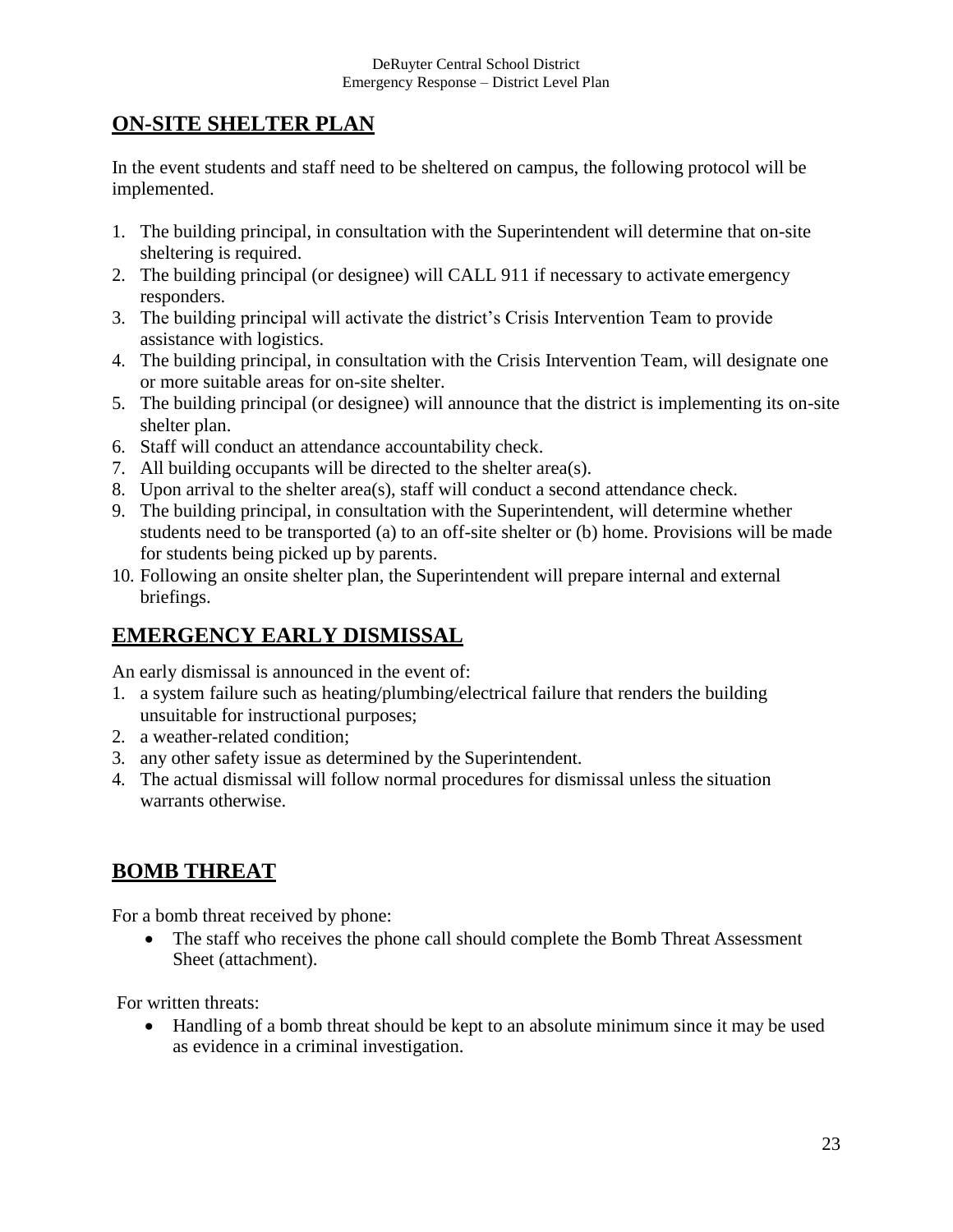- A threat written on a mirror, wall, bathroom partition, locker, or elsewhere should not be removed until after it has been inspected by (and photographed by) law enforcement officials.
- 1. The staff member should notify the building principal
- 2. The building principal should notify the police (first) and the Superintendent (second).
- 3. Staff and students should be instructed to evacuate the building via announcement; do not use the fire alarm.
- 4. Each door should be monitored by a designated staff member to prevent re-entry to the building.
- 5. An "attendance check" should be performed to ensure that all students and staff have exited the building.
- 6. Fire/EMS and police units will establish control of the building upon their arrival.
- 7. Building principal may reoccupy the building upon fire/police clearance.
- 8. Building principal may implement off-site shelter plan at his/her discretion.
- 9. Superintendent will issue post-incident briefing to staff and parents.
- 10. Building principal will facilitate an incident debriefing with safety and crisis management teams and/or PK-12 faculty and staff, at his/her discretion.

## **SUSPICIOUS PACKAGES**

- 1. Anyone observing or receiving a suspicious package should notify the building principal.
- 2. The building principal will contact police (911) and the Superintendent.
- 3. The building principal will secure the area around the package to ensure that it is not handled or moved.
- 4. The building will be evacuated following the protocol for BOMB THREATS.

## **HOSTAGE/DANGEROUS PERSON**

If a student, staff member, or outsider is armed, has assaulted or threatens another person, or is behaving irrationally, any person on the scene should act in the interests of the safety of students and staff. In addition to notifying an administrator as soon as possible, a person on the scene should:

- 1. Remain calm, reassure others, and try to prevent panic.
- 2. As quickly as possible, move away from the scene anyone not directly involved with the incident.
- 3. Notify administrator who will then notify the Superintendent. If after regular school hours where there is no administrator in the building, call 911.
- 4. If communicating with the person:
	- speak calmly and reasonably.
	- encourage the person not to act hastily.
	- be non-threatening.
	- elicit as much information as possible.
	- allow the person to leave the building if he/she attempts to do so.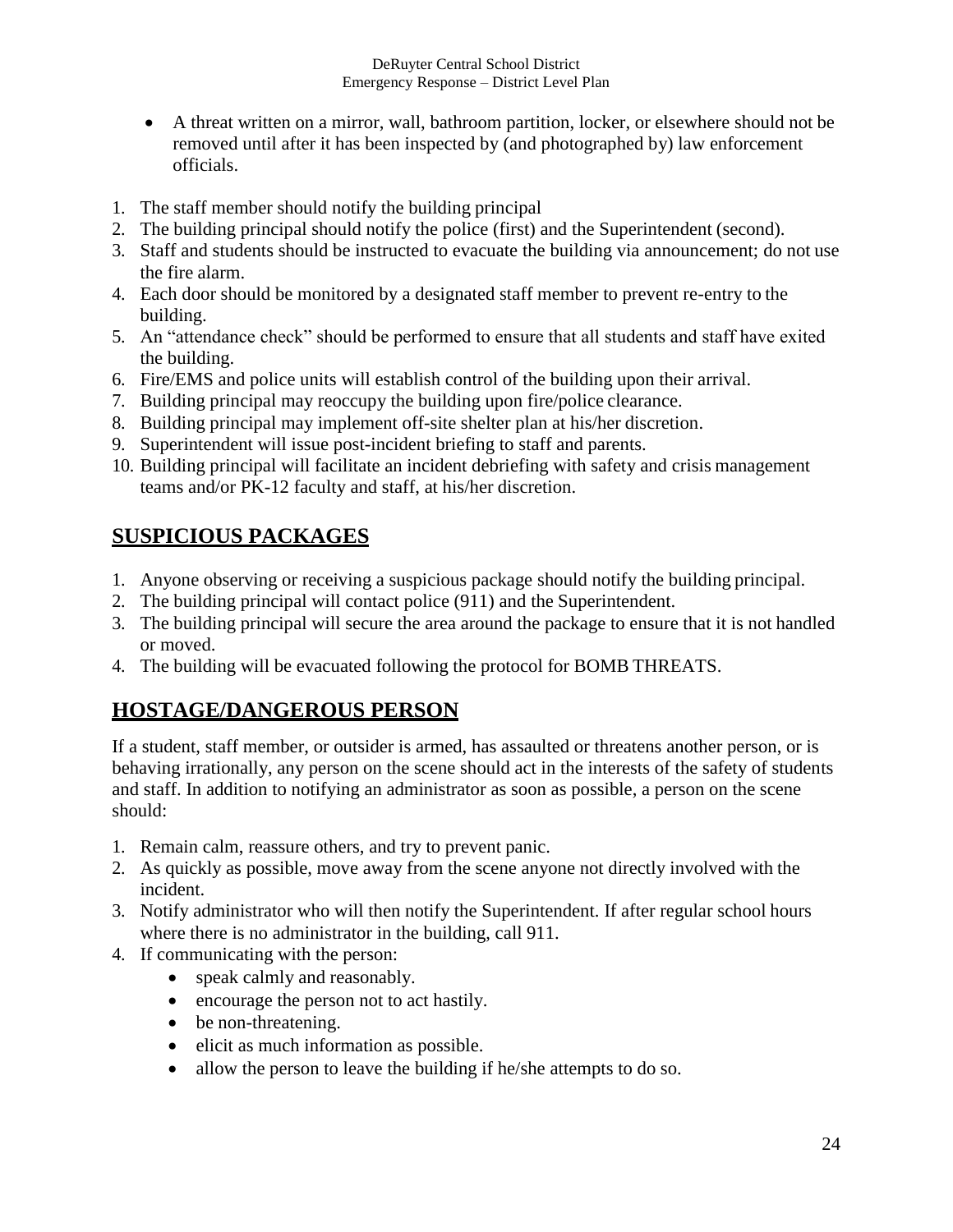- Take note of dangerous person's/victims description, voice car or any other information that may be useful to the authorities if person flees the scene.
- 5. Have someone write notes of any communication between involved persons.
- 6. Observe details of any vehicle used.
- 7. Maximize safety of all involved parties.

## **FIRE OR EXPLOSION**

- 1. First person on the scene should pull a fire alarm, and notify building administrator of the cause or source, if known
- 2. Fire extinguishers and fire alarms are placed in strategic locations throughout the buildings and clearly designated. All teachers and staff will become familiar with these locations. Do not put yourself or your students in harm's way.
- 3. Immediately upon hearing the fire alarm, faculty and others in the building will evacuate the building via their prearranged evacuation route posted in each room.
- 4. Upon reaching the assembly area, students will await further instructions.
- 5. During inclement weather, the building administrator will contact the Transportation Supervisor to obtain buses for students to implement off site sheltering plan. Teachers will take attendance before students begin loading the buses to assure that all students are accounted for.

## **NATURAL PHENOMENA**

(Includes snow/ice storms, thunder/lightning, tornado, severe high winds, earthquake, flood)

- 1. Curtail or cease all outdoor and/or extracurricular activities as appropriate. Summon all persons into the building with help of staff and public address system/walkie talkies.
- 2. Students should be sheltered in classrooms, away from windows, glass, and other hazards.
- 3. Depending upon the severity of the condition, students may be directed to sit in the hallway.
- 4. The Superintendent will make the determination dismiss early or shelter on site.

## **TOXIC SPILL, AIR POLLUTION, RADIOLOGICAL INCIDENT, OIL/GAS/DIESEL SPILL**

- 1. Cancel all outdoor activities and summon all persons into the building.
- 2. Direct building staff to close all doors and windows, and turn off any exterior ventilating systems.
- 3. Notify Superintendent and Head of Buildings and Grounds.

## **CIVIL DISTURBANCE**

Building administrators and Superintendent will attempt to gather as much information as possible and place district in lockout if needed.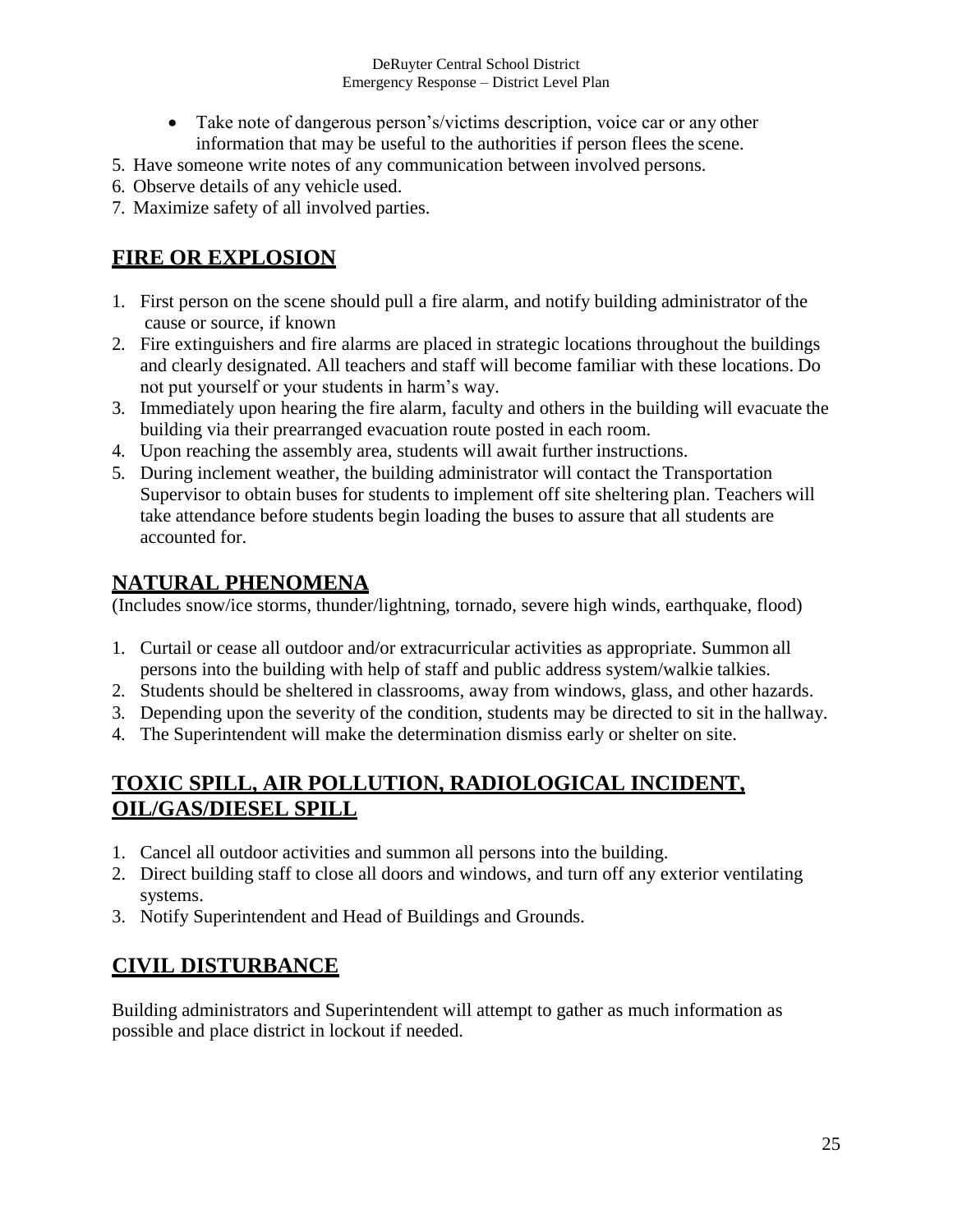## **EPIDEMIC/FOOD OR WATER POISONING**

- 1. The school nurse(s) will identify the existence of a problem and notify building administrators and the Superintendent.
- 2. The Superintendent will contact with the assistance of the County Health Department (315- 366-2631) as necessary, to identify the problem source and potential solution(s).
- 3. Potable water is mandated for building occupancy. If water is not suitable for drinking, operation of the building will cease unless equivalent provisions are made, such as bottled water and single service disposable cups.
- 4. Public health officials have the highest authority in these situations. Building operation will be curtailed or ceased as appropriate.

## **SYSTEMS FAILURE**

(Loss of power, heat, water or sewage systems, gas leak or structural damage)

- 1. The Head of Buildings and Grounds will evaluate the problem as far as possible and notify administration.
- 2. Evacuation of the building will be done if deemed necessary.
- 3. Building operation will be curtailed or ceased as appropriate. If formal emergency resolution is needed, the Office of Educational Management Services at SED should be notified.

## **MEDICAL EMERGENCIES**

Examples: Allergic reactions, animal bites, bleeding, blow to the head, broken bones, burns, choking, diabetic shock, drowning, electric shock, etc.

- 1. First person on the scene identifies the problem and summons school nurse. If after school hours, seek out a staff member qualified to give first aid.
- 2. The school nurse or trained staff member will summon and ambulance if necessary (#911).
- 3. Alert an administrator.
- 4. School nurse or after school advisor will notify parents, family members.
- 5. Custodial staff should clean up any body fluids using personal protective equipment and decontaminate all exposed surfaces with disinfectant. Waste materials must be disposed of correctly as "regulated waste."

## **SCHOOL BUS BREAKDOWN/ACCIDENT**

If you are involved in an accident on the school bus the following is a suggested procedure to follow that will meet the requirements of state law.

- 1. Bring the bus safely to a stop
- 2. REMAIN CALM
- 3. Activate 4 –way flashers
- 4. Determine if there are any injuries if they are serious enough contact 911 directly, if not contact base, cell phone is preferable. Emergency contact phone numbers are in your bus.
	- a. Identify yourself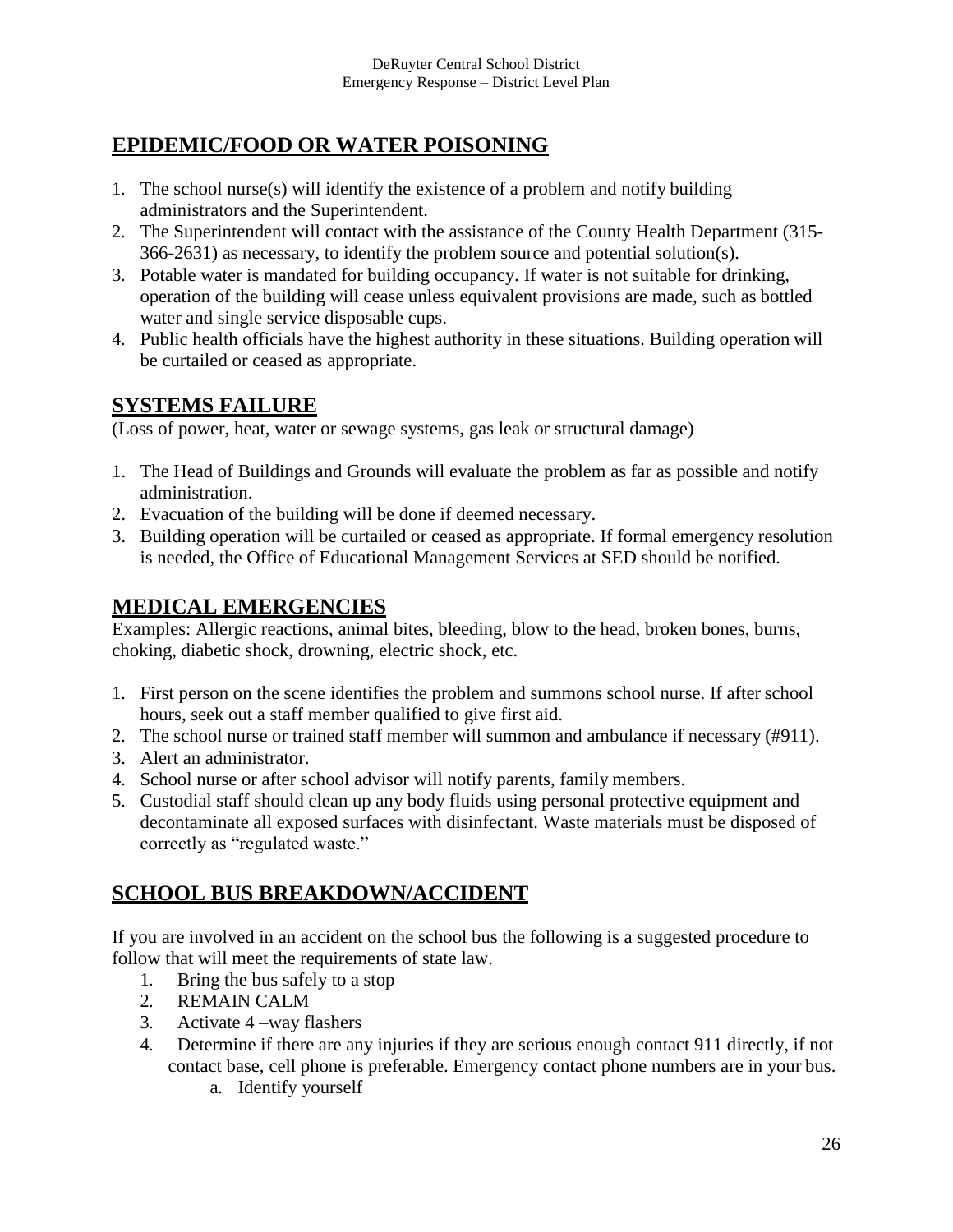- b. Give your location
- c. Notify how many passengers aboard and if there are any injuries
- d. Briefly describe the incident and extent of damage
- e. Follow instructions from base
- 5. Do not leave the scene of any incident involving personal injury or property damage until told to do so by administration or authorities.
- 6. Base will notify authorities
- 7. Make sure that passengers are safe and as comfortable as possible
- 8. Make a list of all of the passengers on the bus at the time of the accident and where they were seated
- 9. Passengers should not be moved from the bus unless it would be more dangerous to stay on i.e.: fire, drowning, or further collision
- 10. Secure the scene from further accidents or injuries: Move the bus to a safe location if it is danger of causing further damage

Place triangles as soon as possible. A diagram of where to place triangles is inside the cover of the triangle box.

- 11. Do not allow anyone other than emergency responders or school personnel on the bus
- 12. Do not release students until told to do so by administration. Make a list of who has been released and to whom they have been released. If they are transported from the scene by emergency responders note where they are being transported to
- 13. Cooperate fully with emergency personnel and police. You will be asked to provide your license along with the registration and insurance card that will be clearly displayed on the bus, or in the glove box of a van/car.
- 14. Be careful not to destroy evidence, and if possible take pictures
- 15. Do not discuss the accident with anyone other than police, insurance representatives or school administrators. Refer media personnel to the District Superintendent.
- 16. Driver will be drug tested under the following circumstances:

If the accident involved the loss of human life;

If you receive a citation for a moving violation and anyone injured received treatment away from the scene or any vehicle involved had to be towed from the scene.

### TRANSPORTATION OFFICE RESPONSIBILIES IN RESPONDING TO A SCHOOL BUS ACCIDENT

- 1. Gather the following information from bus driver:
	- a) Location
	- b) How many passengers on bus?
	- c) How many and type of injuries
	- d) Brief description of accident including damage
- 2. Remind driver to:
	- A) stay calm
	- B) give first aid to injured
	- C) secure the scene
	- D) fill out the seating chart
- 3. Notify appropriate authorities and Superintendent
- 4. Determine who and what vehicles should proceed to scene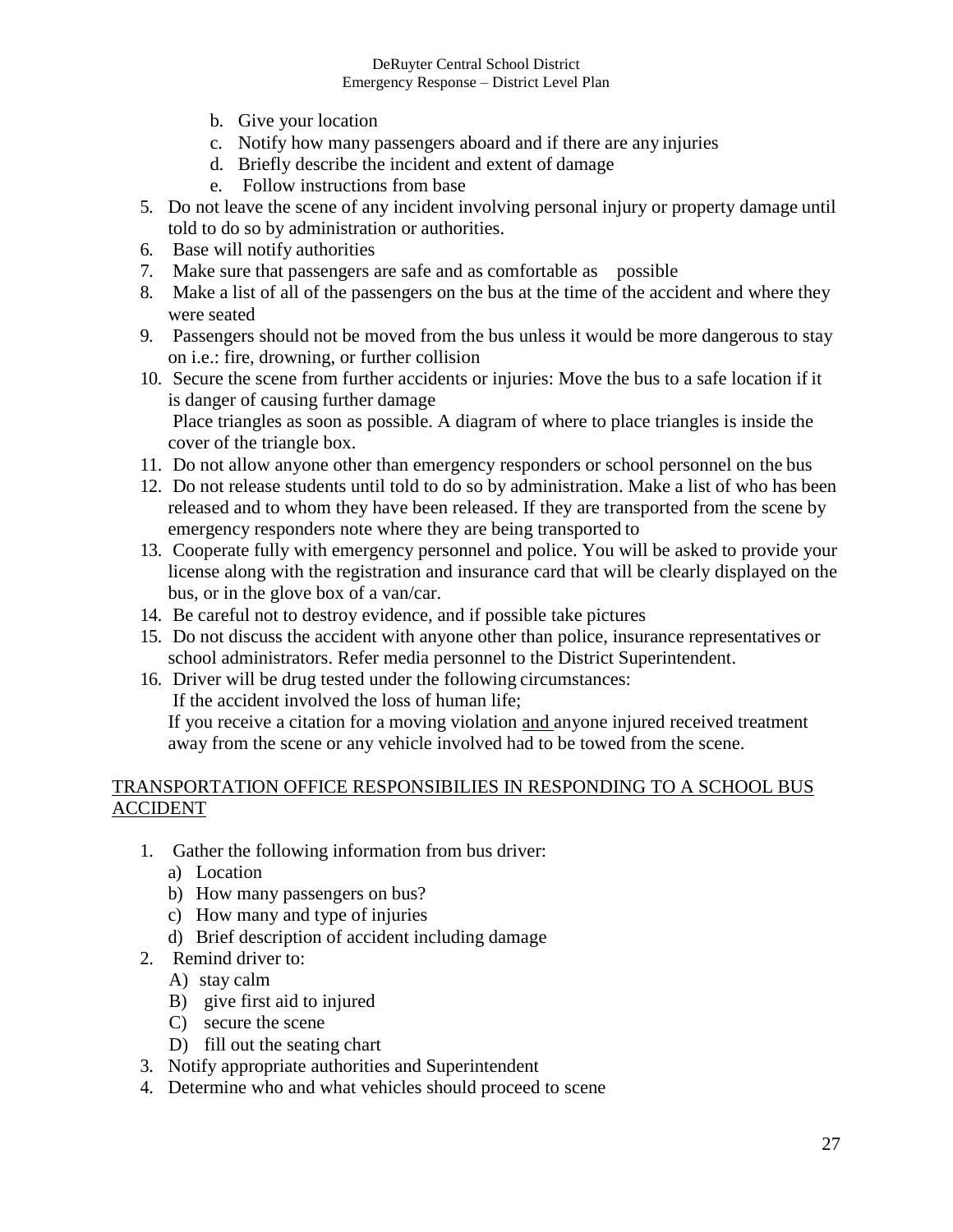- 5. Obtain a list of students who were removed from the scene, including by whom, and, if it is by emergency responders, to where they have been transported
- 6. Do not discuss incident with anyone except authorities, administration and insurance representatives
- 7. Obtain necessary information from police to fill out MV104f
- 8. Determine what if any disciplinary action and or retraining will be necessary for driver

## REPORTING ACCIDENT

- 1. Department of Transportation Part 722 (Reports of Accident):
	- a. 722.1 "Any accident in any way involving a motor vehicle subject to department inspection, which results in the loss of life or injury of any passenger, employee, or other person, or which was caused by mechanical failure (regardless of whether or not injuries were incurred), will be immediately reported to the department by telephone or telegraph."
	- b. 722.1 "No work will be performed on and no passenger will be transported in the vehicle until it is released by D.O.T."
- 2. Department of Motor Vehicles: Article 22 Accidents and Accident Reports - Section 600 - Leaving scene of an incident without reporting:
	- a. Any person operating a motor vehicle who, knowing or having cause to know that damage has been caused to the real property or to the personal property, not including animals, of another, due to the culpability of the person operating such motor vehicle, or due to accident, will, before leaving the place where the damage occurred, stop, and exhibit his license and insurance identification card for such vehicle...then he will report the same as soon as physically able to the nearest police station, or judicial officer."
	- b. Section 601 Leaving scene of injury to certain animals without reporting: "Any person operating a motor vehicle which will strike and injure any horse, dog, or animal classified as cattle will stop and endeavor to locate the owner or custodian of such animal or a police, peace or judicial officer of the vicinity, and take any other reasonable and appropriate action so that the animal may have necessary attention and will also promptly report the matter to such owner, custodian or officer (or if no one of such has been located, then to a police officer of some other nearby community)."

## MECHANICAL BREAKDOWN

- 1. Bring bus safely to a stop.
- 2. Activate 4-way hazard lights; and if situation appears to be extremely dangerous, put on any lights that may be helpful.
- 3. Determine the nature and extent of breakdown.
- 4. Call for help by two-way radio give as much information as possible.
	- a. Location
	- b. Symptoms of problems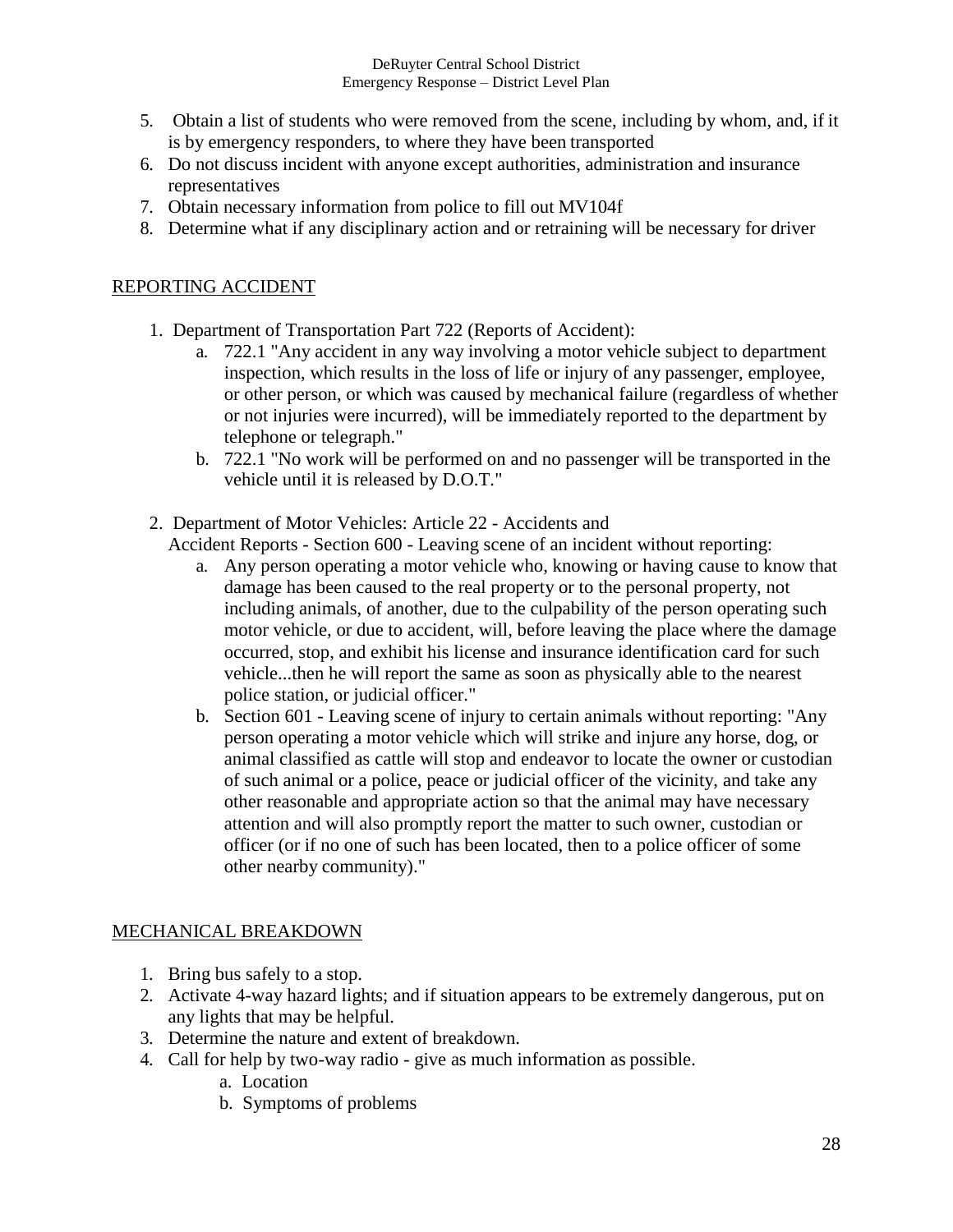- c. Assistance needed
- d. Number of students on bus
- 5. Display properly the reflectors found in your bus.
- 6. Make necessary repairs if possible.
- 7. Make students as safe and comfortable as possible.
- 8. Move students to a safe location away from the bus if necessary.
- 9. Under no conditions should students be allowed to proceed either to home or the school by either walking long distances unsupervised or by riding with strangers.

#### PROCEDURES FOR VEHICLE DEFECTS

- 1. If any defect is found in the vehicle, it must be reported on the Bus Driver's Daily Report
- 2. If a vehicle cannot be used, the office will assign the driver another vehicle. A pre-check must be performed on this vehicle by the driver before a run can be made. The driver is required to fuel and clean this vehicle at the end of the run. All gas or diesel must be recorded on the Daily Report Sheet.

## **Nuclear Attack**

The original Emergency Management Plan contained a protocol for dealing with nuclear attack, which is reproduced in its essentials here for the purpose of maintaining completeness in the catalog of possible hazardous events treated in this Safety Plan.

- 1. Many people feel that nuclear attacks are not survivable. However, the Federal Emergency Management Agency (FEMA) claims that many lives can be saved if the public knows what actions to take and when to take them. These actions *do* depend on the existence of advance warnings.
- 2. With the assumption that nuclear attack would follow a period of mounting world tension, all persons should be familiar with the state and county emergency preparedness directives. Prior to an actual attack, the Emergency Broadcast System would notify the public through local radio and television emergency bulletins.
- 3. In general, persons would report to emergency shelters or, as a last resort, basements of buildings. If no basement is immediately available, go to the innermost area of the building, farthest from all exposed exterior walls. If in a public shelter, obey the rules set forth by the appointed shelter personnel. Be aware that you may need to be in the shelter up to 30 days. For the benefit of everyone, it is essential to remain calm. If in a basement:
	- close all windows and drapes;
	- fill buckets, bottles, and all available containers with water;
	- turn off gas, electric, HVAC utilities, and water.
- 4. After the attack, the primary hazard is residual radiation, otherwise known as fallout. Though you cannot see, smell, taste, or touch it, fallout is deadly. The most dangerous type of radiation is gamma, which is similar to high doses of X-rays. Time, distance, and shielding are the best defenses. Health problems result from inhaling or ingesting radioactive material.
- 5. *Inhaling* radioactive fallout should be avoided by keeping dust particles to a minimum and wearing a face covering. *Ingesting* radiation should be avoided by eating canned foods, dried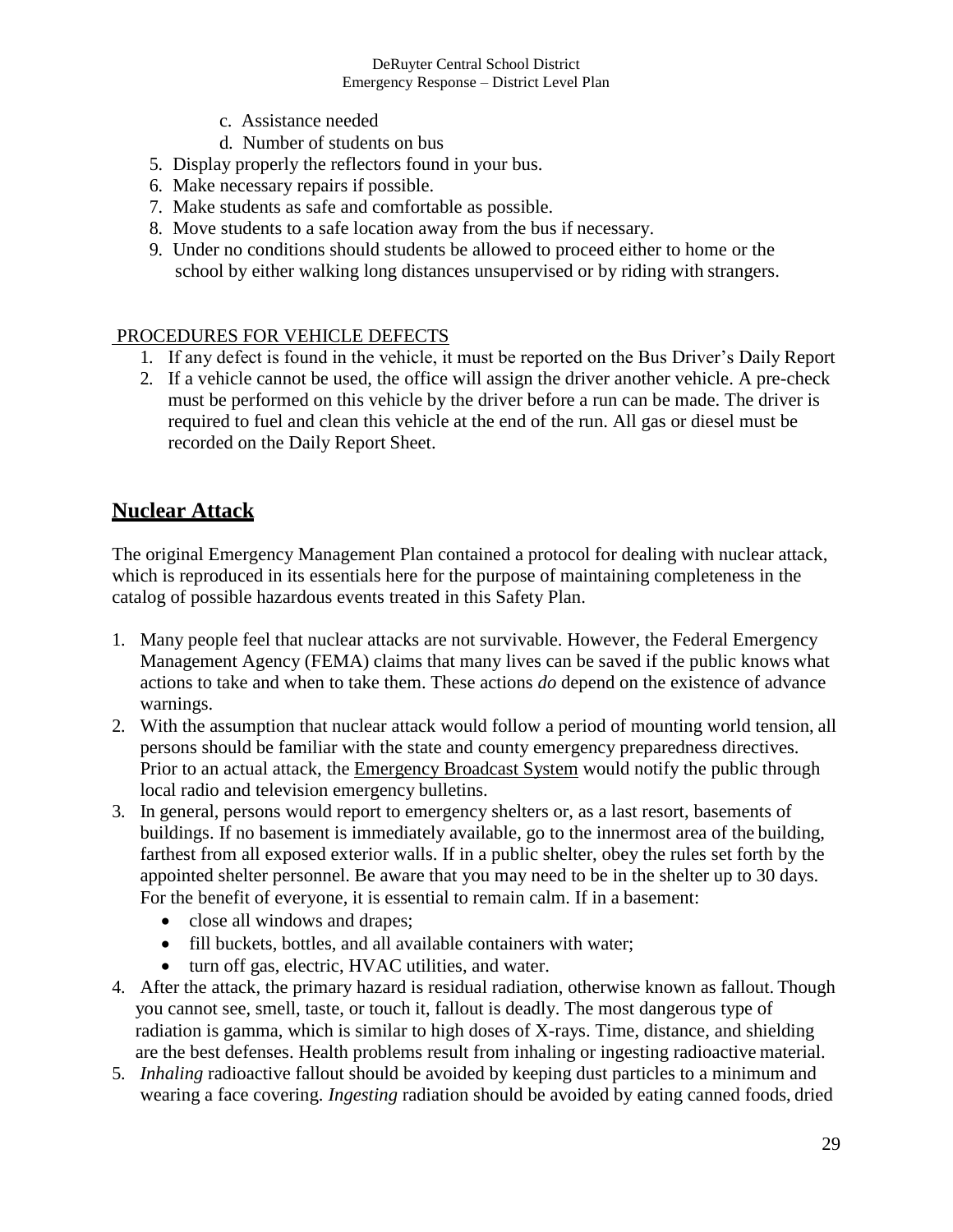or canned milk, and uncontaminated water.

6. Water from a pond, lake, stream, roof or reservoir will contain some contamination.

## **IV. RECOVERY**

Our district's post-incident recovery and response plan will be led by the Superintendent and administrators in order to aid faculty, staff, students, and students' families following a crisis situation.

Specifically, our Superintendent and administration will:

- 1. Provide continued leadership and supervision through the Incident Command System.
- 2. Be visible, available and supportive to members of the school community.
- 3. Provide facts and dispel rumors.
- 4. Initiate and maintain contact with families.
- 5. Provide faculty and staff with "talking points" and guidance on how to discuss the incident with students.
- 6. Provide faculty, staff, students, and students' families with access to counselors and health services as needed, and coordinate outside resources including the county counselors' network and BOCES.
- 7. Maintain close contact with injured students and their families and disseminate information on their recovery to faculty, staff, and students.
- 8. Support parents in aiding their children emotionally following a crisis.
- 9. Maintain working relationships with fire, EMS, police, and other government agencies to complete investigations and implement necessary corrective actions.
- 10. Facilitate debriefing sessions for our faculty and staff so that we can learn from the incident and modify our plans, as necessary.

Should a crisis or incident result in one or more deaths, the Board and administration will provide additional leadership and support. Specifically, we will:

- 1. Allow students and staff time away from school to attend funerals or memorial services.
- 2. Cooperate with families who are planning memorial services to honor the victim(s).
- 3. Carefully consider any decisions regarding funerals or memorial services on school property.
- 4. Assess the appropriateness of creating memorials for victims on school premises and include students, families of victims, and community members in the planning process.
- 5. Determine whether families of victims want recognition at graduation ceremonies, assemblies, anniversary commemorations, and in yearbooks and other print publications.
- 6. Consider---and be sensitive to---the families of offenders.

### *Following a crisis incident, our faculty and staff will:*

- 1. Cooperate fully with law enforcement and other government agencies.
- 2. Assist victims and all students as they re-enter the school environment.
- 3. Provide accurate, age-appropriate information to students and actively dispel rumors.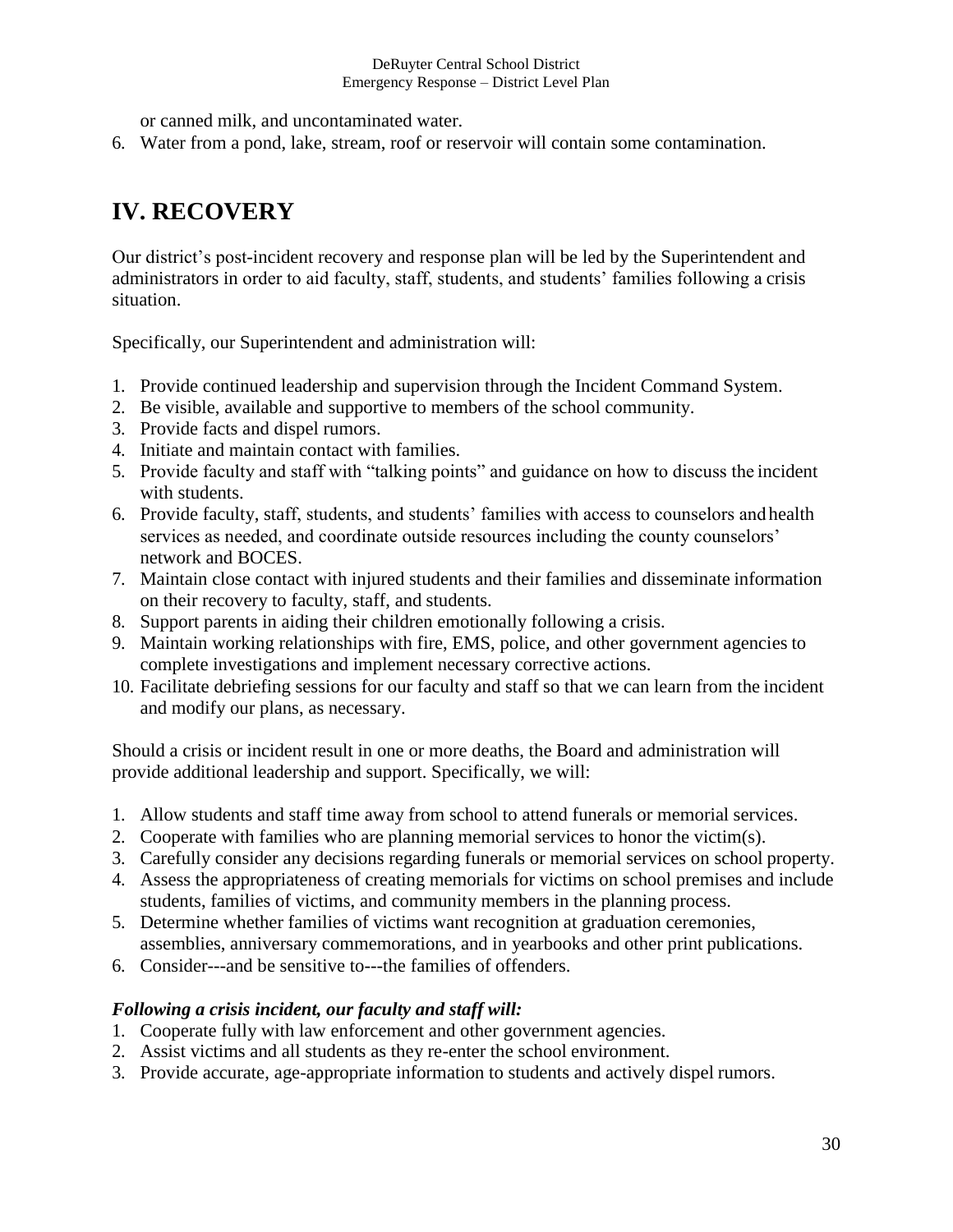- 4. Provide---within their level of training---stress reducing activities for students in the days following an incident.
- 5. Model appropriate responses to a crisis and allow for a range of student emotions.
- 6. Alter curricula and postpone testing as needed (and permitted).
- 7. Provide classroom resources to students dealing with post-traumatic stress or grief.
- 8. Facilitate classroom discussions about the incident and how to cope with the aftermath.
- 9. Be sensitive to television and media coverage of the incident---being careful not to re- traumatize students via media coverage of the incident.

#### *Following a crisis incident, our counselor(s) will:*

- 1. Clear his/her schedule to be available for all members of the school community.
- 2. Visit classrooms of any seriously injured or deceased students.
- 3. Organize individual, group, and whole-class counseling sessions as needed.
- 4. Enlist the support of qualified counselors from neighboring districts to provide services to those in need.
- 5. Establish self-referral procedures for counseling and support.
- 6. Provide counseling to crisis team and school-based emergency response personnel.
- 7. Keep records of affected students and provide follow-up services as needed.

### *Following a crisis incident, we will support parents in:*

- 1. Learning to recognize and support the ways in which their children experience trauma, post- traumatic stress, and grief.
- 2. Encouraging students to receive counseling following a crisis or traumatic incident.
- 3. Seeking counseling as needed in order to remain physically and emotionally healthy and able to aid their children.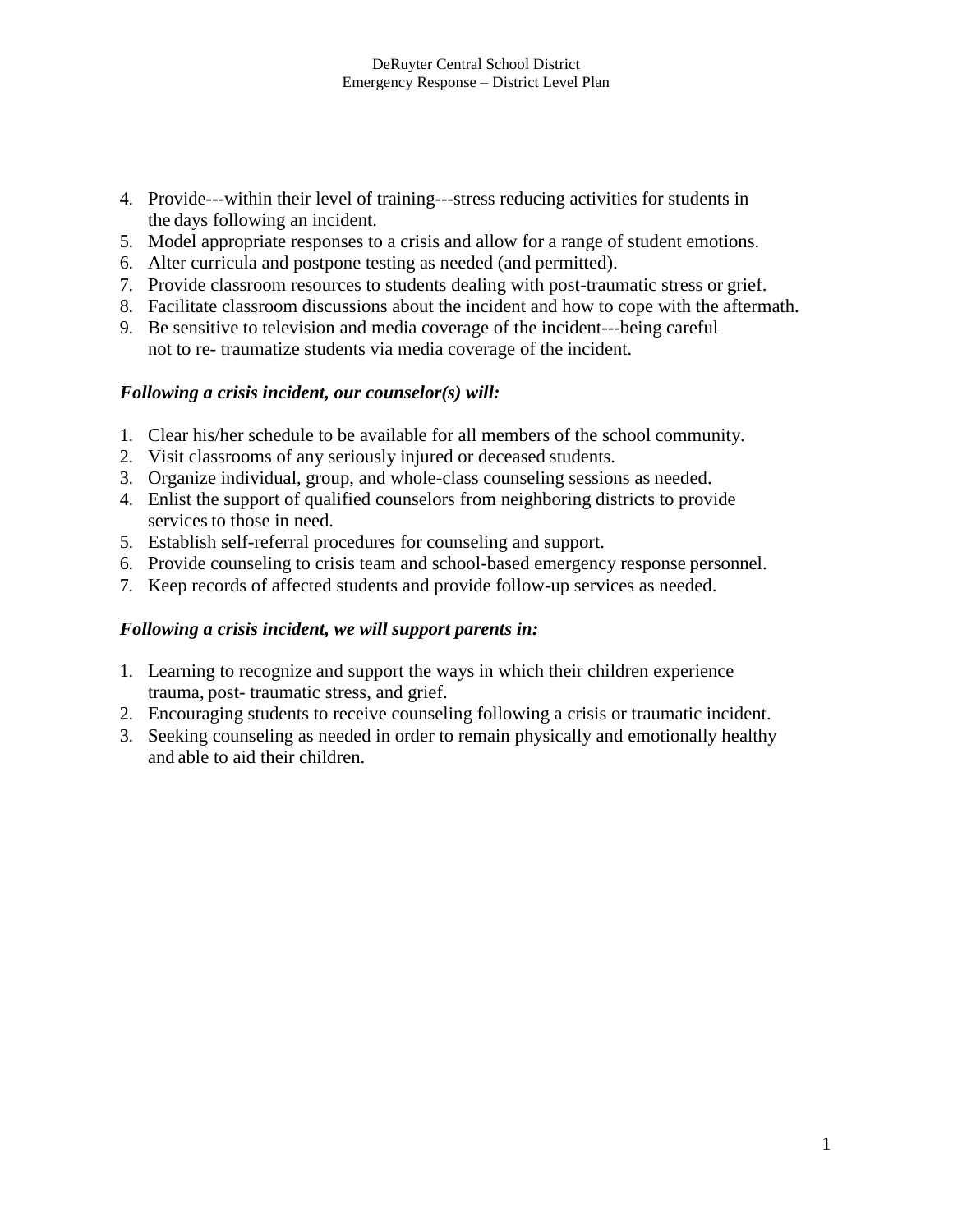## Appendix A to District Safety Plan

# **Public Employer Communicable Disease Plan**

# DeRuyter Central School

This Appendix H to our Safety Plan has been developed in accordance with the amended New York State Labor Law section 27-c and New York State Education Law paragraphs K and I of subdivision 2 of section 2801-a (as amended by section 1 of part B of chapter 56 of the laws of 2016), as applicable.

In accordance with New York Education Law  $\S 2801-a(2)(m)$  and New York Labor Law  $\S 27-c$ , {insert district name} (the "District") has prepared the instant Public Health Emergency Communicable Disease Plan (the "Plan") to guide the District employees and the community in preparation for and in response to a declared public health emergency involving a communicable disease.

This Plan has been developed with the input of:

- DeRuyter Faculty Association
- $\bullet$  CSEA

as required by the amended New York State Labor Law.

No content of this plan is intended to impede, infringe, diminish, or impair the rights of us or our valued employees under any law, rule, regulation, or collectively negotiated agreement, or the rights and benefits which accrue to employees through collective bargaining agreements, or otherwise diminish the integrity of the existing collective bargaining relationship.

A copy of the final version of this plan will be published in a clear and conspicuous location and shall be included in The District Safety Plan.

The District publishes this Plan based on the requirements in place at the time of its publication but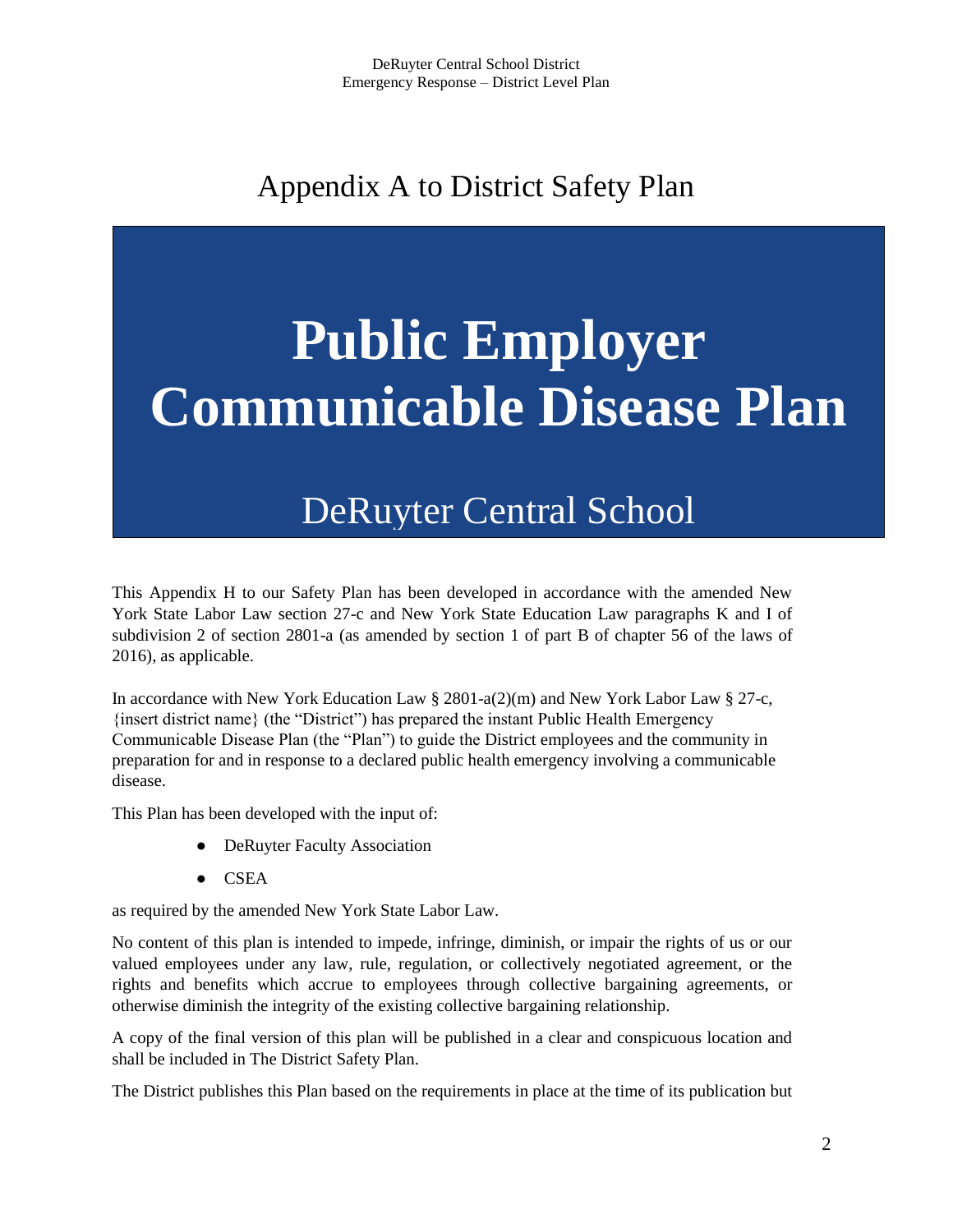recognizes it must be flexible in the time of response to a communicable disease. Accordingly, the Plan may be updated over time. The District will comply with all applicable local, state, and federal orders, rules, laws, and regulations (collectively, the "Authority"). To the extent the Authority conflicts with any provisions of these Protocols, the District will comply with the Authority.

The Superintendent is responsible for the oversight of the implementation of this Plan and may designate one (1) or more employees to assist in such oversight. The Superintendent will consult legal counsel for guidance regarding any executive orders, rules, laws or regulations, as needed.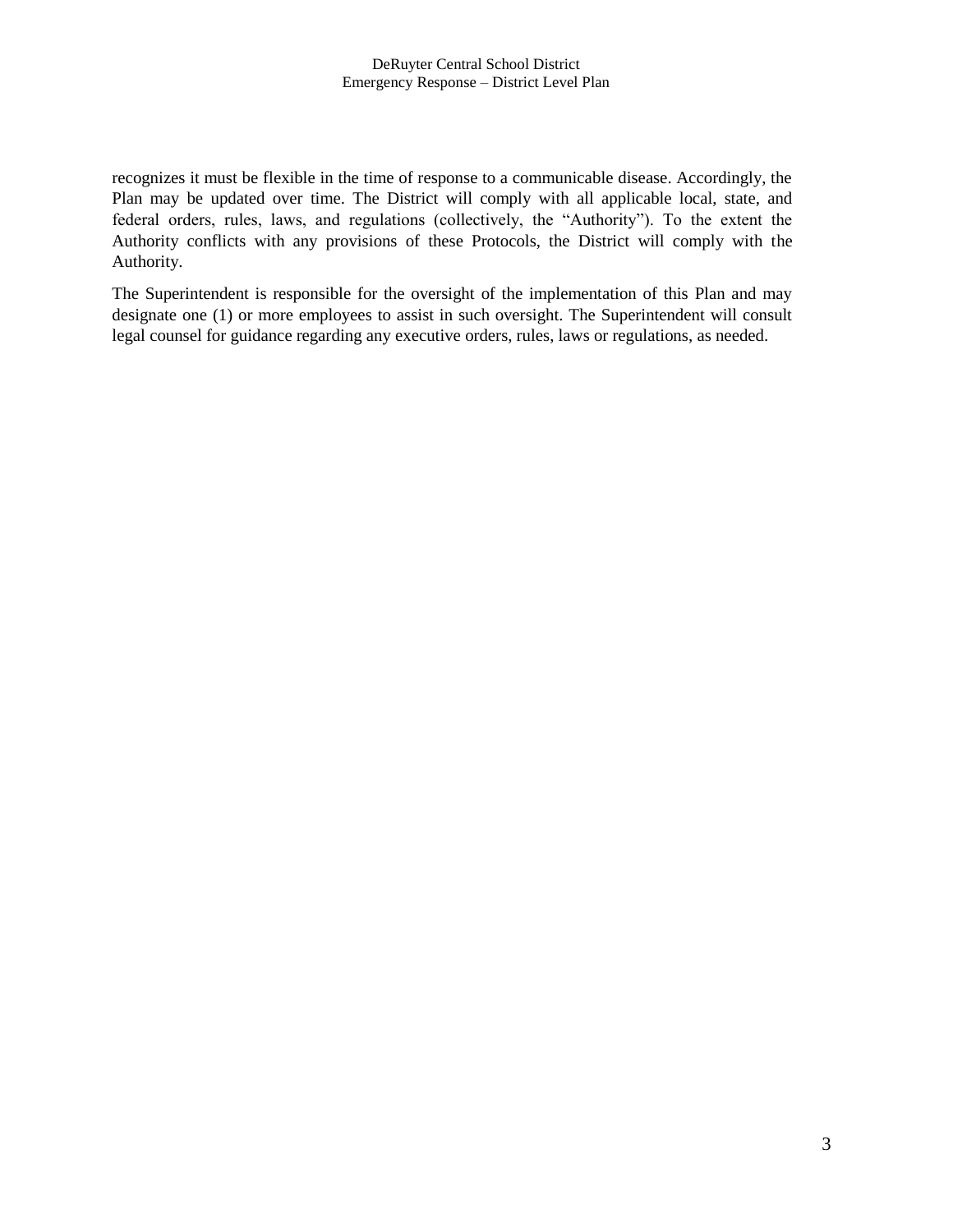## **Table of Contents**

| <b>Planning Assumptions</b>                                     | 5                            |
|-----------------------------------------------------------------|------------------------------|
| <b>Concept of Operations</b>                                    | 6                            |
| <b>Essential Functions</b>                                      | 6                            |
| <b>Essential Positions</b>                                      | $\tau$                       |
| <b>Reducing Risk Through Remote Work &amp; Staggered Shifts</b> | 8                            |
| <b>Remote Work Protocols</b>                                    | 8                            |
| <b>Staggered Shifts</b>                                         | Error! Bookmark not defined. |
| <b>Personal Protective Equipment</b>                            | 9                            |
| <b>Staff Exposures, Cleaning, and Disinfection</b>              | 9                            |
| <b>Staff Exposures</b>                                          | 9                            |
| Cleaning and Disinfecting                                       | 11                           |
| <b>Employee and Contractor Leave</b><br>11                      |                              |
| <b>Documentation of Work Hours and Locations</b>                |                              |
| <b>Housing for Essential Employees</b>                          |                              |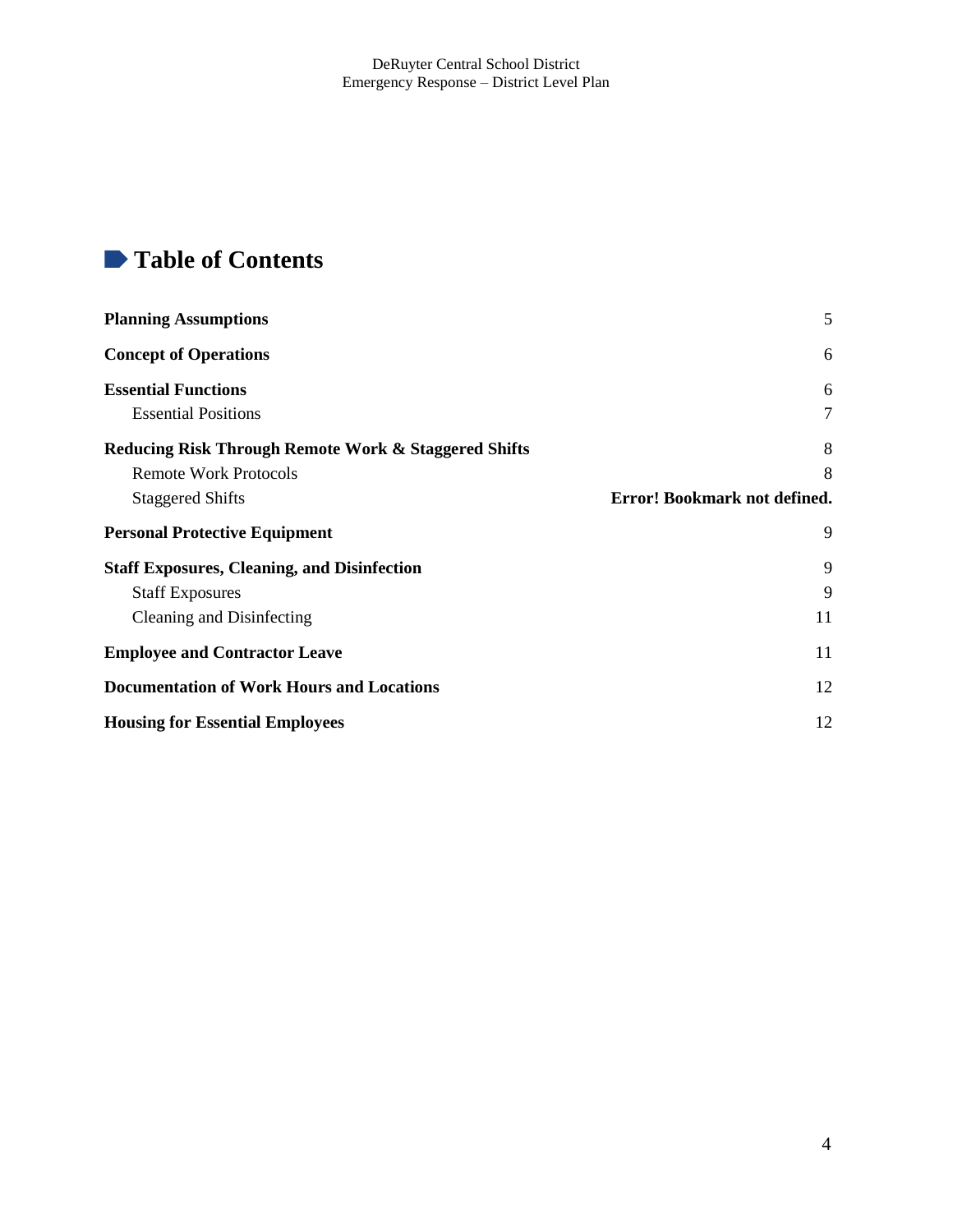## <span id="page-34-0"></span>**Planning Assumptions**

The health and safety of our employees and contractors are crucial to maintaining our mission-essential operations. The fundamentals of reducing the spread of communicable diseases include, but are not limited to:

- Using hand sanitizer and washing hands with soap and water frequently, including:
	- o After using the restroom
	- o After returning from a public outing
	- o After touching/disposing of garbage
	- o After using public computers, touching public tables and countertops, etc.
- Practicing social distancing, when possible.
- If you are feeling ill or have a fever, notify your supervisor immediately.
- If you start to experience coughing or sneezing, step away from people and food, cough or sneeze into the crook of your arm or a tissue, the latter of which should be disposed of immediately.
- Clean and disinfect workstations at the beginning, middle, and end of each shift.
- Other applicable guidance should also be considered, which may be published by the New York State Department of Health ("NYSDOH"),and/or local public health departments.

The following assumptions have been made in the development of this plan:

- The health and safety of our students, employees and contractors, and their families, is of utmost importance.
- The circumstances of a public health emergency may directly impact our own operations.
- Impacts of a public health emergency will take time for us to respond to, with appropriate safety measures put into place and adjustments made to operations to maximize safety.
- The public and our constituency expect us to maintain a level of mission-essential operations.
- Resource support from other jurisdictions may be limited based upon the level of impact the public health emergency has upon them.
- Supply chains, particularly those for personal protective equipment (PPE) and cleaning supplies, may be heavily impacted, resulting in considerable delays in procurement.
- The operations of other entities, including the private sector (vendors, contractors, etc.), non-profit organizations, and other governmental agencies and services may also be impacted due to the public health emergency, causing delays or other disruptions in their services.
- Emergency measures and operational changes may need to be adjusted based upon the specific circumstances and impacts of the public health emergency, as well as guidance and direction from public health officials and the Governor.
- Per S8617B/A10832, 'essential employee' is defined as a public employee or contractor who is required to be physically present at a worksite to perform their job.
- Per S8617B/A10832, 'non-essential employee' is defined as a public employee or contractor who is not required to be physically present at a worksite to perform their job.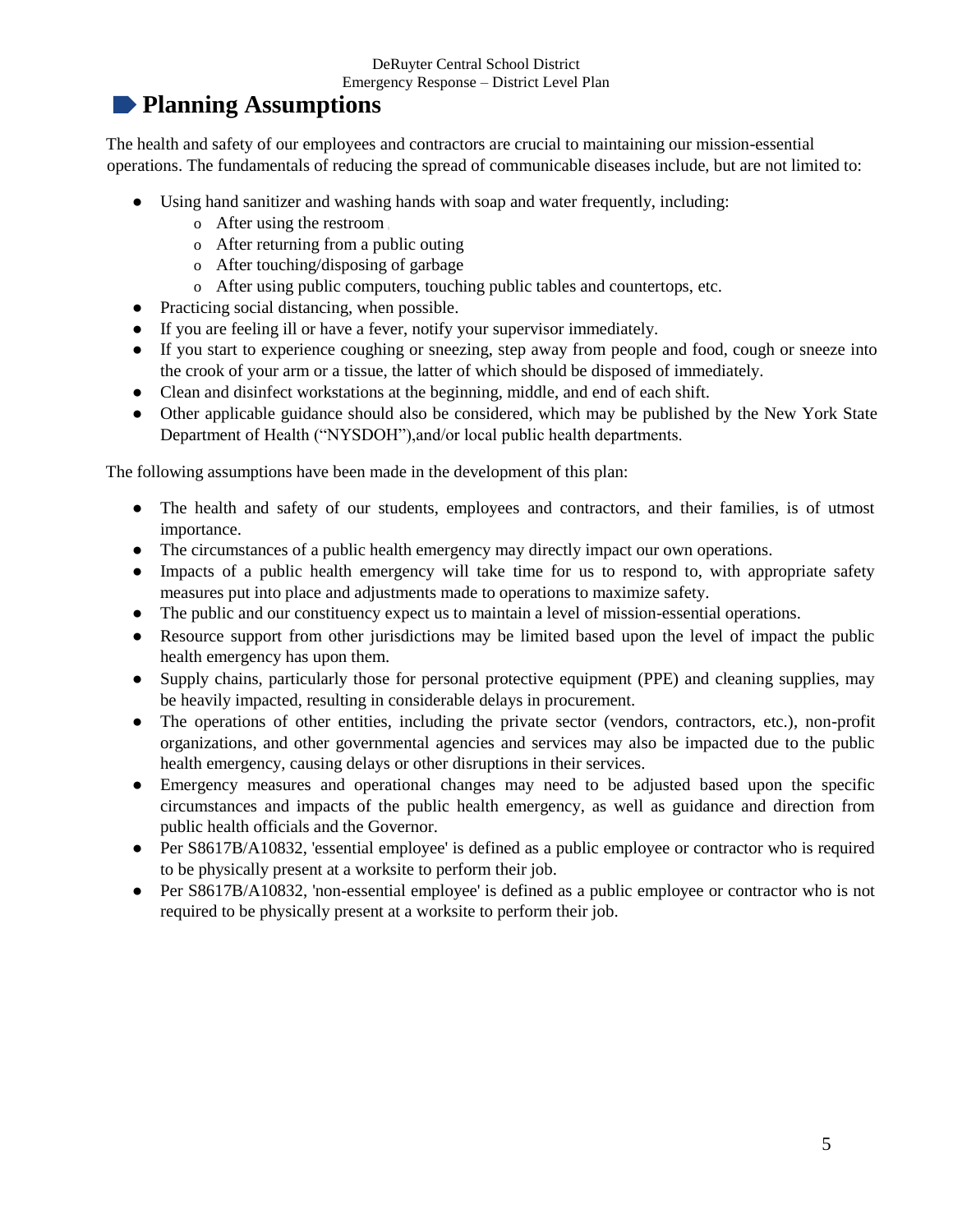## <span id="page-35-0"></span>**Concept of Operations**

In executing this plan, all employees and applicable contractors of the District shall be notified by emails and/or texts with additional information and updates provided on a regular basis, as information and updates become available. Superintendents and other designated administrators will be notified of pertinent operational changes by way of written notification via email and/or texts. Other interested parties, such as vendors, will be notified by phone and/or email as necessary. The Superintendent, or their designee, will maintain communications with the public and constituents as needed throughout the implementation of this plan.

The Superintendent of the District, or their designee, will maintain awareness of information, direction, and guidance from public health officials and the Governor's office, directing the implementation of changes, as necessary.

Upon the conclusion of the public health emergency, as determined by the applicable governmental agency, the Superintendent of the District, or their designee, will direct the resumption of normal operations or operations with modifications as necessary.

## <span id="page-35-1"></span>**Essential Functions**

When confronting events that disrupt normal operations, the District is committed to ensuring that essential functions will be continued even under the most challenging circumstances. Essential functions are those functions that enable an organization to:

- 1. Maintain the safety of employees, contractors, and our constituency;
- 2. Provide vital services and applicable supervision of those services;
- 3. Provide any services required by law;
- 4. Sustain critical operations and maintenance; and
- 5. Uphold the core values and mission of the District.

Essential functions are prioritized according to a number of factors, which includes but is not limited to:

- The time needed and the priority of each essential function;
- Interdependency of a function to other functions; and/or
- How vital the function is to the ongoing operations and mission of the District.

Priority 1 identifies the most essential of functions, with priority 4 identifying functions that are essential, but least among them.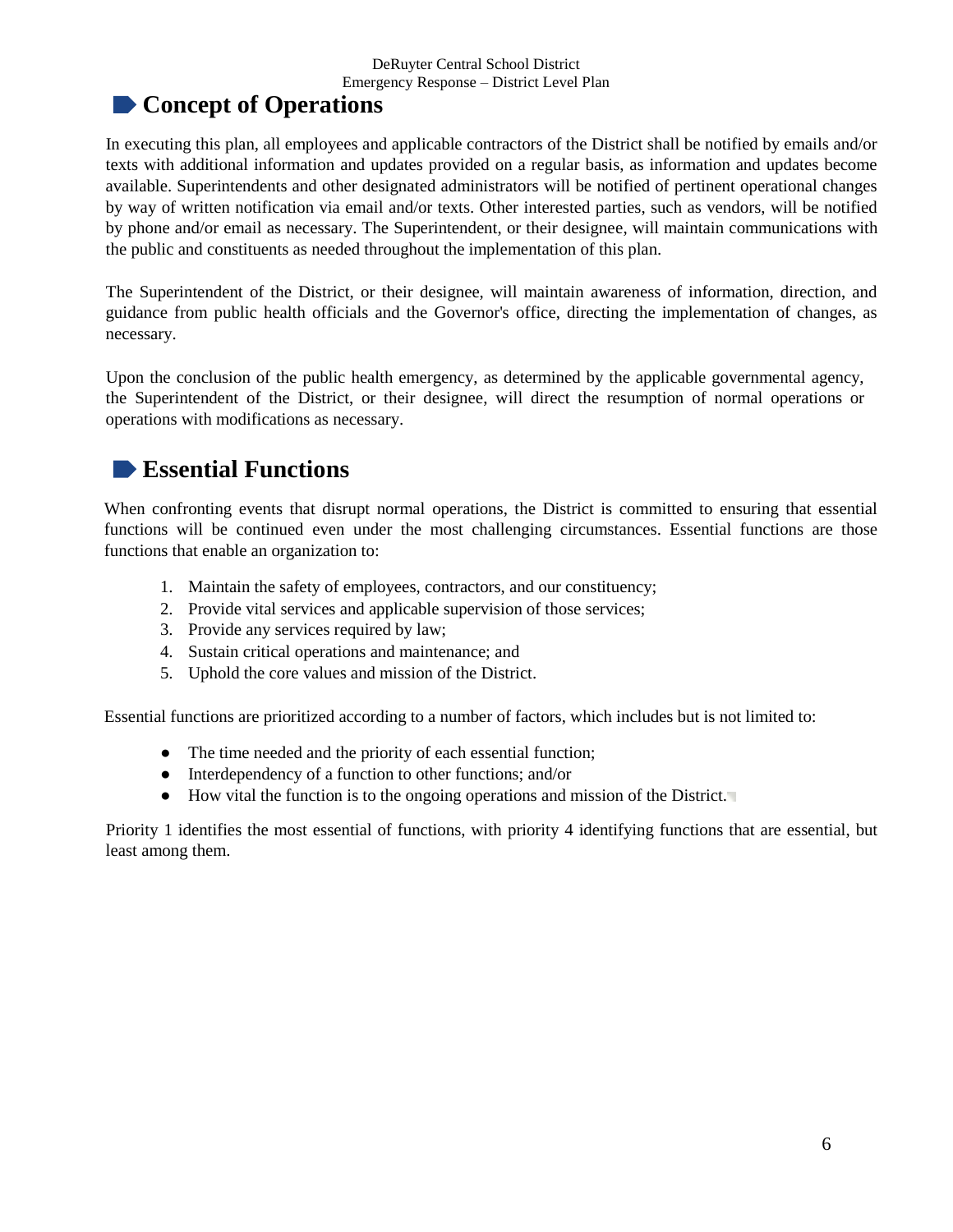The essential functions for the District have been identified as:

| <b>Essential Function</b>     | Description/Justification                                                                                                                             |           |
|-------------------------------|-------------------------------------------------------------------------------------------------------------------------------------------------------|-----------|
| Administration                | Decision making, overseeing essential departments, public relations,<br>essential reporting and monitoring of the district                            | Essential |
| Personnel                     | Processing benefit time and public communication                                                                                                      |           |
| <b>Business</b><br>Operations | Process Payroll, fiscal monitoring, Accounts Payable, Asset Tracking,                                                                                 | Essential |
| Facilities and<br>Maintenance | Proper cleaning and maintenance of building and grounds to ensure<br>we can continue to get essential workers in and out of the building as<br>needed | Essential |
| Food Service                  | Provide food for our students eligible to receive free/reduced meals                                                                                  | Essential |
| Transportation                | Transport food and materials to students during the closed building<br>time                                                                           | Essential |
| Instruction                   | Provide Instruction to all students that is still aligning with the<br>curriculum                                                                     | Essential |
| Technology                    | Continue to provide support for teachers, students, and support staff                                                                                 | Essential |

## <span id="page-36-0"></span>**Essential Positions**

Each essential function identified above requires certain positions on-site to effectively operate. The table below identifies the positions or titles that are essential to be staffed on-site for the continued operation of each essential function. Note that while some functions and associated personnel may be essential, some of these may be conducted remotely, as determined by the Superintendent or their designee, and do not need to be identified in this section.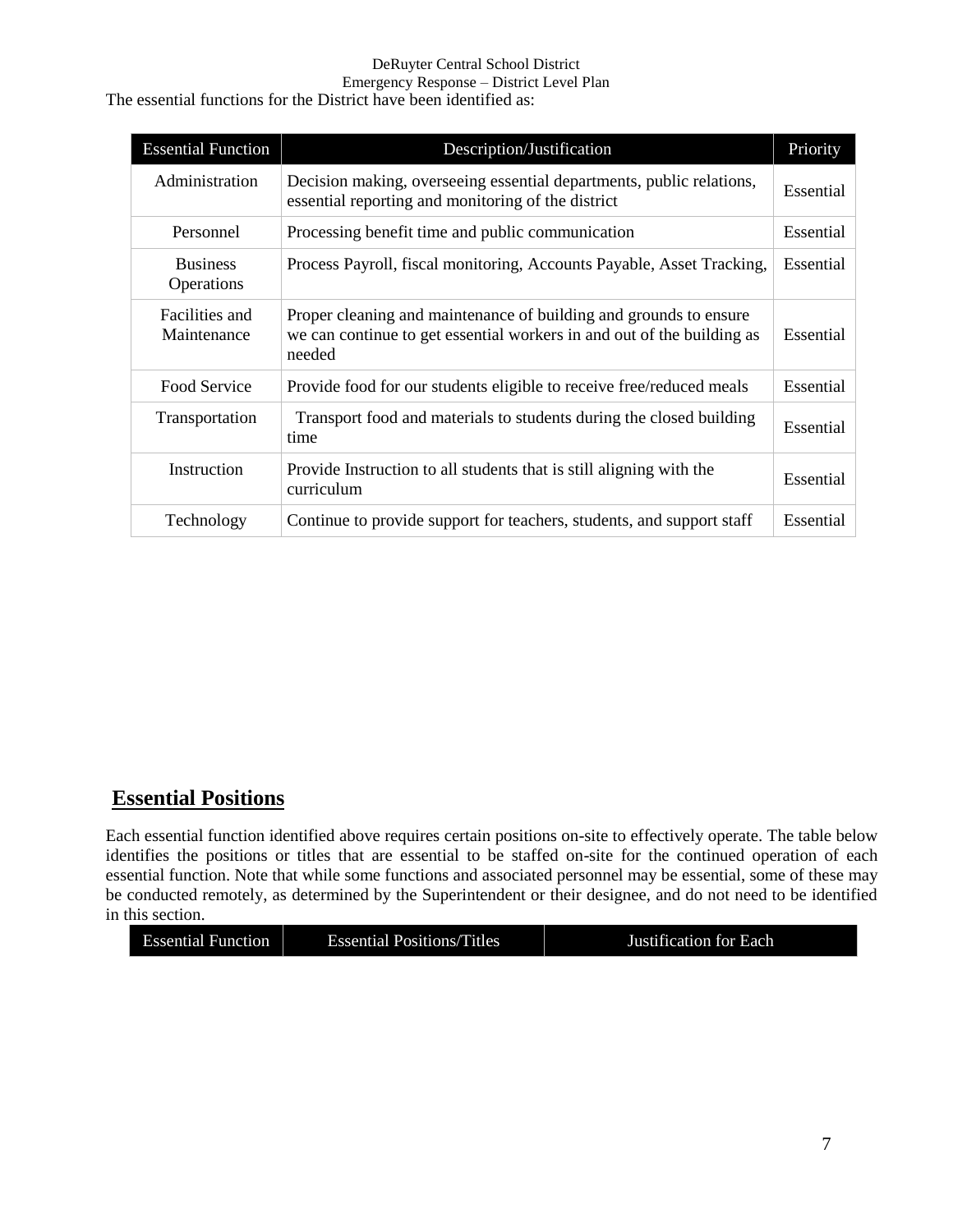| Administration                | Superintendent<br><b>Business Official</b><br><b>Payroll Clerk</b><br><b>Treasurer</b><br>Principal<br><b>Director of Curriculum</b><br><b>Support Staff</b> | <b>Ensures central point of communication</b><br>$\bullet$<br>and leadership, the safety of facilities and<br>continuity of District operations<br>Ensures supervision and oversight of<br>District operations and hardcopy business<br>functions<br>Management of facilities, instruction,<br>$\bullet$<br>instructional tools and access to same |
|-------------------------------|--------------------------------------------------------------------------------------------------------------------------------------------------------------|----------------------------------------------------------------------------------------------------------------------------------------------------------------------------------------------------------------------------------------------------------------------------------------------------------------------------------------------------|
| <b>Food Service</b>           | <b>Food Service Manager</b><br>Cooks<br><b>Food Service Workers</b>                                                                                          | Preparation of meals and oversight of<br>food service operations                                                                                                                                                                                                                                                                                   |
| Transportation                | <b>Director of Transportation</b><br><b>Bus Drivers</b>                                                                                                      | Coordination of necessary travel, meals<br>and/or other needed services                                                                                                                                                                                                                                                                            |
| <b>Custodial Services</b>     | <b>Applicable Personnel</b>                                                                                                                                  | <b>Cleaning of facilities as necessary</b>                                                                                                                                                                                                                                                                                                         |
| <b>Instructional Services</b> | <b>Teachers</b><br><b>TAs</b>                                                                                                                                | <b>Materials in classrooms</b><br><b>Instructional Aides</b><br><b>Uninterrupted Internet Access Available</b>                                                                                                                                                                                                                                     |

## <span id="page-37-0"></span>**Reducing Risk Through Remote Work & Staggered Shifts**

By assigning certain staff to work remotely and by staggering work shifts, we can decrease crowding and density at worksites and on public transportation.

## <span id="page-37-1"></span>**Remote Work Protocols**

In executing this plan, those employees identified by the Superintendent, or their designee, as non-essential will be notified and authorized to work remotely, as needed working remotely requires:

- 1. Identification by the Superintendent or their designee of the staff who will be authorized to work remotely;
- 2. Approval and assignment of remote work and related schedules;
- 3. Remote work logs to track work progress and troubleshoot issues that arise;
- 4. Equipping staff for remote work, which may include but is not limited to:
	- a. Internet-capable laptop;
	- b. Necessary peripherals;
	- c. Access to VPN and/or secure network drives;
	- d. Access to software and databases necessary to perform their duties;
	- e. A solution for telephone communications
		- Note that phone lines may need to be forwarded to off-site staff

## **Staggered Shifts**

Implementing staggered shifts may be needed for personnel performing duties that are necessary to be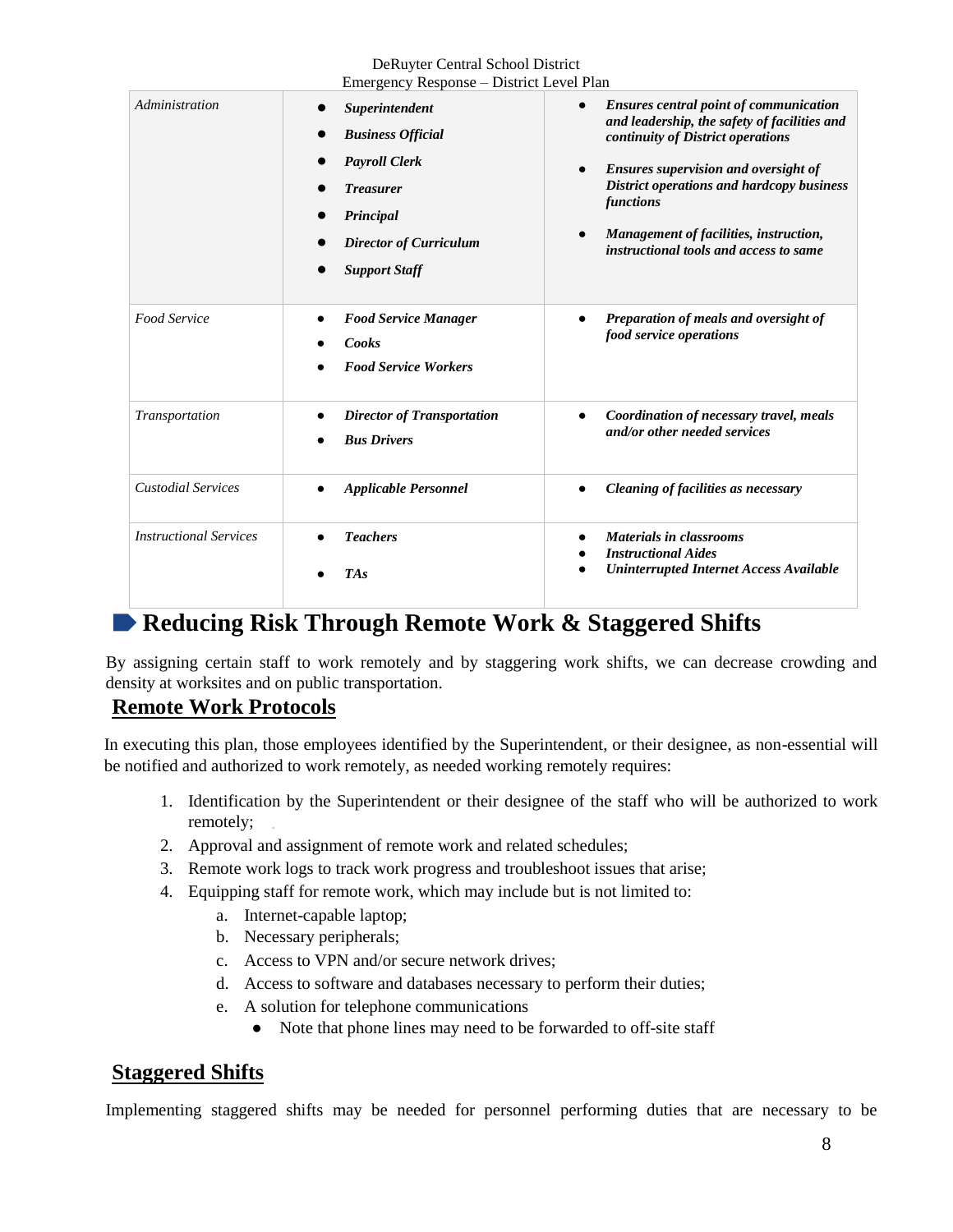### DeRuyter Central School District

#### Emergency Response – District Level Plan

performed on-site but perhaps less sensitive to being accomplished only within core business hours. As possible, management will determine whether opportunities for staff to work outside core business hours as a strategy of limiting exposure is possible. Regardless of changes in start and end times of shifts, the District will ensure that employees are provided with their typical or contracted minimum work hours per week. Staggering shifts requires:

- 1. Identification of positions for which work hours will be staggered;
- 2. Approval and assignment of changed work hours; and
- 3. Communication with applicable parties.

## <span id="page-38-0"></span>**Personal Protective Equipment**

The use of personal protective equipment (PPE) to reduce the spread of the communicable disease is important to supporting the health and safety of our employees and contractors. PPE that may be needed can include but is not limited to:

- Masks;
- Face shields:
- Gloves: and/or
- Disposable gowns and aprons.

Note that while cleaning supplies are not PPE, there may be a related need for cleaning supplies used to sanitize surfaces, as well as hand soap and hand sanitizer. Protocols for providing PPE include the following:

- 1. Identification of the need for PPE based upon job duties and work location
- 2. Procurement of PPE
	- a. At least two pieces of each required type of PPE shall be obtained for each essential employee and contractor during any given work shift for at least six months.
	- b. Examples of available PPE include face masks, gloves, and gowns, thermometers.
- 3. Storage of, access to, and monitoring of PPE stock
	- a. PPE shall be stored in a manner that will prevent degradation.
	- b. Employees and contractors have immediate access to PPE in the event of an emergency and will be available in classrooms and office spaces.
	- c. An eight-week supply of PPE will be monitored by Facilities to ensure integrity and track usage rates.
	- d. District Basement
- 4. PPE Suppliers
	- a. Personal Protective Equipment is procured from the following vendors:
		- WB Mason
			- County if applicable Wilcox Paper Company 613 Med Solutions School Health
- 5. Cleaning Supplies
	- a. Grainger

The district will continue to use best purchasing practices and get the best cost and quality of products in a timely manner. If possible State Contracts or bids will be used. And purchasing policies such as three quotes will still be followed.

## <span id="page-38-2"></span><span id="page-38-1"></span>**Staff Exposures, Cleaning, and Disinfection Staff Exposures**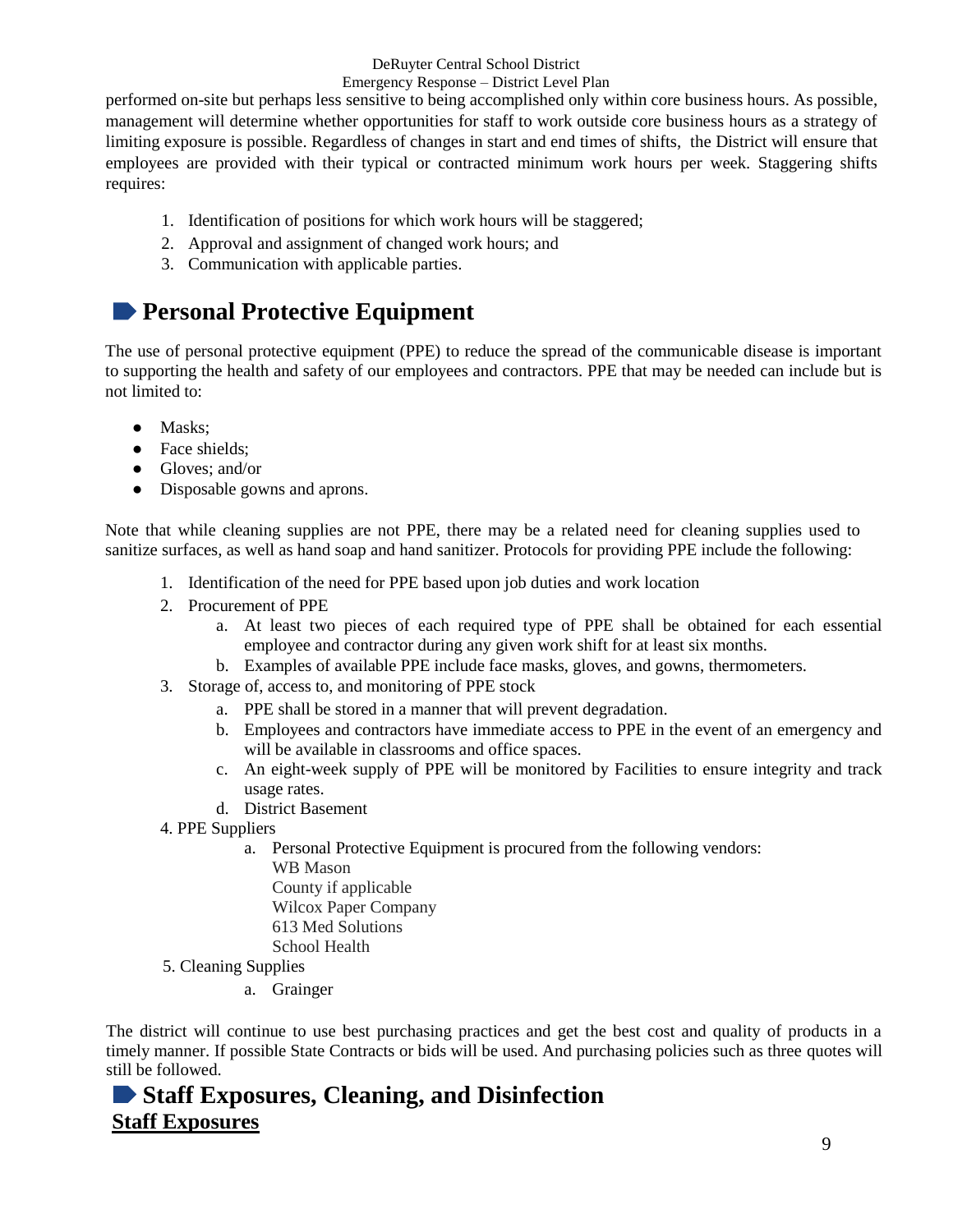#### DeRuyter Central School District

#### Emergency Response – District Level Plan

Staff exposures are organized under several categories based upon the type of exposure and presence of symptoms. Following NYSDOH guidelines, we have established the following protocols:

- A. If employees or contractors are exposed to a known case of communicable disease that is the subject of the public health emergency (and deemed as a "close contact" with someone who is confirmed infected and it is determined the "close contact" isolate/quarantine, as determined by the local public health department):
	- 1. Close contacts shall remain at home or in a comparable setting and practice social distancing for the lesser of 14 days or other current applicable NYSDOH/public health guidance for the communicable disease in question.
		- a. As determined by the Superintendent, or their designee, these employees will be permitted to work remotely during this period of time if they are not ill, if such duties are capable of being performed remotely.
	- 2. As authorized by law and applicable government agencies, essential employees may continue work following potential exposure, provided they remain symptom-free and additional precautions are taken to protect them, other employees and contractors, and our constituency/public.
		- a. Additional precautions will include the requirement of the subject employee or contractor, as well as others working in their proximity, to wear appropriate PPE at all times to limit the potential of transmission.
		- b. In-person interactions with the subject employee or contractor will be limited as much as possible.
		- c. Work areas in which the subject employee or contractor are present will be disinfected according to the current NYSDOH/public health protocol. See the section on Cleaning and Disinfection for additional information on that subject.
		- d. If at any time they exhibit symptoms, refer to item B below.
		- e. The Superintendent or his/her designee shall ensure these protocols are followed*.*
- B. If an employee or contractor exhibits symptoms of the Disease that is the subject of the public health emergency, the Superintendent or their designee:
	- 1. Employees and contractors who exhibit symptoms in the workplace should be immediately separated from other employees, customers, and visitors. They should immediately be sent home with a recommendation to contact their physician.
	- 2. Employees and contractors who exhibit symptoms outside of work should notify their supervisor and stay home, with a recommendation to contact their physician.
	- 3. Employees should not return to work until they have met the criteria to discontinue home isolation per NYSDOH/local public health department guidance and/or have consulted with a healthcare provider, as applicable.
	- 4. The District will not require sick employees to provide a negative test result for the disease in question or healthcare provider's note to validate their illness, qualify for sick leave, or return to work unless there is a recommendation from the NYSDOH/public health officials to do so.
	- 5. Persons exhibiting symptoms may return to work if at least 24 hours have passed since the last instance of fever without the use of fever-reducing medications or in accordance with other NYSDOH/local public health department guidance.
- C. If an employee or contractor has tested positive for the communicable disease that is the subject of the public health emergency:
	- 1. Apply the steps identified in item B, above, as applicable.
	- 2. Areas occupied by the subject employee or contractor will be closed off in accordance with applicable NYSDOH/local public health department guidance.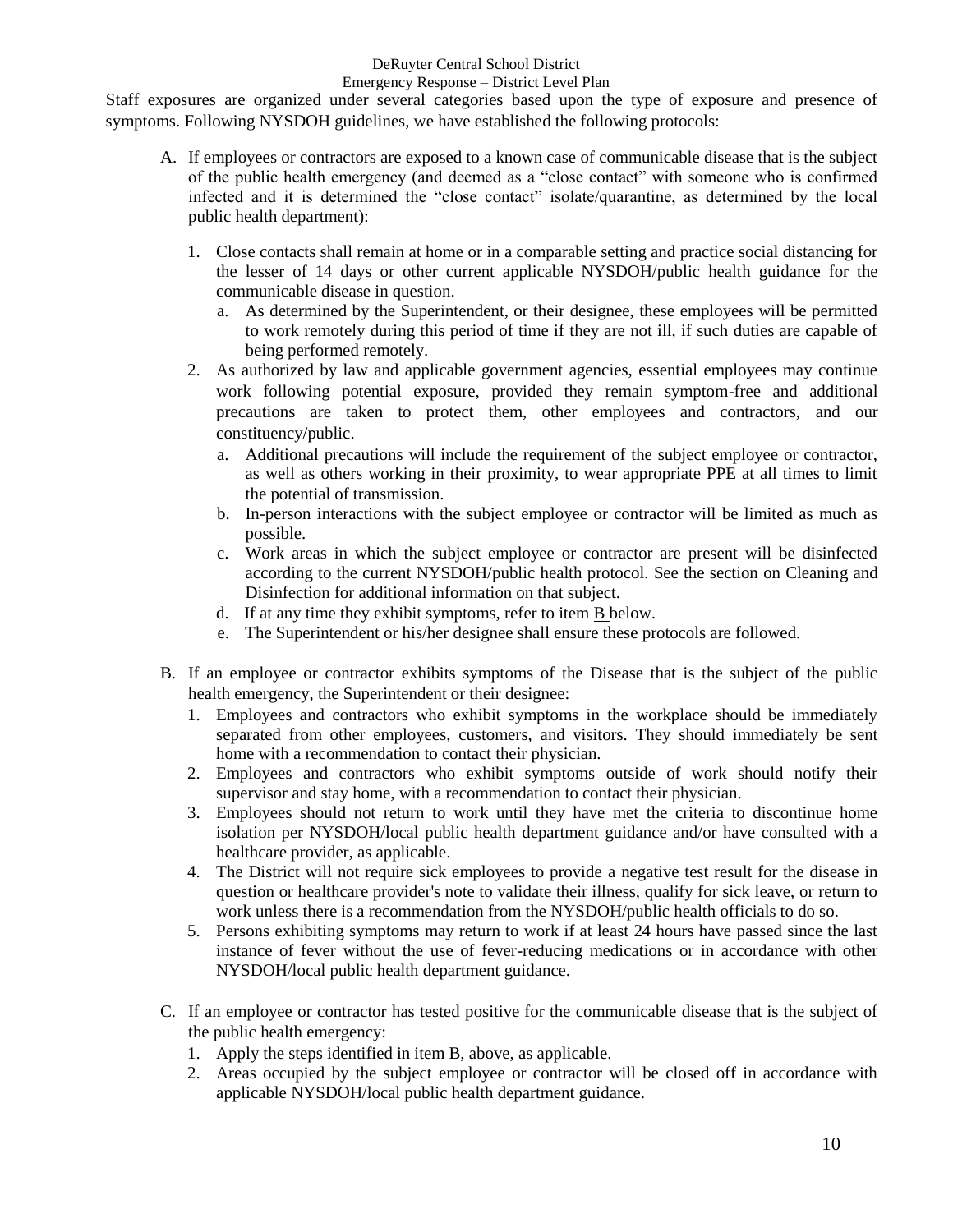DeRuyter Central School District

Emergency Response – District Level Plan

- a. NYSDOH and other local public health department guidance will be considered before cleaning, disinfecting, and reoccupying of those spaces will take place. If this time period is not possible, a period of as long as possible will be given.
- b. Any common areas entered, surfaces touched, or equipment used shall be cleaned and disinfected immediately.
- c. See the section on Cleaning and Disinfection for additional information on that subject.
- 3. Identification of potential employee and contractor exposures will be conducted
	- a. If an employee or contractor is confirmed to have the communicable disease in question, the Superintendent or their designee will inform all contacts of their possible exposure. Confidentiality shall be maintained as required by the Americans with Disabilities Act (ADA).
	- b. Apply the steps identified in item A, above, as applicable, for all potentially exposed individuals.

We recognize there may be nuances or complexities associated with potential exposures, close contacts, symptomatic persons, and those testing positive. We will follow the NYSDOG/local public health department recommendations and requirements and coordinate with our local public health department for additional guidance and support as needed.

## <span id="page-40-0"></span>**Cleaning and Disinfecting**

NYSDOH/local public health department guidelines will be followed for cleaning and disinfection of surfaces/areas. Present guidance for routine cleaning during a public health emergency includes:

- 1. Disinfecting will be done daily by the custodial staff. Any disinfecting during the work day and above and beyond the disinfecting schedule for the day will be handled by the individual staff member that requires the cleaning. Cleaning products will be provided.
- 2. Employees and contractors will clean their own workspaces at the beginning, middle, and end of their shifts, at a minimum.
	- a. High traffic/high-touch areas and areas that are accessible to the public/constituents will be disinfected at least hourly.
	- b. The custodial staff shall be responsible for cleaning common areas daily.
- 3. Staff tasked with cleaning and disinfecting areas will be issued and required to wear PPE appropriate to the task.
- 4. Soiled surfaces will be cleaned with soap and water before being disinfected.
- 5. Surfaces will be disinfected with products that meet EPA criteria for use against the virus in question and which are appropriate for that surface.
- 6. Staff will follow instructions for cleaning products to ensure safe and effective use of the products.

## <span id="page-40-1"></span>**Employee and Contractor Leave**

Public health emergencies are extenuating and unanticipated circumstances in which the District is committed to reducing the burden on our employees and contractors. The District shall comply with applicable collective bargaining agreements as well as state and federal laws and regulations related to employee leave. This policy may be altered based upon changes in law or regulation, as applicable.

Additional provisions may be enacted based upon need and the guidance and requirements in place by federal and state employment laws, FMLA, executive orders, and other potential sources.

Contractors, either independent or affiliated with a contracted firm, are not classified as employees of the District, and as such are not provided with paid leave time by the District unless required by law.